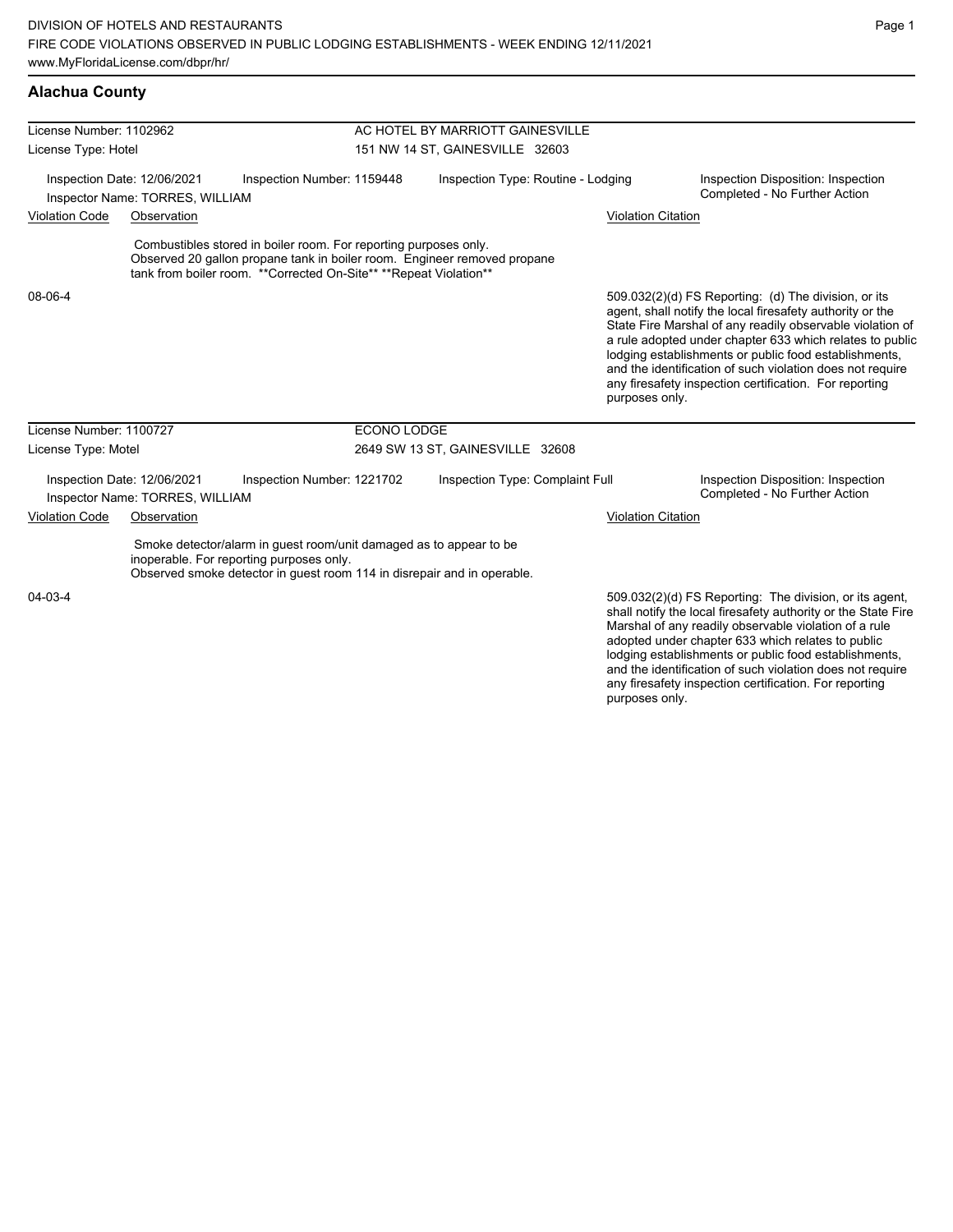| License Number: 1300365 |                                                            |                                                                                                                                           | <b>SEAVIEW MOTEL</b><br>128 LAKE PLACE, PANAMA CITY 32413 |                                                                                                                                                                  |                           |                                                                                                                                                                                                                                                                                                                                                                                                                            |  |  |
|-------------------------|------------------------------------------------------------|-------------------------------------------------------------------------------------------------------------------------------------------|-----------------------------------------------------------|------------------------------------------------------------------------------------------------------------------------------------------------------------------|---------------------------|----------------------------------------------------------------------------------------------------------------------------------------------------------------------------------------------------------------------------------------------------------------------------------------------------------------------------------------------------------------------------------------------------------------------------|--|--|
| License Type: Motel     |                                                            |                                                                                                                                           |                                                           |                                                                                                                                                                  |                           |                                                                                                                                                                                                                                                                                                                                                                                                                            |  |  |
|                         | Inspection Date: 12/09/2021<br>Inspector Name: HAASE, TINA | Inspection Number: 1217995                                                                                                                |                                                           | Inspection Type: Routine - Lodging                                                                                                                               |                           | Inspection Disposition: Warning<br>Issued                                                                                                                                                                                                                                                                                                                                                                                  |  |  |
| <b>Violation Code</b>   | Observation                                                |                                                                                                                                           |                                                           |                                                                                                                                                                  | <b>Violation Citation</b> |                                                                                                                                                                                                                                                                                                                                                                                                                            |  |  |
|                         | fire extinguisher outside door 7.                          |                                                                                                                                           |                                                           | Portable fire extinguisher missing from it's designated location (sign present<br>indicating designated location). For reporting purposes only. Observed missing |                           |                                                                                                                                                                                                                                                                                                                                                                                                                            |  |  |
| $01 - 03 - 4$           |                                                            |                                                                                                                                           |                                                           |                                                                                                                                                                  | purposes only.            | 509.032(2)(d) FS Reporting: (d) The division, or its<br>agent, shall notify the local firesafety authority or the<br>State Fire Marshal of any readily observable violation of<br>a rule adopted under chapter 633 which relates to public<br>lodging establishments or public food establishments,<br>and the identification of such violation does not require<br>any firesafety inspection certification. For reporting |  |  |
| License Number: 1301315 |                                                            |                                                                                                                                           |                                                           | PINEAPPLE BEACH VILLAS                                                                                                                                           |                           |                                                                                                                                                                                                                                                                                                                                                                                                                            |  |  |
|                         | License Type: Vacation Rental - Dwelling                   |                                                                                                                                           |                                                           | 19979 W FRONT BEACH RD, PANAMA CITY BEACH 32413                                                                                                                  |                           |                                                                                                                                                                                                                                                                                                                                                                                                                            |  |  |
|                         | Inspection Date: 12/09/2021<br>Inspector Name: HAASE, TINA | Inspection Number: 1092714                                                                                                                |                                                           | Inspection Type: Complaint Full                                                                                                                                  |                           | Inspection Disposition: Inspection<br>Completed - No Further Action                                                                                                                                                                                                                                                                                                                                                        |  |  |
| <b>Violation Code</b>   | Observation                                                |                                                                                                                                           |                                                           |                                                                                                                                                                  | <b>Violation Citation</b> |                                                                                                                                                                                                                                                                                                                                                                                                                            |  |  |
|                         |                                                            | Smoke detector/alarm in guest room/unit needs batteries For reporting<br>purposes only. Observed Villa 18 with inoperable smoke detector. |                                                           |                                                                                                                                                                  |                           |                                                                                                                                                                                                                                                                                                                                                                                                                            |  |  |
| 04-03-4                 |                                                            |                                                                                                                                           |                                                           |                                                                                                                                                                  |                           | 509.032(2)(d) FS Reporting: The division, or its agent,<br>shall notify the local firesafety authority or the State Fire<br>Marshal of any readily observable violation of a rule<br>adopted under chapter 633 which relates to public<br>lodging establishments or public food establishments,                                                                                                                            |  |  |

and the identification of such violation does not require any firesafety inspection certification. For reporting purposes only.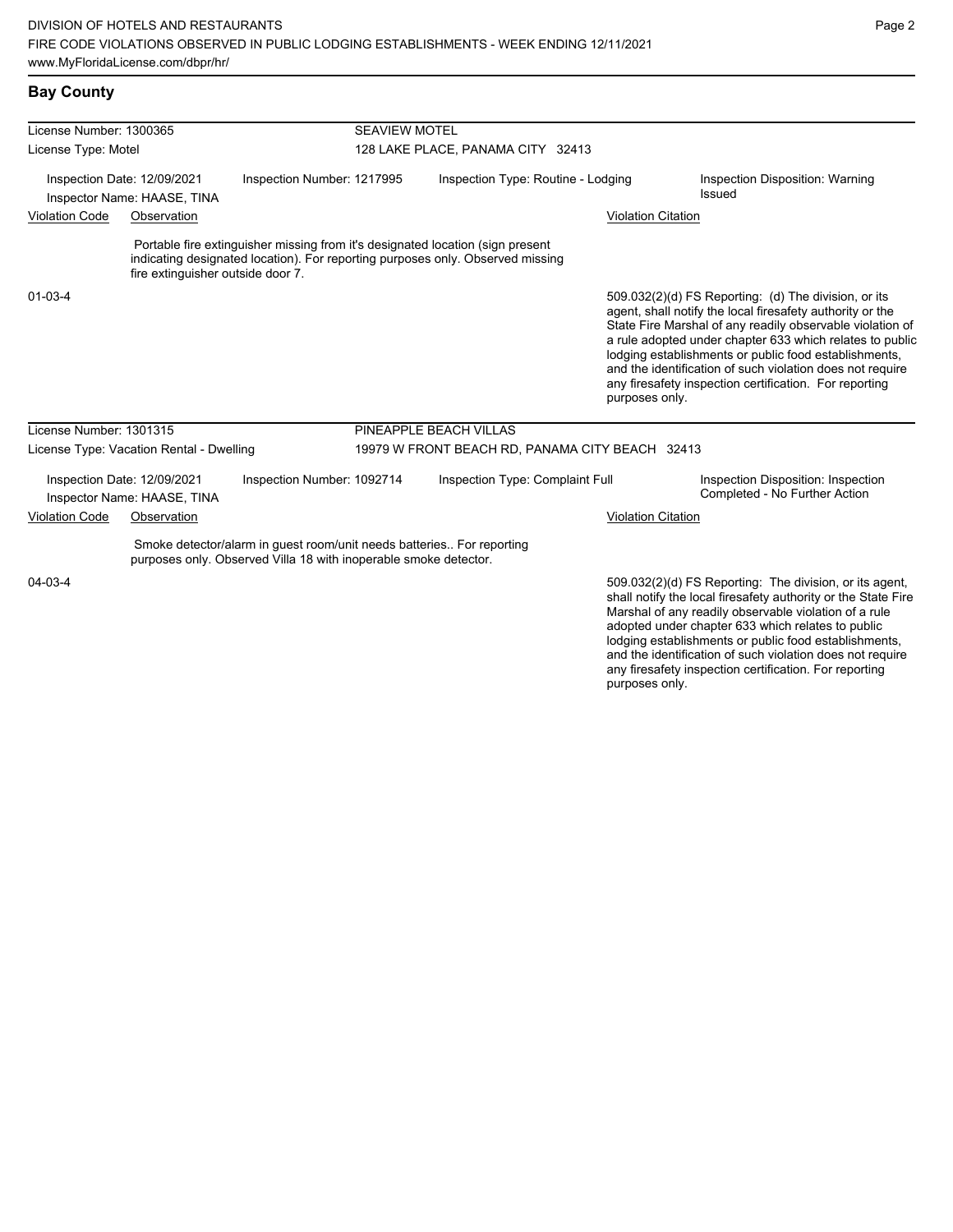### **Broward County**

| License Number: 1620926 |                                                                |                                                                                                                                               | AC HOTELS BY MARRIOTT FT. LAUDERDALE AIRPORT |                           |                                                                                                                                                                                                                                                                                                                                                                                                                                                                                                                                                                                                                                                                                                  |  |  |  |
|-------------------------|----------------------------------------------------------------|-----------------------------------------------------------------------------------------------------------------------------------------------|----------------------------------------------|---------------------------|--------------------------------------------------------------------------------------------------------------------------------------------------------------------------------------------------------------------------------------------------------------------------------------------------------------------------------------------------------------------------------------------------------------------------------------------------------------------------------------------------------------------------------------------------------------------------------------------------------------------------------------------------------------------------------------------------|--|--|--|
| License Type: Hotel     |                                                                |                                                                                                                                               | 154 N COMPASS WAY, DANIA BEACH 33004         |                           |                                                                                                                                                                                                                                                                                                                                                                                                                                                                                                                                                                                                                                                                                                  |  |  |  |
|                         | Inspection Date: 12/08/2021<br>Inspector Name: LONDONO, GLORIA | Inspection Number: 1162234                                                                                                                    | Inspection Type: Routine - Lodging           |                           | Inspection Disposition: Inspection<br>Completed - No Further Action                                                                                                                                                                                                                                                                                                                                                                                                                                                                                                                                                                                                                              |  |  |  |
| <b>Violation Code</b>   | Observation                                                    |                                                                                                                                               |                                              | <b>Violation Citation</b> |                                                                                                                                                                                                                                                                                                                                                                                                                                                                                                                                                                                                                                                                                                  |  |  |  |
|                         |                                                                | Trouble/alarm light illuminated on the fire alarm control panel. For reporting<br>purposes only. Generators on test at the time of inspection |                                              |                           |                                                                                                                                                                                                                                                                                                                                                                                                                                                                                                                                                                                                                                                                                                  |  |  |  |
| $04 - 01 - 4$           |                                                                |                                                                                                                                               |                                              | purposes only.            | 509.032(2)(d) FS Reporting: The division, or its agent,<br>shall notify the local firesafety authority or the State Fire<br>Marshal of any readily observable violation of a rule<br>adopted under chapter 633 which relates to public<br>lodging establishments or public food establishments,<br>and the identification of such violation does not require<br>any firesafety inspection certification. For reporting                                                                                                                                                                                                                                                                           |  |  |  |
| 08-03-4                 |                                                                |                                                                                                                                               |                                              |                           | 61C-1.004(10) FAC and 509.032(2)(d) FS Reporting:<br>61C-1.004(10) The insurance inspector's boiler report is<br>required annually for power boilers and high<br>pressure/high temperature boilers and biannually for low<br>pressure steam or vapor heating boilers. 509.032(2)(d)<br>The division, or its agent, shall notify the local firesafety<br>authority or the State Fire Marshal of any readily<br>observable violation of a rule adopted under chapter 633<br>which relates to public lodging establishments or public<br>food establishments, and the identification of such<br>violation does not require any firesafety inspection<br>certification. For reporting purposes only. |  |  |  |
| License Number: 1620927 |                                                                |                                                                                                                                               | MARRIOTT FT. LAUDERDALE AIRPORT              |                           |                                                                                                                                                                                                                                                                                                                                                                                                                                                                                                                                                                                                                                                                                                  |  |  |  |
| License Type: Hotel     |                                                                |                                                                                                                                               | 166 N COMPASS WAY, DANIA BEACH 33004         |                           |                                                                                                                                                                                                                                                                                                                                                                                                                                                                                                                                                                                                                                                                                                  |  |  |  |
|                         | Inspection Date: 12/08/2021<br>Inspector Name: LONDONO, GLORIA | Inspection Number: 1162238                                                                                                                    | Inspection Type: Routine - Lodging           |                           | Inspection Disposition: Inspection<br>Completed - No Further Action                                                                                                                                                                                                                                                                                                                                                                                                                                                                                                                                                                                                                              |  |  |  |
| <b>Violation Code</b>   | Observation                                                    |                                                                                                                                               |                                              | <b>Violation Citation</b> |                                                                                                                                                                                                                                                                                                                                                                                                                                                                                                                                                                                                                                                                                                  |  |  |  |
|                         | purposes only.                                                 | No boiler certificate or insurance inspector's boiler report available. For reporting                                                         |                                              |                           |                                                                                                                                                                                                                                                                                                                                                                                                                                                                                                                                                                                                                                                                                                  |  |  |  |
| 08-03-4                 |                                                                |                                                                                                                                               |                                              |                           | 61C-1.004(10) FAC and 509.032(2)(d) FS Reporting:<br>61C-1.004(10) The insurance inspector's boiler report is<br>required annually for power boilers and high<br>pressure/high temperature boilers and biannually for low<br>pressure steam or vapor heating boilers. 509.032(2)(d)<br>The division, or its agent, shall notify the local firesafety<br>authority or the State Fire Marshal of any readily                                                                                                                                                                                                                                                                                       |  |  |  |

observable violation of a rule adopted under chapter 633 which relates to public lodging establishments or public food establishments, and the identification of such violation does not require any firesafety inspection certification. For reporting purposes only.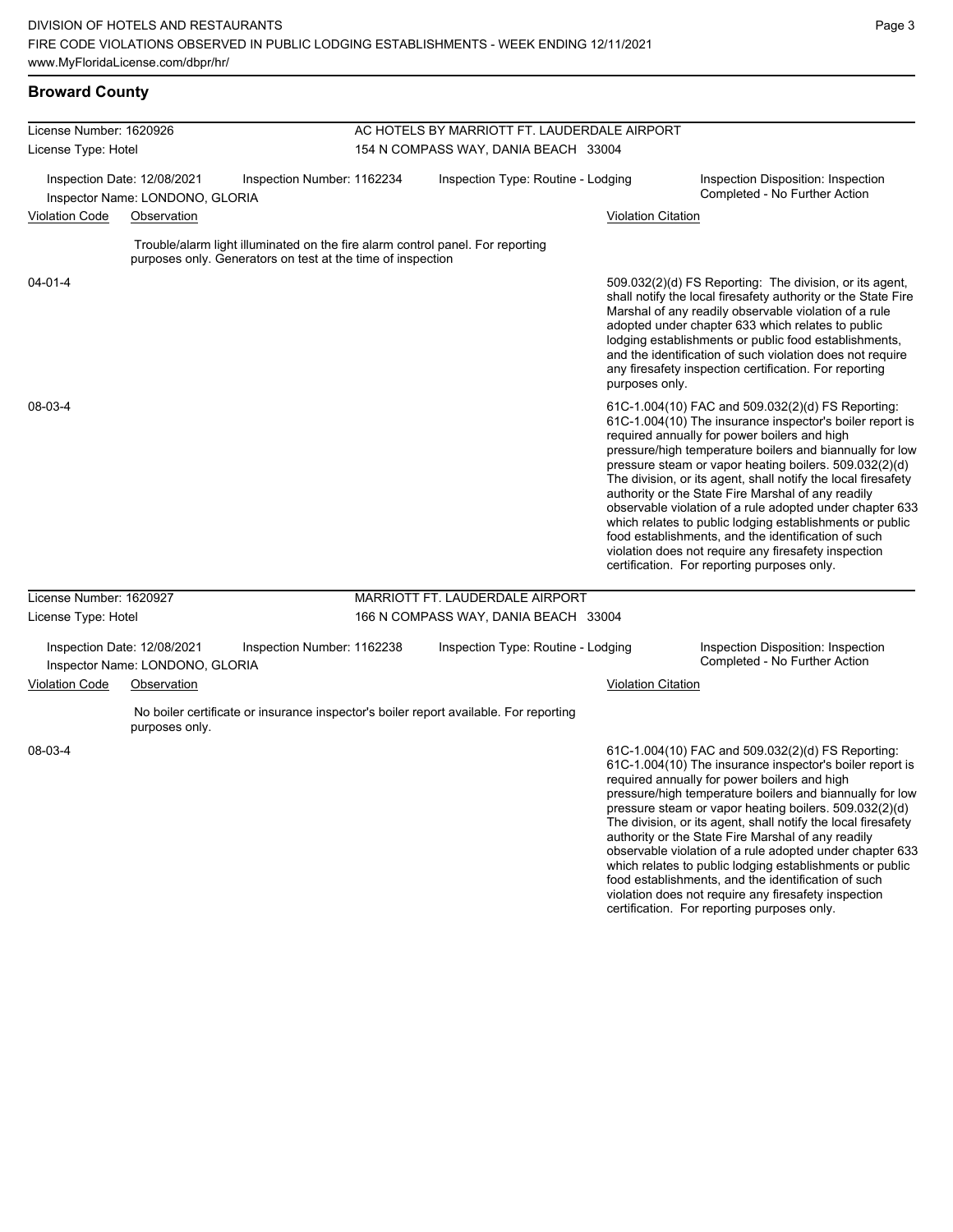food establishments, and the identification of such violation does not require any firesafety inspection certification. For reporting purposes only.

| <b>Broward County</b>   |                                                                                                                                                                               |                         |                                                  |                           |                                                                                                                                                                                                                                                                                                                                                                                                                                                                                                                                                                              |  |  |  |
|-------------------------|-------------------------------------------------------------------------------------------------------------------------------------------------------------------------------|-------------------------|--------------------------------------------------|---------------------------|------------------------------------------------------------------------------------------------------------------------------------------------------------------------------------------------------------------------------------------------------------------------------------------------------------------------------------------------------------------------------------------------------------------------------------------------------------------------------------------------------------------------------------------------------------------------------|--|--|--|
| License Number: 1604673 |                                                                                                                                                                               | <b>LOMAR APARTMENTS</b> |                                                  |                           |                                                                                                                                                                                                                                                                                                                                                                                                                                                                                                                                                                              |  |  |  |
| License Type: Apartment |                                                                                                                                                                               |                         | 3501 TYLER ST, HOLLYWOOD 33021                   |                           |                                                                                                                                                                                                                                                                                                                                                                                                                                                                                                                                                                              |  |  |  |
|                         | Inspection Date: 12/10/2021<br>Inspection Number: 1533726<br>Inspector Name: CHRISTGEN, THOM                                                                                  |                         | Inspection Type: Lodging-Licensing<br>Inspection |                           | Inspection Disposition: Inspection<br>Completed - No Further Action                                                                                                                                                                                                                                                                                                                                                                                                                                                                                                          |  |  |  |
| <b>Violation Code</b>   | Observation                                                                                                                                                                   |                         |                                                  | <b>Violation Citation</b> |                                                                                                                                                                                                                                                                                                                                                                                                                                                                                                                                                                              |  |  |  |
|                         | Portable fire extinguisher pressure gauge indicates the extinguisher is<br>overcharged. For reporting purposes only. Observed at the extinguisher to the<br>left of Unit 102. |                         |                                                  |                           |                                                                                                                                                                                                                                                                                                                                                                                                                                                                                                                                                                              |  |  |  |
| $01 - 01 - 4$           |                                                                                                                                                                               |                         |                                                  | purposes only.            | 509.032(2)(d) FS Reporting: (d) The division, or its<br>agent, shall notify the local firesafety authority or the<br>State Fire Marshal of any readily observable violation of<br>a rule adopted under chapter 633 which relates to public<br>lodging establishments or public food establishments,<br>and the identification of such violation does not require<br>any firesafety inspection certification. For reporting                                                                                                                                                   |  |  |  |
| License Number: 1619243 |                                                                                                                                                                               |                         | TOWNE PLACE SUITES BY MARRIOTT                   |                           |                                                                                                                                                                                                                                                                                                                                                                                                                                                                                                                                                                              |  |  |  |
| License Type: Hotel     |                                                                                                                                                                               |                         | 3100 PROSPECT RD, FORT LAUDERDALE 33309          |                           |                                                                                                                                                                                                                                                                                                                                                                                                                                                                                                                                                                              |  |  |  |
|                         | Inspection Date: 12/09/2021<br>Inspection Number: 1161012<br>Inspector Name: SEWELL, SANGAY                                                                                   |                         | Inspection Type: Routine - Lodging               |                           | Inspection Disposition: Inspection<br>Completed - No Further Action                                                                                                                                                                                                                                                                                                                                                                                                                                                                                                          |  |  |  |
| <b>Violation Code</b>   | Observation                                                                                                                                                                   |                         |                                                  | <b>Violation Citation</b> |                                                                                                                                                                                                                                                                                                                                                                                                                                                                                                                                                                              |  |  |  |
|                         | Boiler certificate not posted in the boiler room. For reporting purposes only.                                                                                                |                         |                                                  |                           |                                                                                                                                                                                                                                                                                                                                                                                                                                                                                                                                                                              |  |  |  |
| 08-04-4                 |                                                                                                                                                                               |                         |                                                  |                           | 61C-1.004(10) FAC and 509.032(2)(d) FS Reporting:<br>61C-1.004(10) The insurance inspector's boiler report<br>shall be posted in the boiler room. 509.032(2)(d) The<br>division, or its agent, shall notify the local firesafety<br>authority or the State Fire Marshal of any readily<br>observable violation of a rule adopted under chapter 633<br>which relates to public lodging establishments or public<br>food establishments, and the identification of such<br>violation does not require any firesafety inspection<br>certification. For reporting purposes only. |  |  |  |
| License Number: 1620747 |                                                                                                                                                                               |                         | EXTENDED STAY AMERICA SUITES #869                |                           |                                                                                                                                                                                                                                                                                                                                                                                                                                                                                                                                                                              |  |  |  |
| License Type: Hotel     |                                                                                                                                                                               |                         | 5851 N ANDREWS AVE EXT, FORT LAUDERDALE 33309    |                           |                                                                                                                                                                                                                                                                                                                                                                                                                                                                                                                                                                              |  |  |  |
|                         | Inspection Date: 12/06/2021<br>Inspection Number: 1160823<br>Inspector Name: SEWELL, SANGAY                                                                                   |                         | Inspection Type: Routine - Lodging               |                           | Inspection Disposition: Warning<br>Issued                                                                                                                                                                                                                                                                                                                                                                                                                                                                                                                                    |  |  |  |
| <b>Violation Code</b>   | Observation                                                                                                                                                                   |                         |                                                  | <b>Violation Citation</b> |                                                                                                                                                                                                                                                                                                                                                                                                                                                                                                                                                                              |  |  |  |
|                         | Boiler certificate or insurance inspector's boiler report expired. For reporting<br>purposes only.                                                                            |                         |                                                  |                           |                                                                                                                                                                                                                                                                                                                                                                                                                                                                                                                                                                              |  |  |  |
|                         | Observed 131659 exp 1/17/2020 131658 exp 1/17/2020                                                                                                                            |                         |                                                  |                           |                                                                                                                                                                                                                                                                                                                                                                                                                                                                                                                                                                              |  |  |  |
| 08-01-4                 |                                                                                                                                                                               |                         |                                                  |                           | 61C-1.004(10) FAC and 509.032(2)(d) FS Reporting:<br>61C-1.004(10) The insurance inspector's boiler report is<br>required annually for power boilers and high<br>pressure/high temperature boilers and biannually for low<br>pressure steam or vapor heating boilers. 509.032(2)(d)<br>The division, or its agent, shall notify the local firesafety<br>authority or the State Fire Marshal of any readily<br>observable violation of a rule adopted under chapter 633<br>which relates to public lodging establishments or public                                           |  |  |  |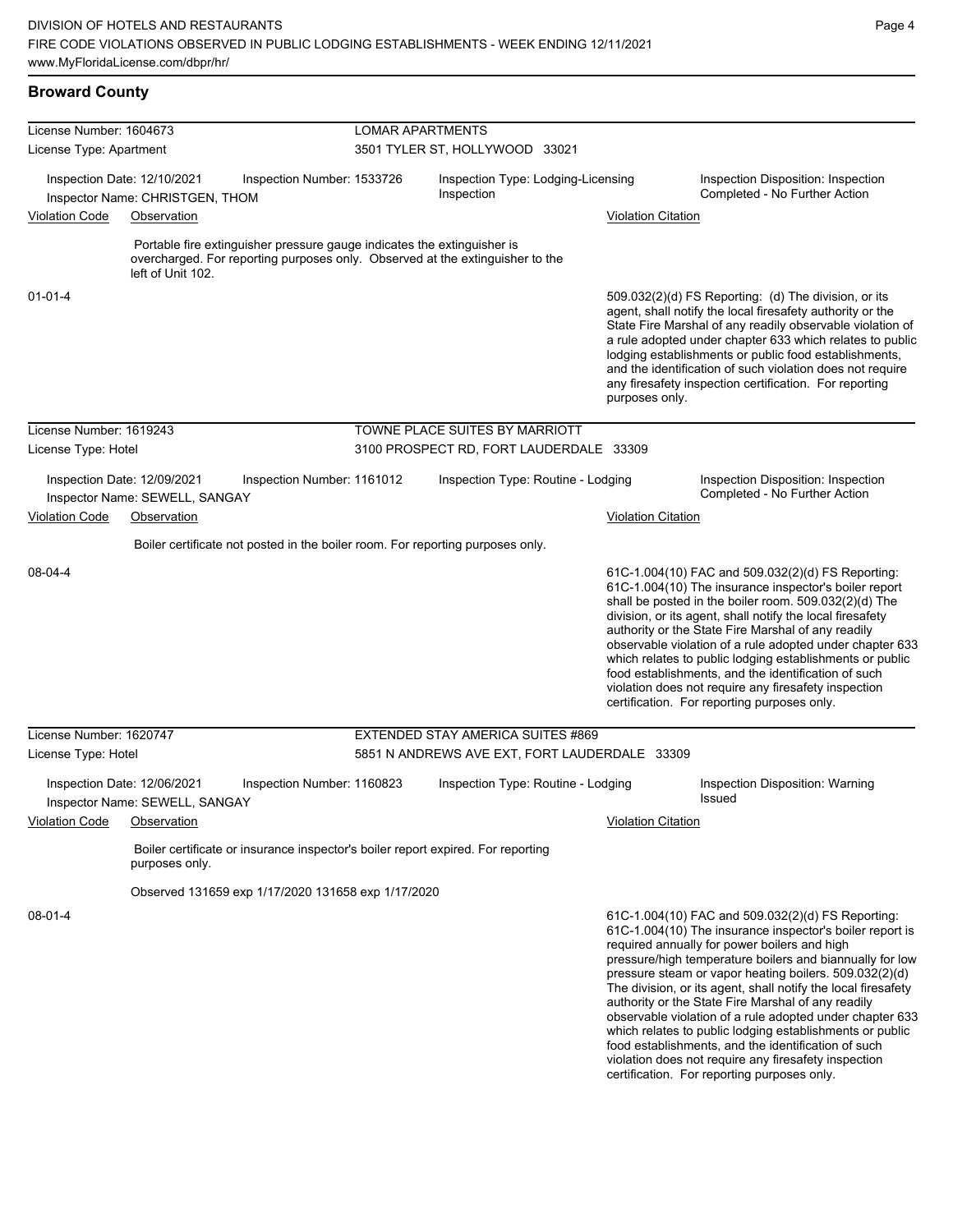| License Number: 2100459                                        |             |                                                                                                                                              | <b>RED ROOF FLUS +&amp; SUITES</b> |                                                                                                                                                                                   |  |  |  |
|----------------------------------------------------------------|-------------|----------------------------------------------------------------------------------------------------------------------------------------------|------------------------------------|-----------------------------------------------------------------------------------------------------------------------------------------------------------------------------------|--|--|--|
| License Type: Hotel                                            |             |                                                                                                                                              | 1925 DAVIS BLVD, NAPLES 34104      |                                                                                                                                                                                   |  |  |  |
| Inspection Date: 12/09/2021<br>Inspector Name: DILLON, TIMOTHY |             | Inspection Number: 1160349                                                                                                                   | Inspection Type: Routine - Lodging | Inspection Disposition: Inspection<br>Completed - No Further Action                                                                                                               |  |  |  |
| <b>Violation Code</b>                                          | Observation |                                                                                                                                              |                                    | <b>Violation Citation</b>                                                                                                                                                         |  |  |  |
|                                                                |             | Trouble/alarm light illuminated on the fire alarm control panel. For reporting<br>purposes only. Observed the fire panel is showing trouble. |                                    |                                                                                                                                                                                   |  |  |  |
| $04 - 01 - 4$                                                  |             |                                                                                                                                              |                                    | 509.032(2)(d) FS Reporting: The division, or its agent,<br>shall notify the local firesafety authority or the State Fire<br>Marshal of any readily observable violation of a rule |  |  |  |

Marshal of any readily observable violation of a rule adopted under chapter 633 which relates to public lodging establishments or public food establishments, and the identification of such violation does not require any firesafety inspection certification. For reporting purposes only.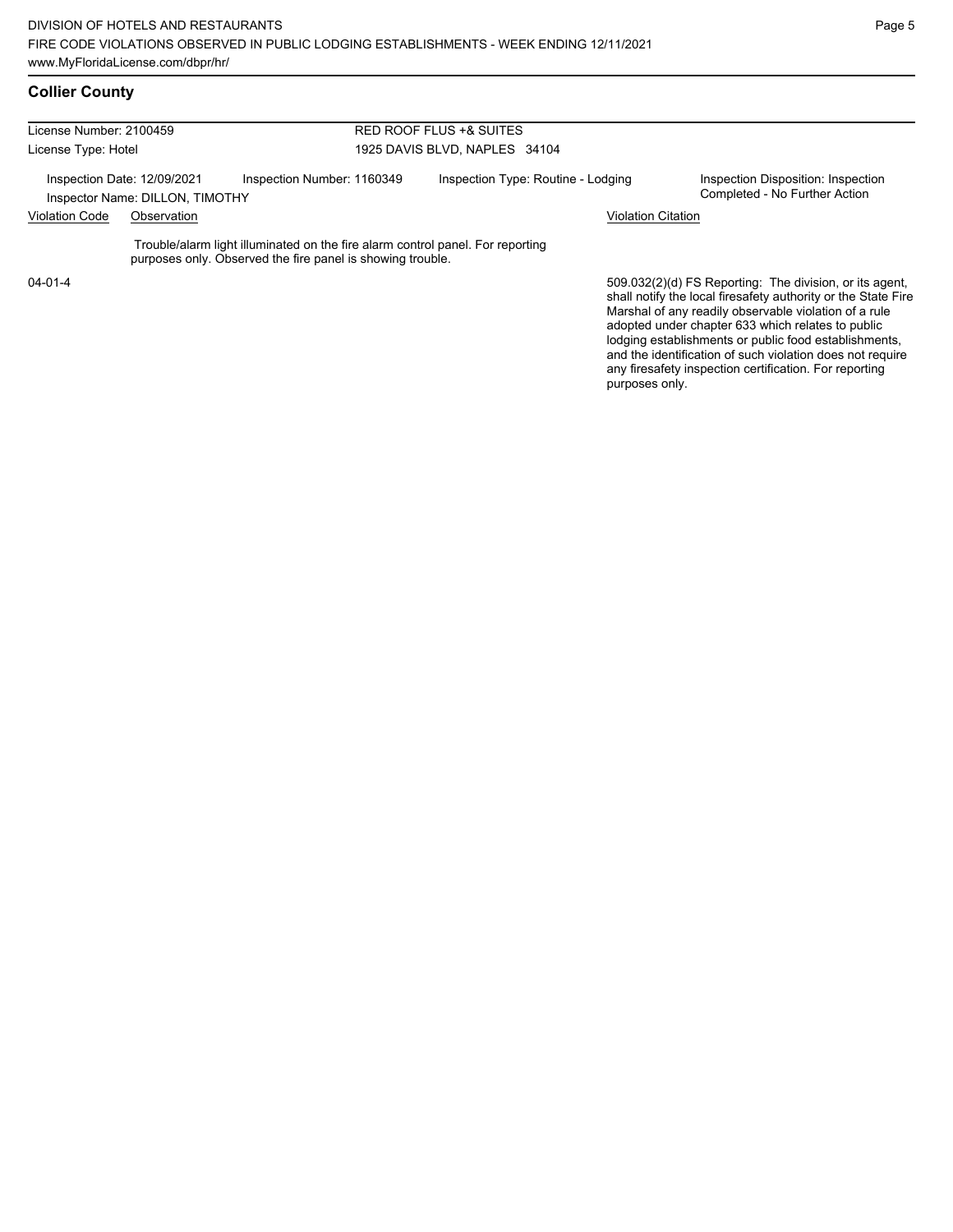**Dade County**

Page 6

| License Number: 2325795<br>License Type: Hotel |                                                                  |                                                                                                                                                                                                                                                            | <b>EXECUTIVE PALACE HOTEL</b><br>2125 W OKEECHOBEE RD, HIALEAH 33010 |                           |                                                                                                                                                                                                                                                                                                                                                                                                                            |  |  |  |
|------------------------------------------------|------------------------------------------------------------------|------------------------------------------------------------------------------------------------------------------------------------------------------------------------------------------------------------------------------------------------------------|----------------------------------------------------------------------|---------------------------|----------------------------------------------------------------------------------------------------------------------------------------------------------------------------------------------------------------------------------------------------------------------------------------------------------------------------------------------------------------------------------------------------------------------------|--|--|--|
|                                                |                                                                  |                                                                                                                                                                                                                                                            |                                                                      |                           |                                                                                                                                                                                                                                                                                                                                                                                                                            |  |  |  |
|                                                | Inspection Date: 12/06/2021                                      | Inspection Number: 1162450                                                                                                                                                                                                                                 | Inspection Type: Routine - Lodging                                   |                           | Inspection Disposition: Inspection<br>Completed - No Further Action                                                                                                                                                                                                                                                                                                                                                        |  |  |  |
| <b>Violation Code</b>                          | Inspector Name: PRIETO, EDGAR<br>Observation                     |                                                                                                                                                                                                                                                            |                                                                      | <b>Violation Citation</b> |                                                                                                                                                                                                                                                                                                                                                                                                                            |  |  |  |
|                                                |                                                                  |                                                                                                                                                                                                                                                            |                                                                      |                           |                                                                                                                                                                                                                                                                                                                                                                                                                            |  |  |  |
|                                                | purposes only. **Repeat Violation**                              | Trouble/alarm light illuminated on the fire alarm control panel. For reporting                                                                                                                                                                             |                                                                      |                           |                                                                                                                                                                                                                                                                                                                                                                                                                            |  |  |  |
| $04 - 01 - 4$                                  |                                                                  |                                                                                                                                                                                                                                                            |                                                                      | purposes only.            | 509.032(2)(d) FS Reporting: The division, or its agent,<br>shall notify the local firesafety authority or the State Fire<br>Marshal of any readily observable violation of a rule<br>adopted under chapter 633 which relates to public<br>lodging establishments or public food establishments,<br>and the identification of such violation does not require<br>any firesafety inspection certification. For reporting     |  |  |  |
| License Number: 2303198                        |                                                                  | <b>EVERGLADES MOTEL</b>                                                                                                                                                                                                                                    |                                                                      |                           |                                                                                                                                                                                                                                                                                                                                                                                                                            |  |  |  |
| License Type: Motel                            |                                                                  |                                                                                                                                                                                                                                                            | 605 S KROME AVE, HOMESTEAD 33030                                     |                           |                                                                                                                                                                                                                                                                                                                                                                                                                            |  |  |  |
|                                                | Inspection Date: 12/06/2021<br>Inspector Name: LEIDECKER, EDILMA | Inspection Number: 1219266                                                                                                                                                                                                                                 | Inspection Type: Routine - Lodging                                   |                           | Inspection Disposition: Inspection<br>Completed - No Further Action                                                                                                                                                                                                                                                                                                                                                        |  |  |  |
| <b>Violation Code</b>                          | Observation                                                      |                                                                                                                                                                                                                                                            |                                                                      | <b>Violation Citation</b> |                                                                                                                                                                                                                                                                                                                                                                                                                            |  |  |  |
|                                                | extinguisher. For reporting purposes only.                       | Portable fire extinguisher locked in a box with no means of access to the fire                                                                                                                                                                             |                                                                      |                           |                                                                                                                                                                                                                                                                                                                                                                                                                            |  |  |  |
| $01 - 06 - 4$                                  |                                                                  |                                                                                                                                                                                                                                                            |                                                                      | purposes only.            | 509.032(2)(d) FS Reporting: (d) The division, or its<br>agent, shall notify the local firesafety authority or the<br>State Fire Marshal of any readily observable violation of<br>a rule adopted under chapter 633 which relates to public<br>lodging establishments or public food establishments,<br>and the identification of such violation does not require<br>any firesafety inspection certification. For reporting |  |  |  |
| License Number: 2305461                        |                                                                  |                                                                                                                                                                                                                                                            | <b>MAZAL INVESTMENTS 32</b>                                          |                           |                                                                                                                                                                                                                                                                                                                                                                                                                            |  |  |  |
| License Type: Apartment                        |                                                                  |                                                                                                                                                                                                                                                            | 251 NE 10 ST, HOMESTEAD 33030                                        |                           |                                                                                                                                                                                                                                                                                                                                                                                                                            |  |  |  |
| Inspection Date: 12/07/2021                    | Inspector Name: LEIDECKER, EDILMA                                | Inspection Number: 1524605                                                                                                                                                                                                                                 | Inspection Type: Routine - Lodging                                   |                           | Inspection Disposition: Call Back -<br>Extension given, pending                                                                                                                                                                                                                                                                                                                                                            |  |  |  |
| <b>Violation Code</b>                          | Observation                                                      |                                                                                                                                                                                                                                                            |                                                                      | <b>Violation Citation</b> |                                                                                                                                                                                                                                                                                                                                                                                                                            |  |  |  |
|                                                | contr                                                            | - From initial inspection : Trouble/alarm light illuminated on the fire alarm control<br>panel. For reporting purposes only. One located at building 1045 NE. - From<br>follow-up inspection 2021-12-07: Trouble/alarm light illuminated on the fire alarm |                                                                      |                           |                                                                                                                                                                                                                                                                                                                                                                                                                            |  |  |  |
| $04 - 01 - 4$                                  |                                                                  |                                                                                                                                                                                                                                                            |                                                                      | purposes only.            | 509.032(2)(d) FS Reporting: The division, or its agent,<br>shall notify the local firesafety authority or the State Fire<br>Marshal of any readily observable violation of a rule<br>adopted under chapter 633 which relates to public<br>lodging establishments or public food establishments,<br>and the identification of such violation does not require<br>any firesafety inspection certification. For reporting     |  |  |  |
| 04-06-4                                        |                                                                  |                                                                                                                                                                                                                                                            |                                                                      | purposes only.            | 509.032(2)(d) FS Reporting: The division, or its agent,<br>shall notify the local firesafety authority or the State Fire<br>Marshal of any readily observable violation of a rule<br>adopted under chapter 633 which relates to public<br>lodging establishments or public food establishments,<br>and the identification of such violation does not require<br>any firesafety inspection certification. For reporting     |  |  |  |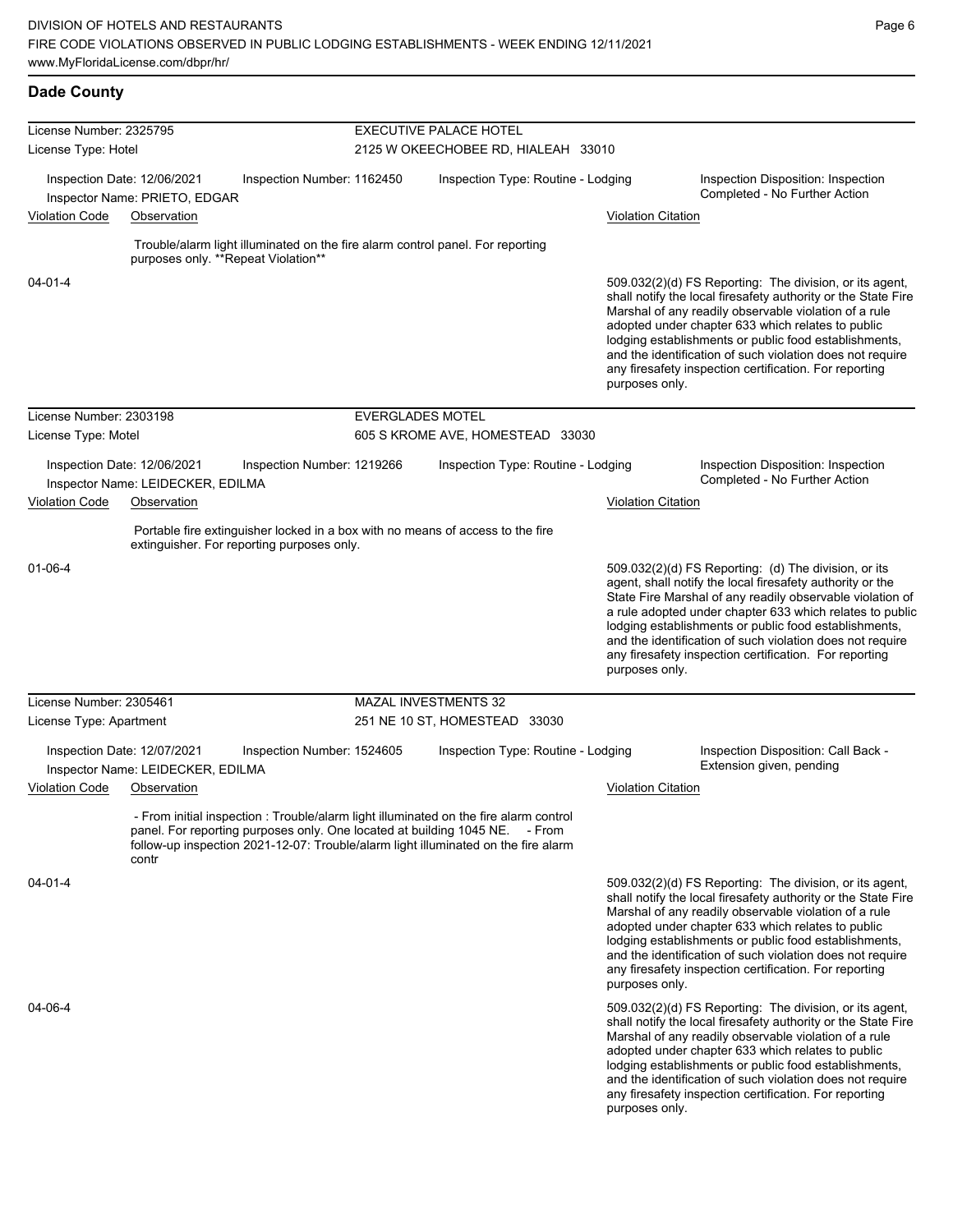| License Number: 2327187 |                                                                  |                                                                                  | <b>REMINGTON APARTMENTS</b>       |                                                                                  |                           |                                                                                                                                                                                                                                                                                                                                                                                                                                                                                                                                                                                           |  |  |
|-------------------------|------------------------------------------------------------------|----------------------------------------------------------------------------------|-----------------------------------|----------------------------------------------------------------------------------|---------------------------|-------------------------------------------------------------------------------------------------------------------------------------------------------------------------------------------------------------------------------------------------------------------------------------------------------------------------------------------------------------------------------------------------------------------------------------------------------------------------------------------------------------------------------------------------------------------------------------------|--|--|
| License Type: Apartment |                                                                  |                                                                                  | 925 NW KROME AVE, HOMESTEAD 33030 |                                                                                  |                           |                                                                                                                                                                                                                                                                                                                                                                                                                                                                                                                                                                                           |  |  |
|                         | Inspection Date: 12/08/2021<br>Inspector Name: LEIDECKER, EDILMA | Inspection Number: 1529973                                                       |                                   | Inspection Type: Routine - Lodging                                               |                           | Inspection Disposition: Administrative<br>complaint recommended                                                                                                                                                                                                                                                                                                                                                                                                                                                                                                                           |  |  |
| <b>Violation Code</b>   | Observation                                                      |                                                                                  |                                   |                                                                                  | <b>Violation Citation</b> |                                                                                                                                                                                                                                                                                                                                                                                                                                                                                                                                                                                           |  |  |
|                         |                                                                  |                                                                                  |                                   |                                                                                  |                           |                                                                                                                                                                                                                                                                                                                                                                                                                                                                                                                                                                                           |  |  |
|                         | to unit 7. ** Repeat Violation**                                 | Portable fire extinguisher locked in a box with no means of access to the fire   |                                   | extinguisher. For reporting purposes only. One located next to unit 12, one next |                           |                                                                                                                                                                                                                                                                                                                                                                                                                                                                                                                                                                                           |  |  |
| 01-06-4                 |                                                                  |                                                                                  |                                   |                                                                                  | purposes only.            | 509.032(2)(d) FS Reporting: (d) The division, or its<br>agent, shall notify the local firesafety authority or the<br>State Fire Marshal of any readily observable violation of<br>a rule adopted under chapter 633 which relates to public<br>lodging establishments or public food establishments,<br>and the identification of such violation does not require<br>any firesafety inspection certification. For reporting                                                                                                                                                                |  |  |
| License Number: 2329367 |                                                                  |                                                                                  |                                   | SUNRISE COMMONS LTD                                                              |                           |                                                                                                                                                                                                                                                                                                                                                                                                                                                                                                                                                                                           |  |  |
| License Type: Apartment |                                                                  |                                                                                  |                                   | 26600 SW 146 CT, HOMESTEAD 33032                                                 |                           |                                                                                                                                                                                                                                                                                                                                                                                                                                                                                                                                                                                           |  |  |
|                         | Inspection Date: 12/07/2021<br>Inspector Name: GONZALEZ, RICARDO | Inspection Number: 1521007                                                       |                                   | Inspection Type: Routine - Lodging                                               |                           | Inspection Disposition: Inspection<br>Completed - No Further Action                                                                                                                                                                                                                                                                                                                                                                                                                                                                                                                       |  |  |
| <b>Violation Code</b>   | Observation                                                      |                                                                                  |                                   |                                                                                  | <b>Violation Citation</b> |                                                                                                                                                                                                                                                                                                                                                                                                                                                                                                                                                                                           |  |  |
|                         | purposes only.                                                   | Trouble/alarm light illuminated on the fire alarm control panel. For reporting   |                                   |                                                                                  |                           |                                                                                                                                                                                                                                                                                                                                                                                                                                                                                                                                                                                           |  |  |
| $04 - 01 - 4$           |                                                                  |                                                                                  |                                   |                                                                                  | purposes only.            | 509.032(2)(d) FS Reporting: The division, or its agent,<br>shall notify the local firesafety authority or the State Fire<br>Marshal of any readily observable violation of a rule<br>adopted under chapter 633 which relates to public<br>lodging establishments or public food establishments,<br>and the identification of such violation does not require<br>any firesafety inspection certification. For reporting                                                                                                                                                                    |  |  |
| License Number: 2329204 |                                                                  |                                                                                  |                                   | HAMPTON INN & SUITES MIAMI-SOUTH/HOMESTEAD                                       |                           |                                                                                                                                                                                                                                                                                                                                                                                                                                                                                                                                                                                           |  |  |
| License Type: Hotel     |                                                                  |                                                                                  |                                   | 2855 NE 9 ST, HOMESTEAD 33033                                                    |                           |                                                                                                                                                                                                                                                                                                                                                                                                                                                                                                                                                                                           |  |  |
|                         | Inspection Date: 12/10/2021<br>Inspector Name: GONZALEZ, RICARDO | Inspection Number: 1161622                                                       |                                   | Inspection Type: Routine - Lodging                                               |                           | Inspection Disposition: Warning<br>Issued                                                                                                                                                                                                                                                                                                                                                                                                                                                                                                                                                 |  |  |
| <b>Violation Code</b>   | Observation                                                      |                                                                                  |                                   |                                                                                  | <b>Violation Citation</b> |                                                                                                                                                                                                                                                                                                                                                                                                                                                                                                                                                                                           |  |  |
|                         | purposes only.                                                   | Boiler certificate or insurance inspector's boiler report expired. For reporting |                                   |                                                                                  |                           |                                                                                                                                                                                                                                                                                                                                                                                                                                                                                                                                                                                           |  |  |
| 08-01-4                 |                                                                  |                                                                                  |                                   |                                                                                  |                           | 61C-1.004(10) FAC and 509.032(2)(d) FS Reporting:<br>61C-1.004(10) The insurance inspector's boiler report is<br>required annually for power boilers and high<br>pressure/high temperature boilers and biannually for low<br>pressure steam or vapor heating boilers. 509.032(2)(d)<br>The division, or its agent, shall notify the local firesafety<br>authority or the State Fire Marshal of any readily<br>observable violation of a rule adopted under chapter 633<br>which relates to public lodging establishments or public<br>food establishments, and the identification of such |  |  |

Page 7

violation does not require any firesafety inspection certification. For reporting purposes only.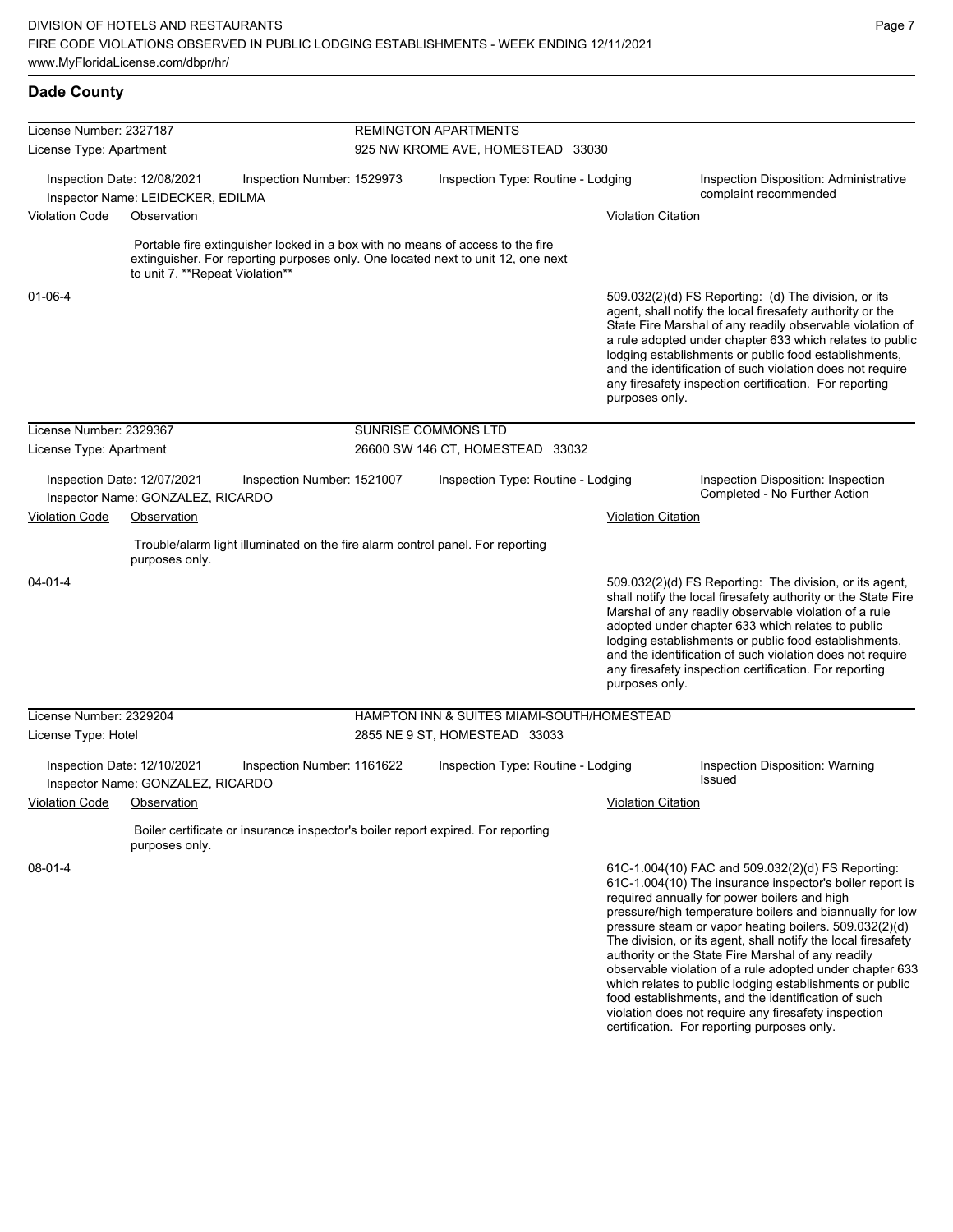**Dade County**

lodging establishments or public food establishments, and the identification of such violation does not require any firesafety inspection certification. For reporting

| License Number: 2311339     |                                                                  |                                                                                                                                                                                                            |                                           | <b>ECONOLODGE INN &amp; SUITES</b>        |                           |                                                                                                                                                                                                                                                                                                                                                                                                                        |  |  |
|-----------------------------|------------------------------------------------------------------|------------------------------------------------------------------------------------------------------------------------------------------------------------------------------------------------------------|-------------------------------------------|-------------------------------------------|---------------------------|------------------------------------------------------------------------------------------------------------------------------------------------------------------------------------------------------------------------------------------------------------------------------------------------------------------------------------------------------------------------------------------------------------------------|--|--|
| License Type: Motel         |                                                                  |                                                                                                                                                                                                            | 1223 NE 1 AVE, FLORIDA CITY 33034         |                                           |                           |                                                                                                                                                                                                                                                                                                                                                                                                                        |  |  |
|                             | Inspection Date: 12/07/2021<br>Inspector Name: LEIDECKER, EDILMA | Inspection Number: 1218589                                                                                                                                                                                 | Inspection Type: Routine - Lodging        |                                           |                           | Inspection Disposition: Inspection<br>Completed - No Further Action                                                                                                                                                                                                                                                                                                                                                    |  |  |
| <b>Violation Code</b>       | Observation                                                      |                                                                                                                                                                                                            |                                           |                                           | <b>Violation Citation</b> |                                                                                                                                                                                                                                                                                                                                                                                                                        |  |  |
|                             | 106 was not installed.                                           | Smoke detector/alarm in guest room/unit damaged as to appear to be<br>inoperable. For reporting purposes only. Observed a smoke detector in room                                                           |                                           |                                           |                           |                                                                                                                                                                                                                                                                                                                                                                                                                        |  |  |
| 04-03-4                     |                                                                  |                                                                                                                                                                                                            |                                           |                                           | purposes only.            | 509.032(2)(d) FS Reporting: The division, or its agent,<br>shall notify the local firesafety authority or the State Fire<br>Marshal of any readily observable violation of a rule<br>adopted under chapter 633 which relates to public<br>lodging establishments or public food establishments,<br>and the identification of such violation does not require<br>any firesafety inspection certification. For reporting |  |  |
| License Number: 2329137     |                                                                  |                                                                                                                                                                                                            | <b>HOLIDAY INN EXPRESS</b>                |                                           |                           |                                                                                                                                                                                                                                                                                                                                                                                                                        |  |  |
| License Type: Hotel         |                                                                  |                                                                                                                                                                                                            | 35200 SOUTH DIXIE HWY, FLORIDA CITY 33034 |                                           |                           |                                                                                                                                                                                                                                                                                                                                                                                                                        |  |  |
|                             | Inspection Date: 12/06/2021<br>Inspector Name: LEIDECKER, EDILMA | Inspection Number: 1160144                                                                                                                                                                                 |                                           | Inspection Type: Routine - Lodging        |                           | Inspection Disposition: Administrative<br>complaint recommended                                                                                                                                                                                                                                                                                                                                                        |  |  |
| <b>Violation Code</b>       | Observation                                                      |                                                                                                                                                                                                            |                                           |                                           | <b>Violation Citation</b> |                                                                                                                                                                                                                                                                                                                                                                                                                        |  |  |
|                             | purposes only.                                                   | Trouble/alarm light illuminated on the fire alarm control panel. For reporting                                                                                                                             |                                           |                                           |                           |                                                                                                                                                                                                                                                                                                                                                                                                                        |  |  |
| 04-01-4                     |                                                                  |                                                                                                                                                                                                            |                                           |                                           | purposes only.            | 509.032(2)(d) FS Reporting: The division, or its agent,<br>shall notify the local firesafety authority or the State Fire<br>Marshal of any readily observable violation of a rule<br>adopted under chapter 633 which relates to public<br>lodging establishments or public food establishments,<br>and the identification of such violation does not require<br>any firesafety inspection certification. For reporting |  |  |
| License Number: 2308769     |                                                                  |                                                                                                                                                                                                            | <b>HOLIDAY MOTEL</b>                      |                                           |                           |                                                                                                                                                                                                                                                                                                                                                                                                                        |  |  |
| License Type: Motel         |                                                                  |                                                                                                                                                                                                            |                                           | 1405 N KROME AVE, FLORIDA CITY 33034-2431 |                           |                                                                                                                                                                                                                                                                                                                                                                                                                        |  |  |
|                             | Inspection Date: 12/08/2021<br>Inspector Name: GONZALEZ, RICARDO | Inspection Number: 1218844                                                                                                                                                                                 |                                           | Inspection Type: Routine - Lodging        |                           | Inspection Disposition: Inspection<br>Completed - No Further Action                                                                                                                                                                                                                                                                                                                                                    |  |  |
| Violation Code  Observation |                                                                  |                                                                                                                                                                                                            |                                           |                                           | <b>Violation Citation</b> |                                                                                                                                                                                                                                                                                                                                                                                                                        |  |  |
|                             | and 123.                                                         | Portable fire extinguisher locked in a box with no means of access to the fire<br>extinguisher. For reporting purposes only.<br>Observed breaking device locked inside fire extinguisher between rooms 122 |                                           |                                           |                           |                                                                                                                                                                                                                                                                                                                                                                                                                        |  |  |
| 01-06-4                     |                                                                  |                                                                                                                                                                                                            |                                           |                                           |                           | 509.032(2)(d) FS Reporting: (d) The division, or its<br>agent, shall notify the local firesafety authority or the<br>State Fire Marshal of any readily observable violation of<br>a rule adopted under chapter 633 which relates to public                                                                                                                                                                             |  |  |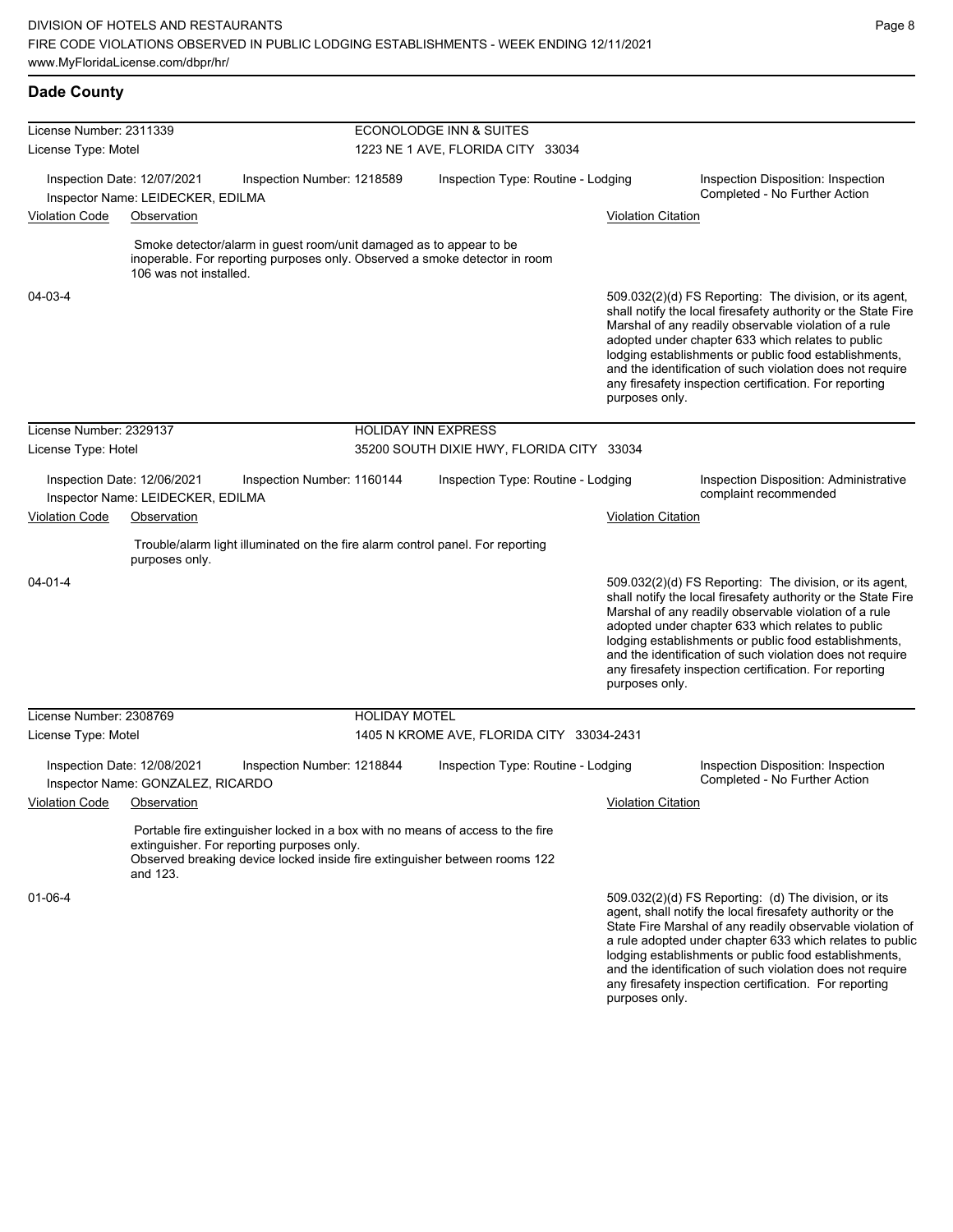violation does not require any firesafety inspection certification. For reporting purposes only.

| <b>Dade County</b>                   |                                                                  |                                                                                                                                                                                                                  |                                         |                                    |                    |                                                                     |                                                                                                                                                                                                                                                                                                                                                                                                                                                                                                                                                                                           |  |
|--------------------------------------|------------------------------------------------------------------|------------------------------------------------------------------------------------------------------------------------------------------------------------------------------------------------------------------|-----------------------------------------|------------------------------------|--------------------|---------------------------------------------------------------------|-------------------------------------------------------------------------------------------------------------------------------------------------------------------------------------------------------------------------------------------------------------------------------------------------------------------------------------------------------------------------------------------------------------------------------------------------------------------------------------------------------------------------------------------------------------------------------------------|--|
| License Number: 2314576              |                                                                  |                                                                                                                                                                                                                  | <b>COUNTRY LODGE</b>                    |                                    |                    |                                                                     |                                                                                                                                                                                                                                                                                                                                                                                                                                                                                                                                                                                           |  |
| License Type: Motel                  |                                                                  |                                                                                                                                                                                                                  | 651 N KROME AVE, FLORIDA CITY 330343419 |                                    |                    |                                                                     |                                                                                                                                                                                                                                                                                                                                                                                                                                                                                                                                                                                           |  |
|                                      | Inspection Date: 12/06/2021<br>Inspector Name: GONZALEZ, RICARDO | Inspection Number: 1219330                                                                                                                                                                                       |                                         | Inspection Type: Routine - Lodging |                    | Inspection Disposition: Inspection<br>Completed - No Further Action |                                                                                                                                                                                                                                                                                                                                                                                                                                                                                                                                                                                           |  |
| <b>Violation Code</b><br>Observation |                                                                  |                                                                                                                                                                                                                  |                                         |                                    |                    | <b>Violation Citation</b>                                           |                                                                                                                                                                                                                                                                                                                                                                                                                                                                                                                                                                                           |  |
|                                      |                                                                  | Portable fire extinguisher missing from it's designated location (sign present<br>indicating designated location). For reporting purposes only.<br>Observed fire extinguisher missing between rooms 137 and 138. |                                         |                                    |                    |                                                                     |                                                                                                                                                                                                                                                                                                                                                                                                                                                                                                                                                                                           |  |
| 01-03-4                              |                                                                  |                                                                                                                                                                                                                  |                                         |                                    |                    | purposes only.                                                      | 509.032(2)(d) FS Reporting: (d) The division, or its<br>agent, shall notify the local firesafety authority or the<br>State Fire Marshal of any readily observable violation of<br>a rule adopted under chapter 633 which relates to public<br>lodging establishments or public food establishments,<br>and the identification of such violation does not require<br>any firesafety inspection certification. For reporting                                                                                                                                                                |  |
| License Number: 2327148              |                                                                  |                                                                                                                                                                                                                  |                                         | 1834 INVESTMENTS LLC               |                    |                                                                     |                                                                                                                                                                                                                                                                                                                                                                                                                                                                                                                                                                                           |  |
| License Type: Apartment              |                                                                  |                                                                                                                                                                                                                  |                                         | 1834 NW 22 CT, MIAMI 33125         |                    |                                                                     |                                                                                                                                                                                                                                                                                                                                                                                                                                                                                                                                                                                           |  |
|                                      | Inspection Date: 12/09/2021<br>Inspector Name: GONZALEZ, ERIK    | Inspection Number: 1514396                                                                                                                                                                                       |                                         | Inspection Type: Routine - Lodging |                    |                                                                     | Inspection Disposition: Inspection<br>Completed - No Further Action                                                                                                                                                                                                                                                                                                                                                                                                                                                                                                                       |  |
| <b>Violation Code</b><br>Observation |                                                                  |                                                                                                                                                                                                                  |                                         |                                    | Violation Citation |                                                                     |                                                                                                                                                                                                                                                                                                                                                                                                                                                                                                                                                                                           |  |
|                                      | 5 and 6 on second floor.                                         | Portable fire extinguisher pressure gauge indicates the extinguisher is<br>overcharged. For reporting purposes only. Observed extinguisher between units                                                         |                                         |                                    |                    |                                                                     |                                                                                                                                                                                                                                                                                                                                                                                                                                                                                                                                                                                           |  |
| $01 - 01 - 4$                        |                                                                  |                                                                                                                                                                                                                  |                                         |                                    |                    | purposes only.                                                      | 509.032(2)(d) FS Reporting: (d) The division, or its<br>agent, shall notify the local firesafety authority or the<br>State Fire Marshal of any readily observable violation of<br>a rule adopted under chapter 633 which relates to public<br>lodging establishments or public food establishments,<br>and the identification of such violation does not require<br>any firesafety inspection certification. For reporting                                                                                                                                                                |  |
| License Number: 2317827              |                                                                  |                                                                                                                                                                                                                  | <b>HILTON MIAMI AIRPORT</b>             |                                    |                    |                                                                     |                                                                                                                                                                                                                                                                                                                                                                                                                                                                                                                                                                                           |  |
| License Type: Hotel                  |                                                                  |                                                                                                                                                                                                                  |                                         | 5101 BLUE LAGOON DR, MIAMI 33126   |                    |                                                                     |                                                                                                                                                                                                                                                                                                                                                                                                                                                                                                                                                                                           |  |
|                                      | Inspection Date: 12/08/2021<br>Inspector Name: ORDONEZ, CATALINA | Inspection Number: 1161379                                                                                                                                                                                       |                                         | Inspection Type: Routine - Lodging |                    |                                                                     | Inspection Disposition: Warning<br><b>Issued</b>                                                                                                                                                                                                                                                                                                                                                                                                                                                                                                                                          |  |
| <b>Violation Code</b>                | Observation                                                      |                                                                                                                                                                                                                  |                                         |                                    |                    | Violation Citation                                                  |                                                                                                                                                                                                                                                                                                                                                                                                                                                                                                                                                                                           |  |
|                                      | **Repeat Violation**                                             | Boiler certificate or insurance inspector's boiler report expired. For reporting<br>purposes only. Observed 1 boiler certificate expired FL 023345 exp 11/18/21.                                                 |                                         |                                    |                    |                                                                     |                                                                                                                                                                                                                                                                                                                                                                                                                                                                                                                                                                                           |  |
| 08-01-4                              |                                                                  |                                                                                                                                                                                                                  |                                         |                                    |                    |                                                                     | 61C-1.004(10) FAC and 509.032(2)(d) FS Reporting:<br>61C-1.004(10) The insurance inspector's boiler report is<br>required annually for power boilers and high<br>pressure/high temperature boilers and biannually for low<br>pressure steam or vapor heating boilers. 509.032(2)(d)<br>The division, or its agent, shall notify the local firesafety<br>authority or the State Fire Marshal of any readily<br>observable violation of a rule adopted under chapter 633<br>which relates to public lodging establishments or public<br>food establishments, and the identification of such |  |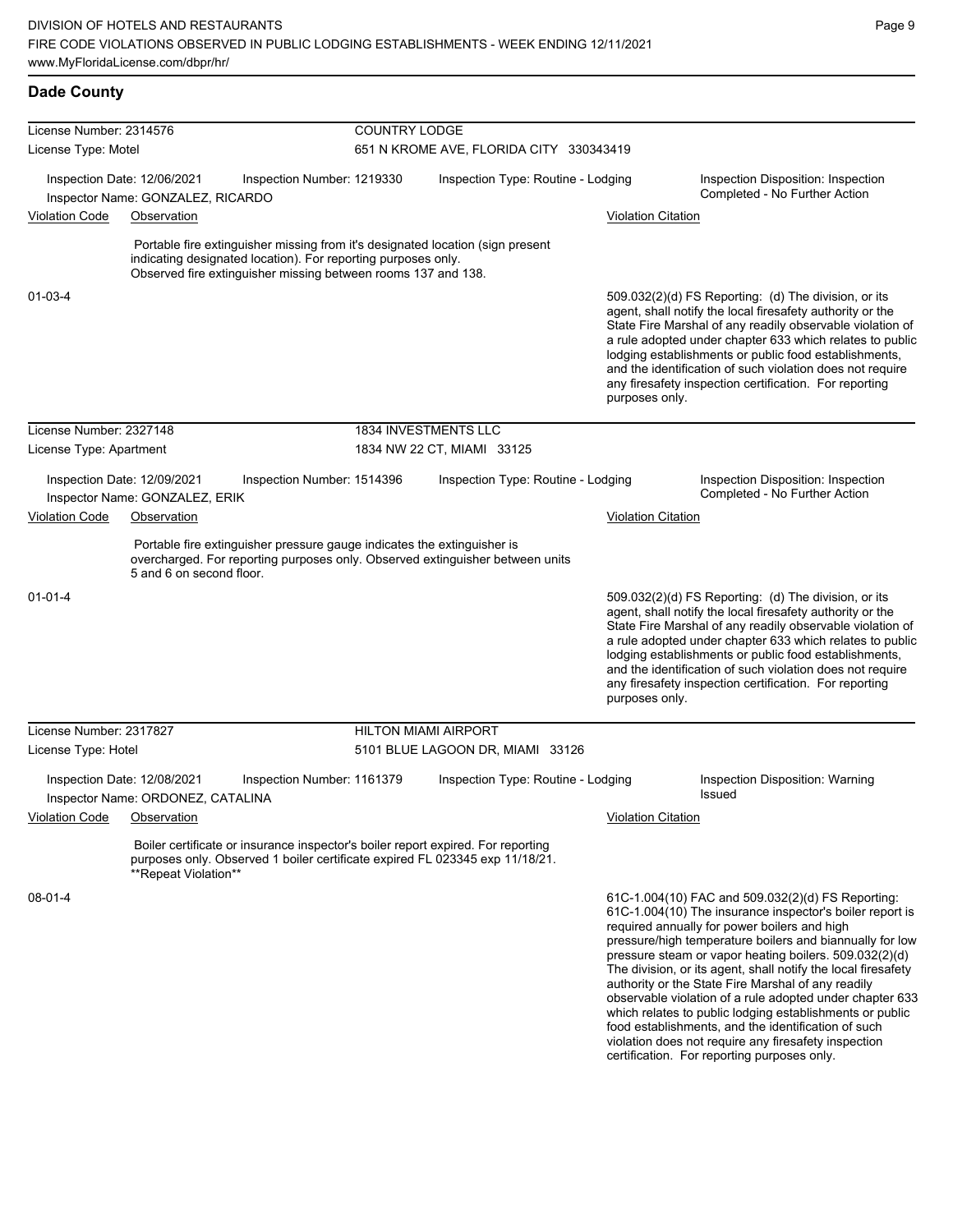adopted under chapter 633 which relates to public lodging establishments or public food establishments, and the identification of such violation does not require any firesafety inspection certification. For reporting

| <b>Dade County</b>      |                                                                 |                                                                                                                                            |                                       |                                                                                 |                           |                                                                                                                                                                                                                                                                                                                                                                                                                        |  |  |  |
|-------------------------|-----------------------------------------------------------------|--------------------------------------------------------------------------------------------------------------------------------------------|---------------------------------------|---------------------------------------------------------------------------------|---------------------------|------------------------------------------------------------------------------------------------------------------------------------------------------------------------------------------------------------------------------------------------------------------------------------------------------------------------------------------------------------------------------------------------------------------------|--|--|--|
| License Number: 2304121 |                                                                 |                                                                                                                                            | PARK TOWERS ASSISTED HOUSING PRES. LP |                                                                                 |                           |                                                                                                                                                                                                                                                                                                                                                                                                                        |  |  |  |
| License Type: Apartment |                                                                 |                                                                                                                                            | 390 NW 2ND ST., MIAMI 33128           |                                                                                 |                           |                                                                                                                                                                                                                                                                                                                                                                                                                        |  |  |  |
|                         | Inspection Date: 12/08/2021<br>Inspector Name: CUDEMOS, VIRNA   | Inspection Number: 1533677                                                                                                                 |                                       | Inspection Type: Lodging-Licensing<br>Inspection                                |                           | Inspection Disposition: Inspection<br>Completed - No Further Action                                                                                                                                                                                                                                                                                                                                                    |  |  |  |
| <b>Violation Code</b>   | Observation                                                     |                                                                                                                                            |                                       |                                                                                 | <b>Violation Citation</b> |                                                                                                                                                                                                                                                                                                                                                                                                                        |  |  |  |
|                         |                                                                 | fire alarm system. For reporting purposes only.                                                                                            |                                       | Trouble/alarm light illuminated on the smoke detector panel connected to the    |                           |                                                                                                                                                                                                                                                                                                                                                                                                                        |  |  |  |
| 04-07-4                 |                                                                 |                                                                                                                                            |                                       |                                                                                 | purposes only.            | 509.032(2)(d) FS Reporting: The division, or its agent,<br>shall notify the local firesafety authority or the State Fire<br>Marshal of any readily observable violation of a rule<br>adopted under chapter 633 which relates to public<br>lodging establishments or public food establishments,<br>and the identification of such violation does not require<br>any firesafety inspection certification. For reporting |  |  |  |
| License Number: 2311685 |                                                                 |                                                                                                                                            | 133 APARTMENT                         |                                                                                 |                           |                                                                                                                                                                                                                                                                                                                                                                                                                        |  |  |  |
| License Type: Apartment |                                                                 |                                                                                                                                            |                                       | 1133 NW 3 ST, MIAMI 33128                                                       |                           |                                                                                                                                                                                                                                                                                                                                                                                                                        |  |  |  |
|                         | Inspection Date: 11/01/2021<br>Inspector Name: CUDEMOS, VIRNA   | Inspection Number: 1525524                                                                                                                 |                                       | Inspection Type: Routine - Lodging                                              |                           | Inspection Disposition: Warning<br>Issued                                                                                                                                                                                                                                                                                                                                                                              |  |  |  |
| <b>Violation Code</b>   | Observation                                                     |                                                                                                                                            |                                       |                                                                                 | <b>Violation Citation</b> |                                                                                                                                                                                                                                                                                                                                                                                                                        |  |  |  |
|                         | 4, first floor. **Warning**                                     |                                                                                                                                            |                                       | High Priority - Balcony/starway/platform collapsed. Located near apartment #1,  |                           |                                                                                                                                                                                                                                                                                                                                                                                                                        |  |  |  |
| $12 - 04 - 4$           |                                                                 |                                                                                                                                            |                                       |                                                                                 | good repair.              | 61C-1.004(5) FAC High Priority: All building structural<br>components, attachments and fixtures shall be kept in                                                                                                                                                                                                                                                                                                       |  |  |  |
|                         |                                                                 |                                                                                                                                            |                                       |                                                                                 |                           |                                                                                                                                                                                                                                                                                                                                                                                                                        |  |  |  |
| License Number: 2308983 |                                                                 |                                                                                                                                            |                                       | <b>JOSEPH APARTMENTS</b>                                                        |                           |                                                                                                                                                                                                                                                                                                                                                                                                                        |  |  |  |
| License Type: Apartment |                                                                 |                                                                                                                                            |                                       | 2211 SW 3 AVE, MIAMI 33129                                                      |                           |                                                                                                                                                                                                                                                                                                                                                                                                                        |  |  |  |
|                         | Inspection Date: 12/07/2021<br>Inspector Name: CABANAS, NATALIE | Inspection Number: 1523180                                                                                                                 |                                       | Inspection Type: Routine - Lodging                                              |                           | Inspection Disposition: Administrative<br>complaint recommended                                                                                                                                                                                                                                                                                                                                                        |  |  |  |
| <b>Violation Code</b>   | Observation                                                     |                                                                                                                                            |                                       |                                                                                 | <b>Violation Citation</b> |                                                                                                                                                                                                                                                                                                                                                                                                                        |  |  |  |
|                         |                                                                 | Smoke detector/alarm in guest room/unit damaged as to appear to be<br>smoke alarm hanging from ceiling with wires showing in laundry room. |                                       | inoperable. For reporting purposes only. At the time of the inspection observed |                           |                                                                                                                                                                                                                                                                                                                                                                                                                        |  |  |  |
| 04-03-4                 |                                                                 |                                                                                                                                            |                                       |                                                                                 |                           | 509.032(2)(d) FS Reporting: The division, or its agent,<br>shall notify the local firesafety authority or the State Fire<br>Marshal of any readily observable violation of a rule                                                                                                                                                                                                                                      |  |  |  |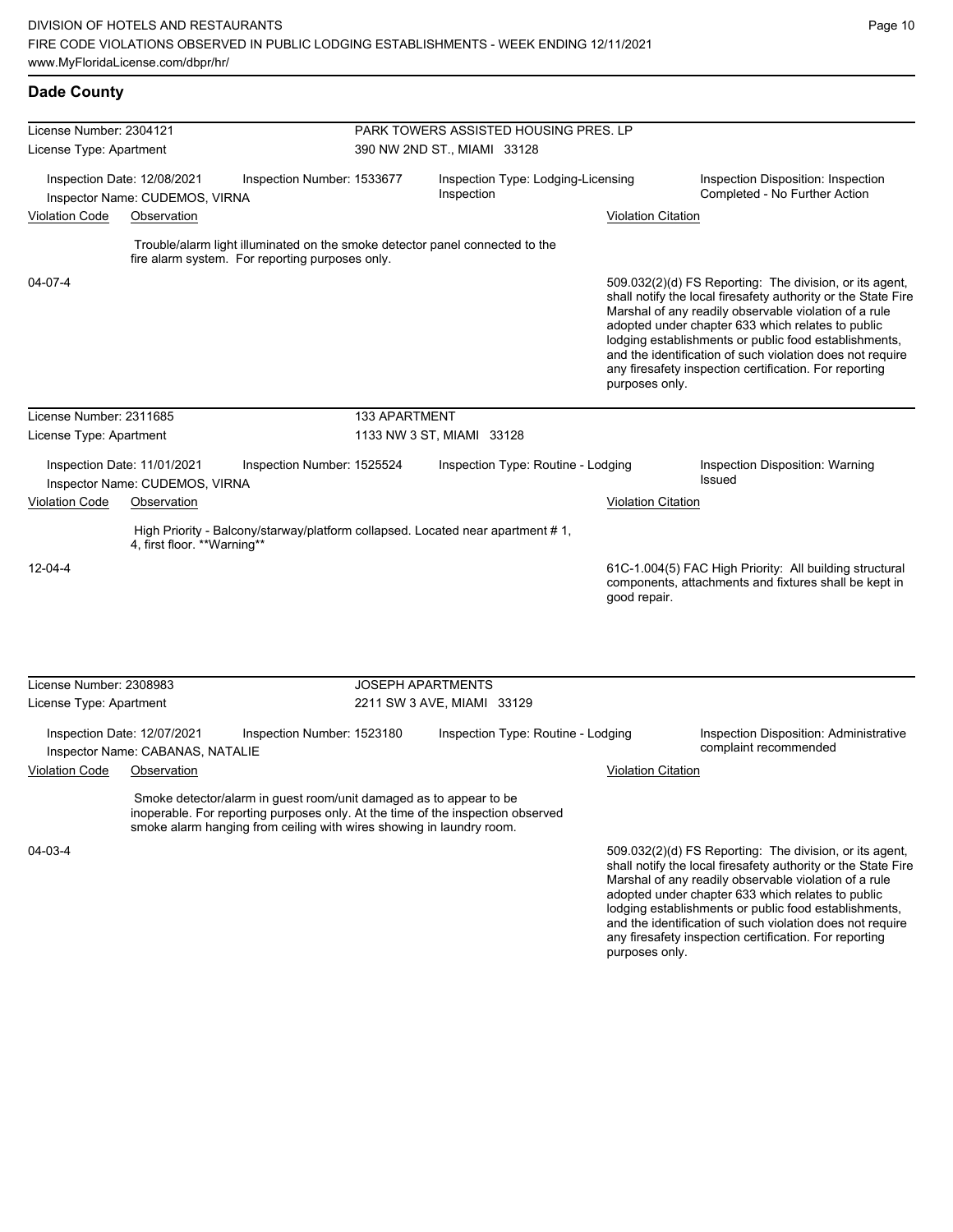and the identification of such violation does not require any firesafety inspection certification. For reporting

| <b>Dade County</b>                                                                            |                                                                 |                                                                                |                                    |                                                                                                                                                                    |                                                                                                                                                                                                                                                                                                                                                                                                                                          |                                                                                                                                                                                                                                                                                                                                                                                                                            |  |
|-----------------------------------------------------------------------------------------------|-----------------------------------------------------------------|--------------------------------------------------------------------------------|------------------------------------|--------------------------------------------------------------------------------------------------------------------------------------------------------------------|------------------------------------------------------------------------------------------------------------------------------------------------------------------------------------------------------------------------------------------------------------------------------------------------------------------------------------------------------------------------------------------------------------------------------------------|----------------------------------------------------------------------------------------------------------------------------------------------------------------------------------------------------------------------------------------------------------------------------------------------------------------------------------------------------------------------------------------------------------------------------|--|
| License Number: 2329332                                                                       |                                                                 |                                                                                |                                    | <b>NOVOTEL HOTELS &amp; RESORTS</b>                                                                                                                                |                                                                                                                                                                                                                                                                                                                                                                                                                                          |                                                                                                                                                                                                                                                                                                                                                                                                                            |  |
| License Type: Hotel                                                                           |                                                                 |                                                                                | 1500 SW 1 AVE, MIAMI 33129         |                                                                                                                                                                    |                                                                                                                                                                                                                                                                                                                                                                                                                                          |                                                                                                                                                                                                                                                                                                                                                                                                                            |  |
|                                                                                               | Inspection Date: 12/06/2021<br>Inspector Name: CABANAS, NATALIE | Inspection Number: 1162401                                                     |                                    | Inspection Type: Routine - Lodging                                                                                                                                 |                                                                                                                                                                                                                                                                                                                                                                                                                                          | Inspection Disposition: Inspection<br>Completed - No Further Action                                                                                                                                                                                                                                                                                                                                                        |  |
| <b>Violation Code</b>                                                                         | Observation                                                     |                                                                                |                                    |                                                                                                                                                                    | <b>Violation Citation</b>                                                                                                                                                                                                                                                                                                                                                                                                                |                                                                                                                                                                                                                                                                                                                                                                                                                            |  |
|                                                                                               | purposes only.                                                  | Trouble/alarm light illuminated on the fire alarm control panel. For reporting |                                    |                                                                                                                                                                    |                                                                                                                                                                                                                                                                                                                                                                                                                                          |                                                                                                                                                                                                                                                                                                                                                                                                                            |  |
| 04-01-4                                                                                       |                                                                 |                                                                                |                                    |                                                                                                                                                                    | 509.032(2)(d) FS Reporting: The division, or its agent,<br>shall notify the local firesafety authority or the State Fire<br>Marshal of any readily observable violation of a rule<br>adopted under chapter 633 which relates to public<br>lodging establishments or public food establishments,<br>and the identification of such violation does not require<br>any firesafety inspection certification. For reporting<br>purposes only. |                                                                                                                                                                                                                                                                                                                                                                                                                            |  |
| License Number: 2310038                                                                       |                                                                 |                                                                                | KATH APARTMENTS                    |                                                                                                                                                                    |                                                                                                                                                                                                                                                                                                                                                                                                                                          |                                                                                                                                                                                                                                                                                                                                                                                                                            |  |
| License Type: Apartment                                                                       |                                                                 |                                                                                | 528 SW 1 ST, MIAMI 33130           |                                                                                                                                                                    |                                                                                                                                                                                                                                                                                                                                                                                                                                          |                                                                                                                                                                                                                                                                                                                                                                                                                            |  |
| Inspection Date: 12/06/2021<br>Inspection Number: 1516576<br>Inspector Name: CABANAS, NATALIE |                                                                 |                                                                                | Inspection Type: Routine - Lodging |                                                                                                                                                                    | Inspection Disposition: Inspection<br>Completed - No Further Action                                                                                                                                                                                                                                                                                                                                                                      |                                                                                                                                                                                                                                                                                                                                                                                                                            |  |
| <b>Violation Code</b><br>Observation                                                          |                                                                 |                                                                                |                                    | <b>Violation Citation</b>                                                                                                                                          |                                                                                                                                                                                                                                                                                                                                                                                                                                          |                                                                                                                                                                                                                                                                                                                                                                                                                            |  |
|                                                                                               | unit 4 and $5.$                                                 |                                                                                |                                    | Portable fire extinguisher locked in a box with no means of access to the fire<br>extinguisher. For reporting purposes only. Observed at fire extinguisher next to |                                                                                                                                                                                                                                                                                                                                                                                                                                          |                                                                                                                                                                                                                                                                                                                                                                                                                            |  |
| 01-06-4                                                                                       |                                                                 |                                                                                |                                    |                                                                                                                                                                    | purposes only.                                                                                                                                                                                                                                                                                                                                                                                                                           | 509.032(2)(d) FS Reporting: (d) The division, or its<br>agent, shall notify the local firesafety authority or the<br>State Fire Marshal of any readily observable violation of<br>a rule adopted under chapter 633 which relates to public<br>lodging establishments or public food establishments,<br>and the identification of such violation does not require<br>any firesafety inspection certification. For reporting |  |
| License Number: 2329257                                                                       |                                                                 |                                                                                |                                    | <b>ALOFT MARY BRICKELL</b>                                                                                                                                         |                                                                                                                                                                                                                                                                                                                                                                                                                                          |                                                                                                                                                                                                                                                                                                                                                                                                                            |  |
| License Type: Hotel                                                                           |                                                                 |                                                                                |                                    | 1001 SW 2 AVE, MIAMI 33130                                                                                                                                         |                                                                                                                                                                                                                                                                                                                                                                                                                                          |                                                                                                                                                                                                                                                                                                                                                                                                                            |  |
|                                                                                               | Inspection Date: 12/08/2021<br>Inspector Name: CABANAS, NATALIE | Inspection Number: 1161598                                                     |                                    | Inspection Type: Routine - Lodging                                                                                                                                 |                                                                                                                                                                                                                                                                                                                                                                                                                                          | Inspection Disposition: Inspection<br>Completed - No Further Action                                                                                                                                                                                                                                                                                                                                                        |  |
| <b>Violation Code</b>                                                                         | Observation                                                     |                                                                                |                                    |                                                                                                                                                                    | <b>Violation Citation</b>                                                                                                                                                                                                                                                                                                                                                                                                                |                                                                                                                                                                                                                                                                                                                                                                                                                            |  |
|                                                                                               | purposes only.                                                  | Trouble/alarm light illuminated on the fire alarm control panel. For reporting |                                    |                                                                                                                                                                    |                                                                                                                                                                                                                                                                                                                                                                                                                                          |                                                                                                                                                                                                                                                                                                                                                                                                                            |  |
| 04-01-4                                                                                       |                                                                 |                                                                                |                                    |                                                                                                                                                                    |                                                                                                                                                                                                                                                                                                                                                                                                                                          | 509.032(2)(d) FS Reporting: The division, or its agent,<br>shall notify the local firesafety authority or the State Fire<br>Marshal of any readily observable violation of a rule<br>adopted under chapter 633 which relates to public<br>lodging establishments or public food establishments,                                                                                                                            |  |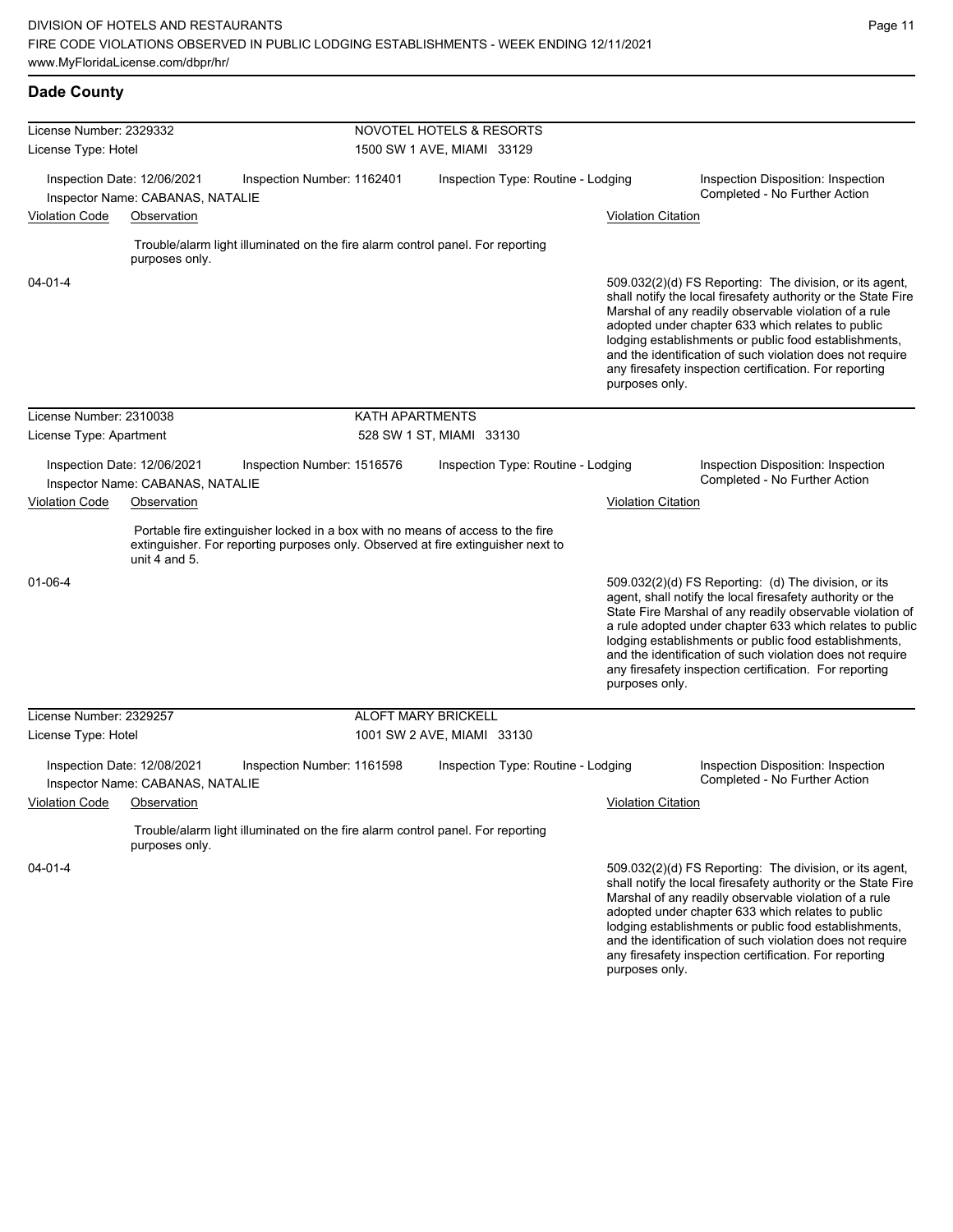lodging establishments or public food establishments, and the identification of such violation does not require any firesafety inspection certification. For reporting

| <b>Dade County</b>      |                                                                 |                                                                                                                                                                                                            |                               |                                          |  |                           |                                                                                                                                                                                                                                                                                                                                                                                                                            |
|-------------------------|-----------------------------------------------------------------|------------------------------------------------------------------------------------------------------------------------------------------------------------------------------------------------------------|-------------------------------|------------------------------------------|--|---------------------------|----------------------------------------------------------------------------------------------------------------------------------------------------------------------------------------------------------------------------------------------------------------------------------------------------------------------------------------------------------------------------------------------------------------------------|
| License Number: 2319865 |                                                                 |                                                                                                                                                                                                            | <b>BETANCOURT APTS</b>        |                                          |  |                           |                                                                                                                                                                                                                                                                                                                                                                                                                            |
| License Type: Apartment |                                                                 |                                                                                                                                                                                                            | 1018 SW 3 ST, MIAMI 331302100 |                                          |  |                           |                                                                                                                                                                                                                                                                                                                                                                                                                            |
|                         | Inspection Date: 12/06/2021<br>Inspector Name: CABANAS, NATALIE | Inspection Number: 1515795                                                                                                                                                                                 |                               | Inspection Type: Routine - Lodging       |  |                           | Inspection Disposition: Warning<br>Issued                                                                                                                                                                                                                                                                                                                                                                                  |
| <b>Violation Code</b>   | Observation                                                     |                                                                                                                                                                                                            |                               |                                          |  | <b>Violation Citation</b> |                                                                                                                                                                                                                                                                                                                                                                                                                            |
|                         |                                                                 | Propane (LP gas) tank having a water capacity greater than 2.7 lbs. stored<br>under a stairwell. For reporting purposes only.                                                                              |                               |                                          |  |                           |                                                                                                                                                                                                                                                                                                                                                                                                                            |
| 02-08-4                 |                                                                 |                                                                                                                                                                                                            |                               |                                          |  | purposes only.            | 509.032(2)(d) FS Reporting: (d) The division, or its<br>agent, shall notify the local firesafety authority or the<br>State Fire Marshal of any readily observable violation of<br>a rule adopted under chapter 633 which relates to public<br>lodging establishments or public food establishments,<br>and the identification of such violation does not require<br>any firesafety inspection certification. For reporting |
| License Number: 2304586 |                                                                 |                                                                                                                                                                                                            | <b>LLANES APARTMENTS</b>      |                                          |  |                           |                                                                                                                                                                                                                                                                                                                                                                                                                            |
| License Type: Apartment |                                                                 |                                                                                                                                                                                                            |                               | 753 SW 9 ST, MIAMI 331303361             |  |                           |                                                                                                                                                                                                                                                                                                                                                                                                                            |
|                         | Inspection Date: 12/06/2021<br>Inspector Name: CABANAS, NATALIE | Inspection Number: 1515713                                                                                                                                                                                 |                               | Inspection Type: Routine - Lodging       |  |                           | Inspection Disposition: Inspection<br>Completed - No Further Action                                                                                                                                                                                                                                                                                                                                                        |
| <b>Violation Code</b>   | Observation                                                     |                                                                                                                                                                                                            |                               |                                          |  | <b>Violation Citation</b> |                                                                                                                                                                                                                                                                                                                                                                                                                            |
|                         |                                                                 | Portable fire extinguisher locked in a box with no means of access to the fire<br>extinguisher. For reporting purposes only.<br>Observed at fire extinguisher next to unit 6 and 7 at building number 753. |                               |                                          |  |                           |                                                                                                                                                                                                                                                                                                                                                                                                                            |
| $01 - 06 - 4$           |                                                                 |                                                                                                                                                                                                            |                               |                                          |  | purposes only.            | 509.032(2)(d) FS Reporting: (d) The division, or its<br>agent, shall notify the local firesafety authority or the<br>State Fire Marshal of any readily observable violation of<br>a rule adopted under chapter 633 which relates to public<br>lodging establishments or public food establishments,<br>and the identification of such violation does not require<br>any firesafety inspection certification. For reporting |
| License Number: 2317880 |                                                                 |                                                                                                                                                                                                            |                               | COMFORT INN AND SUITES DOWNTOWN/BRICKELL |  |                           |                                                                                                                                                                                                                                                                                                                                                                                                                            |
| License Type: Hotel     |                                                                 |                                                                                                                                                                                                            |                               | 100 SE 4TH ST, MIAMI 33131               |  |                           |                                                                                                                                                                                                                                                                                                                                                                                                                            |
|                         | Inspection Date: 12/10/2021<br>Inspector Name: HENLEY, LATONYA  | Inspection Number: 1161832                                                                                                                                                                                 |                               | Inspection Type: Routine - Lodging       |  |                           | Inspection Disposition: Inspection<br>Completed - No Further Action                                                                                                                                                                                                                                                                                                                                                        |
| Violation Code          | Observation                                                     |                                                                                                                                                                                                            |                               |                                          |  | <b>Violation Citation</b> |                                                                                                                                                                                                                                                                                                                                                                                                                            |
|                         | purposes only. In the office area.                              | Trouble/alarm light illuminated on the fire alarm control panel. For reporting                                                                                                                             |                               |                                          |  |                           |                                                                                                                                                                                                                                                                                                                                                                                                                            |
| 04-01-4                 |                                                                 |                                                                                                                                                                                                            |                               |                                          |  |                           | 509.032(2)(d) FS Reporting: The division, or its agent,<br>shall notify the local firesafety authority or the State Fire<br>Marshal of any readily observable violation of a rule<br>adopted under chapter 633 which relates to public                                                                                                                                                                                     |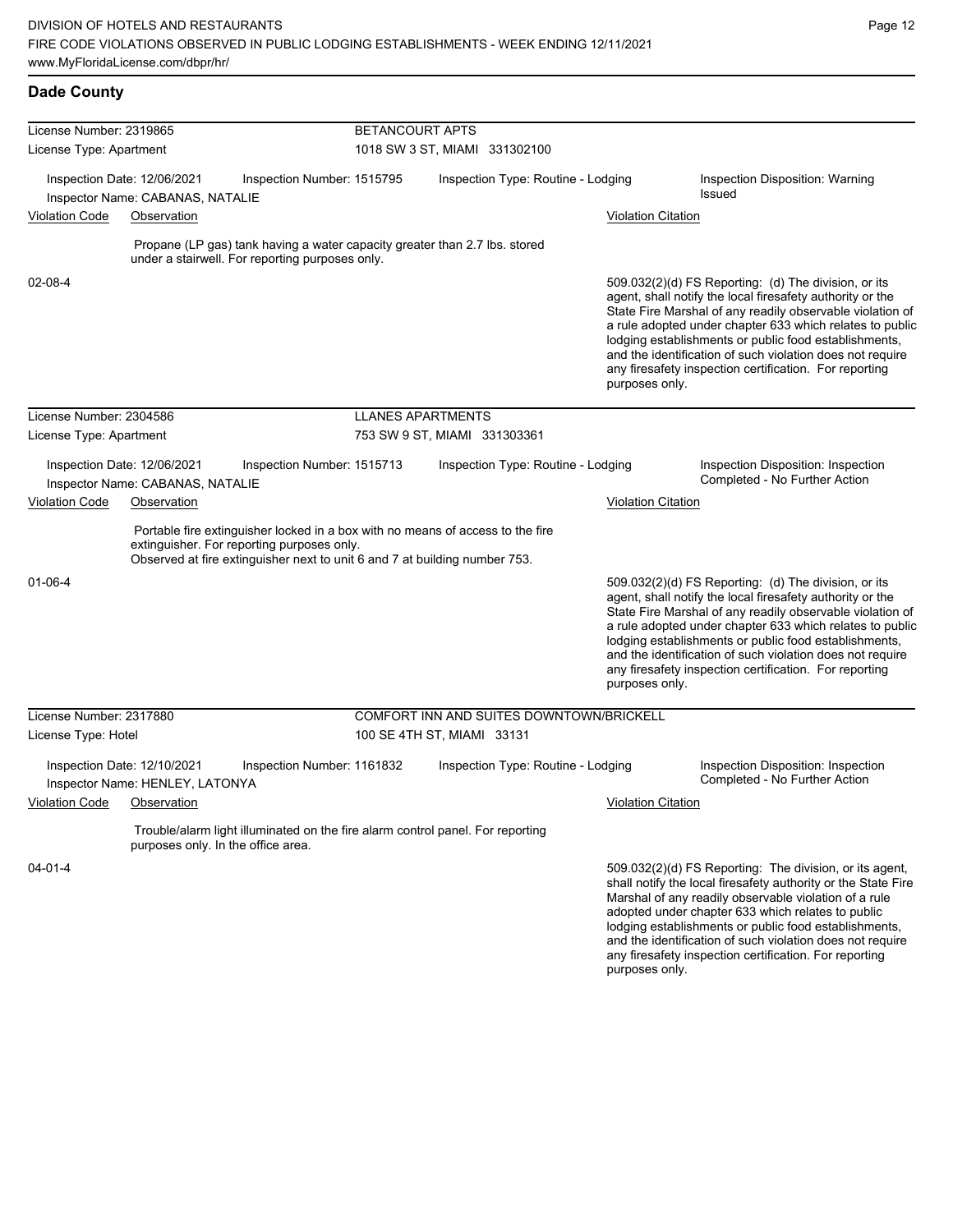lodging establishments or public food establishments, and the identification of such violation does not require any firesafety inspection certification. For reporting

| <b>Dade County</b>                                                      |                                                                |                                                                                                        |               |                                                                                                                                                                      |                           |                                                                                                                                                                                                                                                                                                                                                                                                                        |
|-------------------------------------------------------------------------|----------------------------------------------------------------|--------------------------------------------------------------------------------------------------------|---------------|----------------------------------------------------------------------------------------------------------------------------------------------------------------------|---------------------------|------------------------------------------------------------------------------------------------------------------------------------------------------------------------------------------------------------------------------------------------------------------------------------------------------------------------------------------------------------------------------------------------------------------------|
| License Number: 2329191                                                 |                                                                |                                                                                                        | W MIAMI HOTEL |                                                                                                                                                                      |                           |                                                                                                                                                                                                                                                                                                                                                                                                                        |
| License Type: Hotel                                                     |                                                                |                                                                                                        |               | 485 BRICKELL AVE, MIAMI 33131                                                                                                                                        |                           |                                                                                                                                                                                                                                                                                                                                                                                                                        |
|                                                                         | Inspection Date: 12/08/2021<br>Inspector Name: HENLEY, LATONYA | Inspection Number: 1161902                                                                             |               | Inspection Type: Routine - Lodging                                                                                                                                   |                           | Inspection Disposition: Inspection<br>Completed - No Further Action                                                                                                                                                                                                                                                                                                                                                    |
| <b>Violation Code</b>                                                   | Observation                                                    |                                                                                                        |               |                                                                                                                                                                      | <b>Violation Citation</b> |                                                                                                                                                                                                                                                                                                                                                                                                                        |
|                                                                         | purposes only.                                                 | Trouble/alarm light illuminated on the fire alarm control panel. For reporting                         |               |                                                                                                                                                                      |                           |                                                                                                                                                                                                                                                                                                                                                                                                                        |
| 04-01-4                                                                 |                                                                |                                                                                                        |               |                                                                                                                                                                      | purposes only.            | 509.032(2)(d) FS Reporting: The division, or its agent,<br>shall notify the local firesafety authority or the State Fire<br>Marshal of any readily observable violation of a rule<br>adopted under chapter 633 which relates to public<br>lodging establishments or public food establishments,<br>and the identification of such violation does not require<br>any firesafety inspection certification. For reporting |
| License Number: 2300698                                                 |                                                                |                                                                                                        |               | NATHALIE COURTS APARTMENTS                                                                                                                                           |                           |                                                                                                                                                                                                                                                                                                                                                                                                                        |
| License Type: Apartment                                                 |                                                                |                                                                                                        |               | 1521 SW 6 STREET, MIAMI 33135                                                                                                                                        |                           |                                                                                                                                                                                                                                                                                                                                                                                                                        |
|                                                                         | Inspection Date: 12/09/2021                                    | Inspection Number: 1502894                                                                             |               | Inspection Type: Routine - Lodging                                                                                                                                   |                           | Inspection Disposition: Call Back -<br>Complied                                                                                                                                                                                                                                                                                                                                                                        |
| Inspector Name: GARCIA, B OSCAR<br><b>Violation Code</b><br>Observation |                                                                |                                                                                                        |               |                                                                                                                                                                      | <b>Violation Citation</b> |                                                                                                                                                                                                                                                                                                                                                                                                                        |
|                                                                         |                                                                | panel. For reporting purposes only. ** Repeat Violation**<br>inspection 2021-12-09: ** Time Extended** |               | - From initial inspection : Trouble/alarm light illuminated on the fire alarm control<br>- From follow-up                                                            |                           |                                                                                                                                                                                                                                                                                                                                                                                                                        |
| $04 - 01 - 4$                                                           |                                                                |                                                                                                        |               |                                                                                                                                                                      | purposes only.            | 509.032(2)(d) FS Reporting: The division, or its agent,<br>shall notify the local firesafety authority or the State Fire<br>Marshal of any readily observable violation of a rule<br>adopted under chapter 633 which relates to public<br>lodging establishments or public food establishments,<br>and the identification of such violation does not require<br>any firesafety inspection certification. For reporting |
| License Number: 2300997                                                 |                                                                |                                                                                                        |               | VQ EVERGLADES PROPERTIES LLC                                                                                                                                         |                           |                                                                                                                                                                                                                                                                                                                                                                                                                        |
| License Type: Apartment                                                 |                                                                |                                                                                                        |               | 1306 SW 6 ST, MIAMI 33135                                                                                                                                            |                           |                                                                                                                                                                                                                                                                                                                                                                                                                        |
|                                                                         | Inspection Date: 12/06/2021<br>Inspector Name: GARCIA, B OSCAR | Inspection Number: 1480554                                                                             |               | Inspection Type: Routine - Lodging                                                                                                                                   |                           | Inspection Disposition: Call Back -<br>Admin. complaint recommended                                                                                                                                                                                                                                                                                                                                                    |
| Violation Code                                                          | Observation                                                    |                                                                                                        |               |                                                                                                                                                                      | <b>Violation Citation</b> |                                                                                                                                                                                                                                                                                                                                                                                                                        |
|                                                                         | **Time Extended**                                              |                                                                                                        |               | - From initial inspection : Trouble/alarm light illuminated on the fire alarm control<br>panel. For reporting purposes only. - From follow-up inspection 2021-12-06: |                           |                                                                                                                                                                                                                                                                                                                                                                                                                        |
| 04-01-4                                                                 |                                                                |                                                                                                        |               |                                                                                                                                                                      |                           | 509.032(2)(d) FS Reporting: The division, or its agent,<br>shall notify the local firesafety authority or the State Fire<br>Marshal of any readily observable violation of a rule<br>adopted under chapter 633 which relates to public                                                                                                                                                                                 |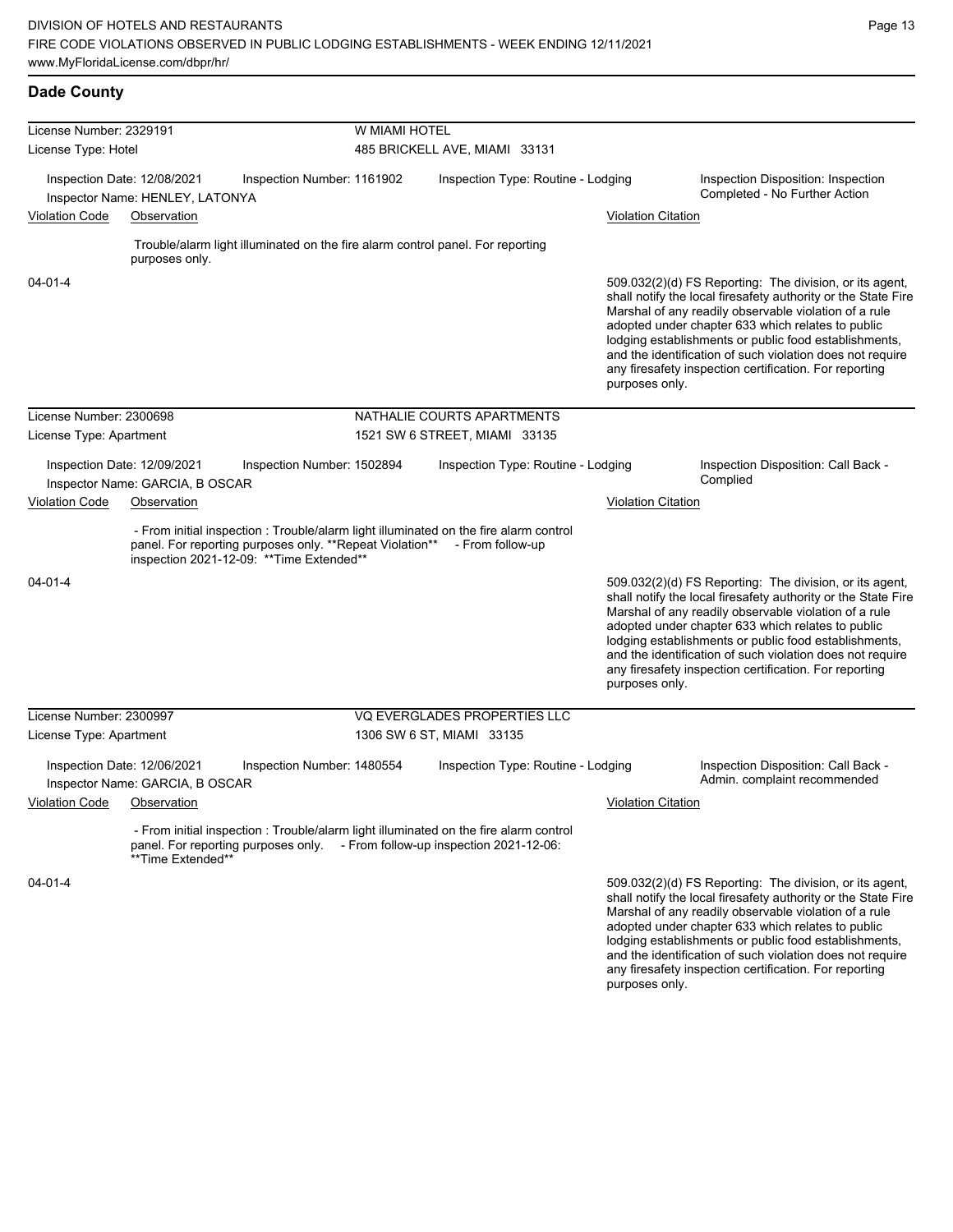and the identification of such violation does not require any firesafety inspection certification. For reporting

| <b>Dade County</b>      |                                                                |                                                                                                                                                    |                           |                                |                                    |                           |                                                                                                                                                                                                                                                                                                                                                                                                                            |  |  |  |
|-------------------------|----------------------------------------------------------------|----------------------------------------------------------------------------------------------------------------------------------------------------|---------------------------|--------------------------------|------------------------------------|---------------------------|----------------------------------------------------------------------------------------------------------------------------------------------------------------------------------------------------------------------------------------------------------------------------------------------------------------------------------------------------------------------------------------------------------------------------|--|--|--|
| License Number: 2301064 |                                                                |                                                                                                                                                    |                           | <b>GSRZ INVESTMENTS VI LLC</b> |                                    |                           |                                                                                                                                                                                                                                                                                                                                                                                                                            |  |  |  |
| License Type: Apartment |                                                                |                                                                                                                                                    | 2352 SW 5 ST, MIAMI 33135 |                                |                                    |                           |                                                                                                                                                                                                                                                                                                                                                                                                                            |  |  |  |
|                         | Inspection Date: 12/06/2021<br>Inspector Name: GARCIA, B OSCAR | Inspection Number: 1533626                                                                                                                         |                           | Inspection                     | Inspection Type: Lodging-Licensing |                           | Inspection Disposition: Inspection<br>Completed - No Further Action                                                                                                                                                                                                                                                                                                                                                        |  |  |  |
| <b>Violation Code</b>   | Observation                                                    |                                                                                                                                                    |                           |                                | <b>Violation Citation</b>          |                           |                                                                                                                                                                                                                                                                                                                                                                                                                            |  |  |  |
|                         |                                                                | Portable fire extinguisher locked in a box with no means of access to the fire<br>extinguisher. For reporting purposes only.                       |                           |                                |                                    |                           |                                                                                                                                                                                                                                                                                                                                                                                                                            |  |  |  |
| $01 - 06 - 4$           |                                                                |                                                                                                                                                    |                           |                                |                                    | purposes only.            | 509.032(2)(d) FS Reporting: (d) The division, or its<br>agent, shall notify the local firesafety authority or the<br>State Fire Marshal of any readily observable violation of<br>a rule adopted under chapter 633 which relates to public<br>lodging establishments or public food establishments,<br>and the identification of such violation does not require<br>any firesafety inspection certification. For reporting |  |  |  |
| License Number: 2312395 |                                                                |                                                                                                                                                    | P R INVESTMENTS USA       |                                |                                    |                           |                                                                                                                                                                                                                                                                                                                                                                                                                            |  |  |  |
| License Type: Apartment |                                                                |                                                                                                                                                    |                           | 555 NE 61 ST, MIAMI 33137      |                                    |                           |                                                                                                                                                                                                                                                                                                                                                                                                                            |  |  |  |
|                         | Inspection Date: 12/08/2021<br>Inspector Name: SEYBA, JAMES    | Inspection Number: 1530704                                                                                                                         |                           |                                | Inspection Type: Routine - Lodging |                           | Inspection Disposition: Inspection<br>Completed - No Further Action                                                                                                                                                                                                                                                                                                                                                        |  |  |  |
| <b>Violation Code</b>   | Observation                                                    |                                                                                                                                                    |                           |                                |                                    | <b>Violation Citation</b> |                                                                                                                                                                                                                                                                                                                                                                                                                            |  |  |  |
|                         |                                                                | Portable fire extinguisher locked in a box with no means of access to the fire<br>extinguisher. For reporting purposes only. Next to apartment #2. |                           |                                |                                    |                           |                                                                                                                                                                                                                                                                                                                                                                                                                            |  |  |  |
| 01-06-4                 |                                                                |                                                                                                                                                    |                           |                                |                                    | purposes only.            | 509.032(2)(d) FS Reporting: (d) The division, or its<br>agent, shall notify the local firesafety authority or the<br>State Fire Marshal of any readily observable violation of<br>a rule adopted under chapter 633 which relates to public<br>lodging establishments or public food establishments,<br>and the identification of such violation does not require<br>any firesafety inspection certification. For reporting |  |  |  |
| License Number: 2307061 |                                                                |                                                                                                                                                    | 627 NE 83 TERR LLC        |                                |                                    |                           |                                                                                                                                                                                                                                                                                                                                                                                                                            |  |  |  |
| License Type: Apartment |                                                                |                                                                                                                                                    |                           | 627 NE 83 TER, MIAMI 33138     |                                    |                           |                                                                                                                                                                                                                                                                                                                                                                                                                            |  |  |  |
|                         | Inspection Date: 12/08/2021<br>Inspector Name: SEYBA, JAMES    | Inspection Number: 1524421                                                                                                                         |                           |                                | Inspection Type: Routine - Lodging |                           | Inspection Disposition: Inspection<br>Completed - No Further Action                                                                                                                                                                                                                                                                                                                                                        |  |  |  |
| <b>Violation Code</b>   | Observation                                                    |                                                                                                                                                    |                           |                                |                                    | <b>Violation Citation</b> |                                                                                                                                                                                                                                                                                                                                                                                                                            |  |  |  |
|                         |                                                                | Portable fire extinguisher locked in a box with no means of access to the fire<br>extinguisher. For reporting purposes only. On the second floor.  |                           |                                |                                    |                           |                                                                                                                                                                                                                                                                                                                                                                                                                            |  |  |  |
| 01-06-4                 |                                                                |                                                                                                                                                    |                           |                                |                                    |                           | 509.032(2)(d) FS Reporting: (d) The division, or its<br>agent, shall notify the local firesafety authority or the<br>State Fire Marshal of any readily observable violation of<br>a rule adopted under chapter 633 which relates to public<br>lodging establishments or public food establishments,                                                                                                                        |  |  |  |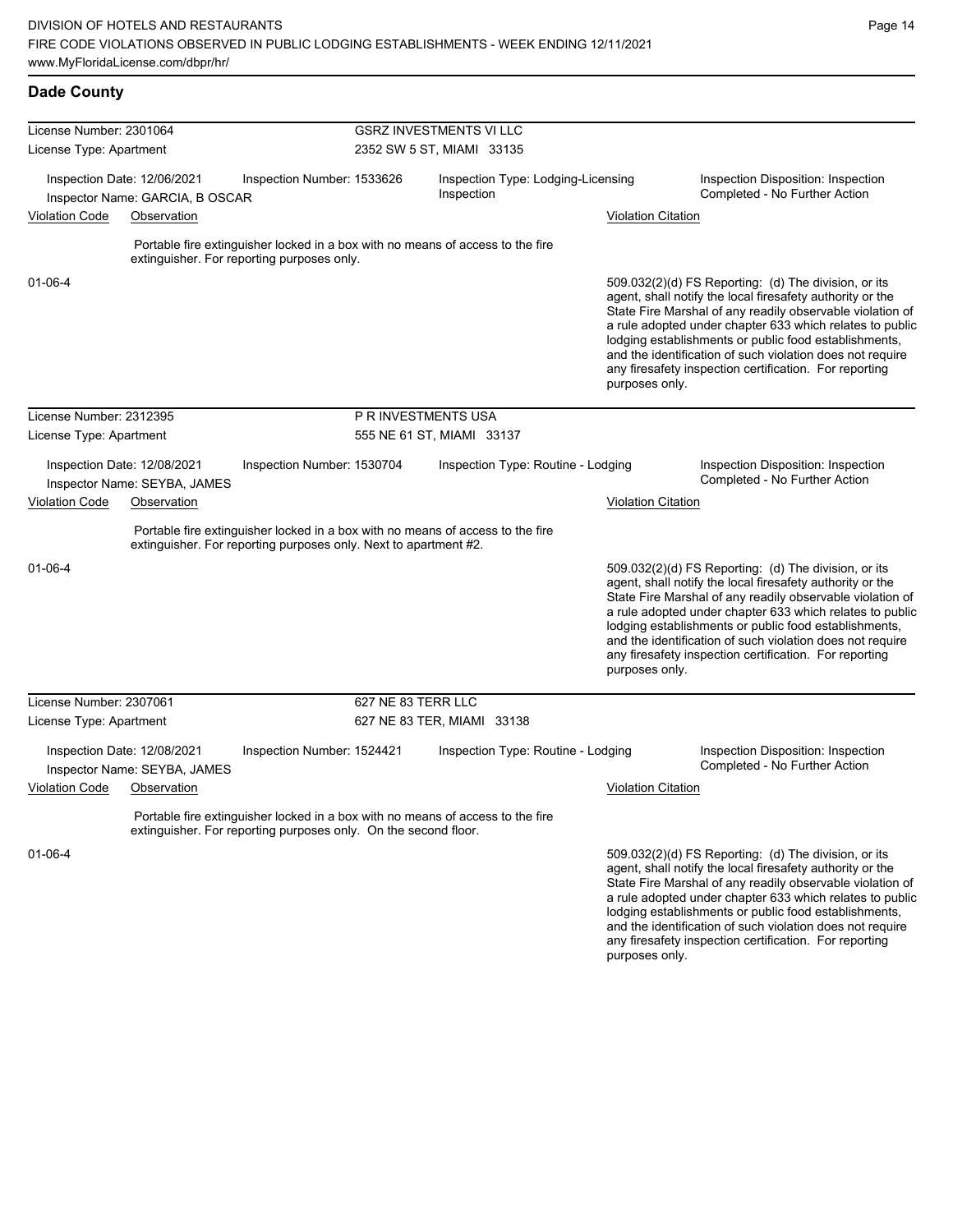| <b>Dade County</b>                                                                                  |                                                                  |                                                                                               |                    |                                                                                                                                                                      |                           |                                                                                                                                                                                                                                                                                                                                                                                                                            |  |
|-----------------------------------------------------------------------------------------------------|------------------------------------------------------------------|-----------------------------------------------------------------------------------------------|--------------------|----------------------------------------------------------------------------------------------------------------------------------------------------------------------|---------------------------|----------------------------------------------------------------------------------------------------------------------------------------------------------------------------------------------------------------------------------------------------------------------------------------------------------------------------------------------------------------------------------------------------------------------------|--|
| License Number: 2329446<br>License Type: Apartment                                                  |                                                                  |                                                                                               | 515 NE 82ND ST LLC | 515 NE 82 ST, MIAMI 33138                                                                                                                                            |                           |                                                                                                                                                                                                                                                                                                                                                                                                                            |  |
| Inspection Date: 12/06/2021<br>Inspector Name: SEYBA, JAMES<br><b>Violation Code</b><br>Observation |                                                                  | Inspection Number: 1528629                                                                    |                    | Inspection Type: Routine - Lodging                                                                                                                                   | <b>Violation Citation</b> | Inspection Disposition: Inspection<br>Completed - No Further Action                                                                                                                                                                                                                                                                                                                                                        |  |
|                                                                                                     | in back.                                                         |                                                                                               |                    | Portable fire extinguisher missing from it's designated location (sign present<br>indicating designated location). For reporting purposes only. Located by stairwell |                           |                                                                                                                                                                                                                                                                                                                                                                                                                            |  |
| $01 - 03 - 4$                                                                                       |                                                                  |                                                                                               |                    |                                                                                                                                                                      | purposes only.            | 509.032(2)(d) FS Reporting: (d) The division, or its<br>agent, shall notify the local firesafety authority or the<br>State Fire Marshal of any readily observable violation of<br>a rule adopted under chapter 633 which relates to public<br>lodging establishments or public food establishments,<br>and the identification of such violation does not require<br>any firesafety inspection certification. For reporting |  |
| License Number: 2305311                                                                             |                                                                  |                                                                                               | <b>KENT HOTEL</b>  |                                                                                                                                                                      |                           |                                                                                                                                                                                                                                                                                                                                                                                                                            |  |
| License Type: Hotel                                                                                 |                                                                  |                                                                                               |                    | 1131 COLLINS AVE, MIAMI BEACH 33139                                                                                                                                  |                           |                                                                                                                                                                                                                                                                                                                                                                                                                            |  |
|                                                                                                     | Inspection Date: 12/09/2021<br>Inspector Name: WILLIAMS, ALFREDA | Inspection Number: 1163680                                                                    |                    | Inspection Type: Routine - Lodging                                                                                                                                   |                           | Inspection Disposition: Warning<br>Issued                                                                                                                                                                                                                                                                                                                                                                                  |  |
| <b>Violation Code</b><br>Observation                                                                |                                                                  |                                                                                               |                    | <b>Violation Citation</b>                                                                                                                                            |                           |                                                                                                                                                                                                                                                                                                                                                                                                                            |  |
|                                                                                                     |                                                                  | recharge. For reporting purposes only.<br>Several extinguishers throughout hotel in red zone. |                    | Portable fire extinguisher pressure gauge indicates the extinguisher is in need of                                                                                   |                           |                                                                                                                                                                                                                                                                                                                                                                                                                            |  |
| $01 - 02 - 4$                                                                                       |                                                                  |                                                                                               |                    |                                                                                                                                                                      | purposes only.            | 509.032(2)(d) FS Reporting: (d) The division, or its<br>agent, shall notify the local firesafety authority or the<br>State Fire Marshal of any readily observable violation of<br>a rule adopted under chapter 633 which relates to public<br>lodging establishments or public food establishments,<br>and the identification of such violation does not require<br>any firesafety inspection certification. For reporting |  |
| License Number: 2307125                                                                             |                                                                  |                                                                                               |                    | SOUTH BEACH MICHIGAN APARTMENTS                                                                                                                                      |                           |                                                                                                                                                                                                                                                                                                                                                                                                                            |  |
| License Type: Apartment                                                                             |                                                                  |                                                                                               |                    | 924 MERIDIAN AVE, MIAMI BEACH 33139                                                                                                                                  |                           |                                                                                                                                                                                                                                                                                                                                                                                                                            |  |
|                                                                                                     | Inspection Date: 12/10/2021<br>Inspector Name: WILLIAMS, ALFREDA | Inspection Number: 1523755                                                                    |                    | Inspection Type: Routine - Lodging                                                                                                                                   |                           | Inspection Disposition: Inspection<br>Completed - No Further Action                                                                                                                                                                                                                                                                                                                                                        |  |
| <b>Violation Code</b>                                                                               | Observation                                                      |                                                                                               |                    |                                                                                                                                                                      | <b>Violation Citation</b> |                                                                                                                                                                                                                                                                                                                                                                                                                            |  |
|                                                                                                     |                                                                  | extinguisher. For reporting purposes only. On second floor                                    |                    | Portable fire extinguisher locked in a box with no means of access to the fire                                                                                       |                           |                                                                                                                                                                                                                                                                                                                                                                                                                            |  |
| 01-06-4                                                                                             |                                                                  |                                                                                               |                    |                                                                                                                                                                      | purposes only.            | 509.032(2)(d) FS Reporting: (d) The division, or its<br>agent, shall notify the local firesafety authority or the<br>State Fire Marshal of any readily observable violation of<br>a rule adopted under chapter 633 which relates to public<br>lodging establishments or public food establishments,<br>and the identification of such violation does not require<br>any firesafety inspection certification. For reporting |  |
| 04-01-4                                                                                             |                                                                  |                                                                                               |                    |                                                                                                                                                                      | purposes only.            | 509.032(2)(d) FS Reporting: The division, or its agent,<br>shall notify the local firesafety authority or the State Fire<br>Marshal of any readily observable violation of a rule<br>adopted under chapter 633 which relates to public<br>lodging establishments or public food establishments,<br>and the identification of such violation does not require<br>any firesafety inspection certification. For reporting     |  |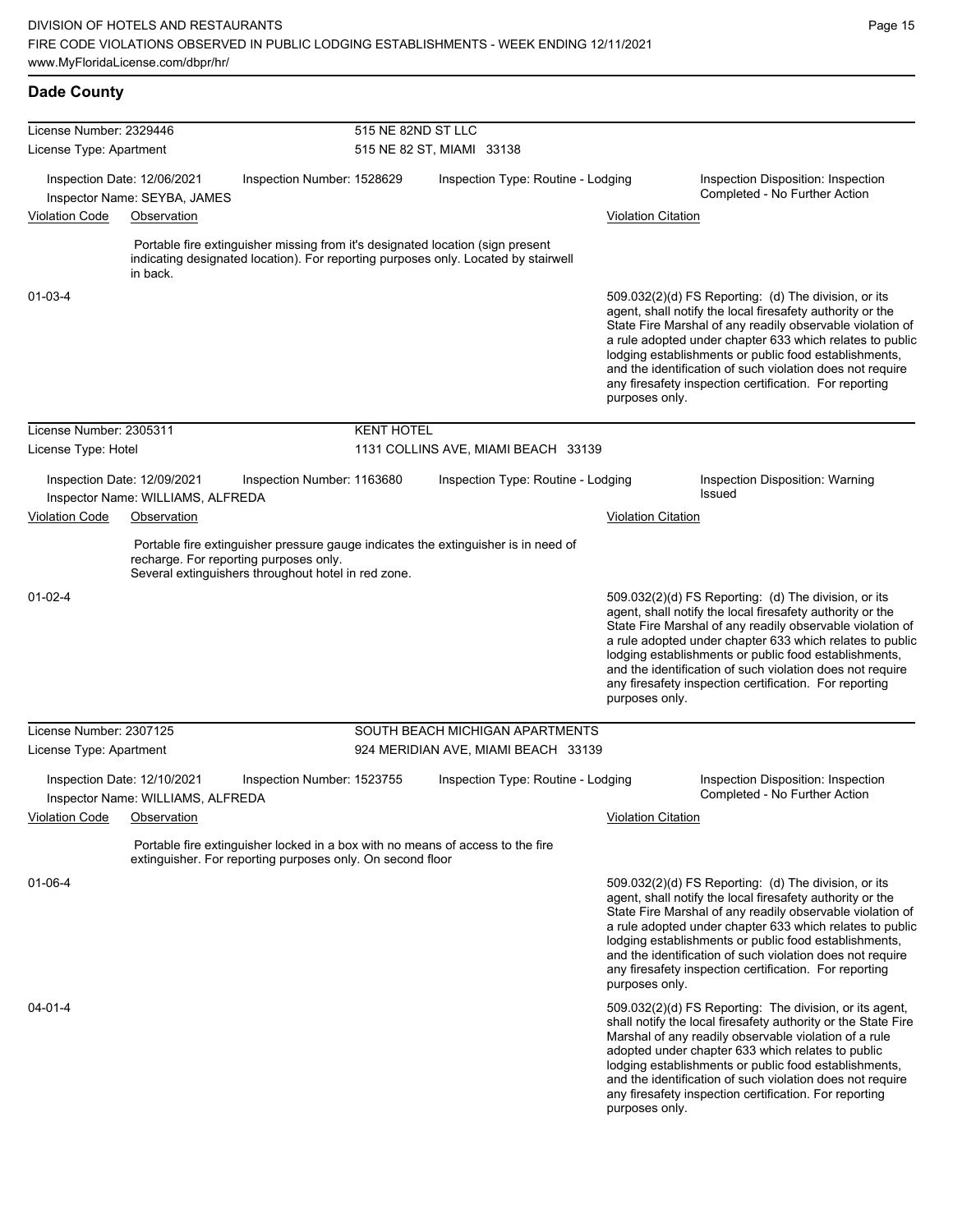lodging establishments or public food establishments, and the identification of such violation does not require any firesafety inspection certification. For reporting

| <b>Dade County</b>      |                                                                  |                                                                                |                                     |                                                                                                                                                                                                                                                        |                           |                                                                                                                                                                                                                                                                                                                                                                                                                        |
|-------------------------|------------------------------------------------------------------|--------------------------------------------------------------------------------|-------------------------------------|--------------------------------------------------------------------------------------------------------------------------------------------------------------------------------------------------------------------------------------------------------|---------------------------|------------------------------------------------------------------------------------------------------------------------------------------------------------------------------------------------------------------------------------------------------------------------------------------------------------------------------------------------------------------------------------------------------------------------|
| License Number: 2329456 |                                                                  |                                                                                | <b>WEST AVENUE</b>                  |                                                                                                                                                                                                                                                        |                           |                                                                                                                                                                                                                                                                                                                                                                                                                        |
| License Type: Hotel     |                                                                  |                                                                                |                                     | 1323-1327 WEST AVE, MIAMI BEACH 33139                                                                                                                                                                                                                  |                           |                                                                                                                                                                                                                                                                                                                                                                                                                        |
|                         | Inspection Date: 12/06/2021<br>Inspector Name: WILLIAMS, ALFREDA | Inspection Number: 1160927                                                     |                                     | Inspection Type: Routine - Lodging                                                                                                                                                                                                                     |                           | Inspection Disposition: Administrative<br>complaint recommended                                                                                                                                                                                                                                                                                                                                                        |
| <b>Violation Code</b>   | Observation                                                      |                                                                                |                                     |                                                                                                                                                                                                                                                        | <b>Violation Citation</b> |                                                                                                                                                                                                                                                                                                                                                                                                                        |
|                         |                                                                  |                                                                                |                                     |                                                                                                                                                                                                                                                        |                           |                                                                                                                                                                                                                                                                                                                                                                                                                        |
|                         | purposes only.                                                   | Trouble/alarm light illuminated on the fire alarm control panel. For reporting |                                     |                                                                                                                                                                                                                                                        |                           |                                                                                                                                                                                                                                                                                                                                                                                                                        |
| 04-01-4                 |                                                                  |                                                                                |                                     |                                                                                                                                                                                                                                                        | purposes only.            | 509.032(2)(d) FS Reporting: The division, or its agent,<br>shall notify the local firesafety authority or the State Fire<br>Marshal of any readily observable violation of a rule<br>adopted under chapter 633 which relates to public<br>lodging establishments or public food establishments,<br>and the identification of such violation does not require<br>any firesafety inspection certification. For reporting |
| License Number: 2329316 |                                                                  |                                                                                | <b>HILTON GARDEN INN</b>            |                                                                                                                                                                                                                                                        |                           |                                                                                                                                                                                                                                                                                                                                                                                                                        |
| License Type: Hotel     |                                                                  |                                                                                | 2940 COLLINS AVE, MIAMI BEACH 33140 |                                                                                                                                                                                                                                                        |                           |                                                                                                                                                                                                                                                                                                                                                                                                                        |
|                         | Inspection Date: 12/06/2021<br>Inspector Name: PRIETO, VICENTE   | Inspection Number: 1159642                                                     |                                     | Inspection Type: Routine - Lodging                                                                                                                                                                                                                     |                           | Inspection Disposition: Call Back -<br>Complied                                                                                                                                                                                                                                                                                                                                                                        |
| <b>Violation Code</b>   | Observation                                                      |                                                                                |                                     |                                                                                                                                                                                                                                                        | <b>Violation Citation</b> |                                                                                                                                                                                                                                                                                                                                                                                                                        |
|                         | **Time Extended**                                                |                                                                                |                                     | - From initial inspection : Trouble/alarm light illuminated on the fire alarm control<br>panel. For reporting purposes only. - From follow-up inspection 2021-12-06:                                                                                   |                           |                                                                                                                                                                                                                                                                                                                                                                                                                        |
| $04 - 01 - 4$           |                                                                  |                                                                                |                                     |                                                                                                                                                                                                                                                        | purposes only.            | 509.032(2)(d) FS Reporting: The division, or its agent,<br>shall notify the local firesafety authority or the State Fire<br>Marshal of any readily observable violation of a rule<br>adopted under chapter 633 which relates to public<br>lodging establishments or public food establishments,<br>and the identification of such violation does not require<br>any firesafety inspection certification. For reporting |
| License Number: 2329482 |                                                                  |                                                                                |                                     | <b>CASTLE BEACH HOTEL</b>                                                                                                                                                                                                                              |                           |                                                                                                                                                                                                                                                                                                                                                                                                                        |
| License Type: Hotel     |                                                                  |                                                                                |                                     | 5445 COLLINS AVE CU 4, MIAMI BEACH 33140                                                                                                                                                                                                               |                           |                                                                                                                                                                                                                                                                                                                                                                                                                        |
|                         | Inspection Date: 12/07/2021<br>Inspector Name: PRIETO, VICENTE   | Inspection Number: 1161657                                                     |                                     | Inspection Type: Routine - Lodging                                                                                                                                                                                                                     |                           | Inspection Disposition: Call Back -<br>Extension given, pending                                                                                                                                                                                                                                                                                                                                                        |
| <b>Violation Code</b>   | Observation                                                      |                                                                                |                                     |                                                                                                                                                                                                                                                        | <b>Violation Citation</b> |                                                                                                                                                                                                                                                                                                                                                                                                                        |
|                         | **Time Ex                                                        |                                                                                |                                     | - From initial inspection : Trouble/alarm light illuminated on the fire alarm control<br>panel. For reporting purposes only. - From follow-up inspection 2021-12-07:<br>Observed trouble/alarm on the fire control panel. For reporting purposes only. |                           |                                                                                                                                                                                                                                                                                                                                                                                                                        |
| $04 - 01 - 4$           |                                                                  |                                                                                |                                     |                                                                                                                                                                                                                                                        |                           | 509.032(2)(d) FS Reporting: The division, or its agent,<br>shall notify the local firesafety authority or the State Fire<br>Marshal of any readily observable violation of a rule<br>adopted under chapter 633 which relates to public                                                                                                                                                                                 |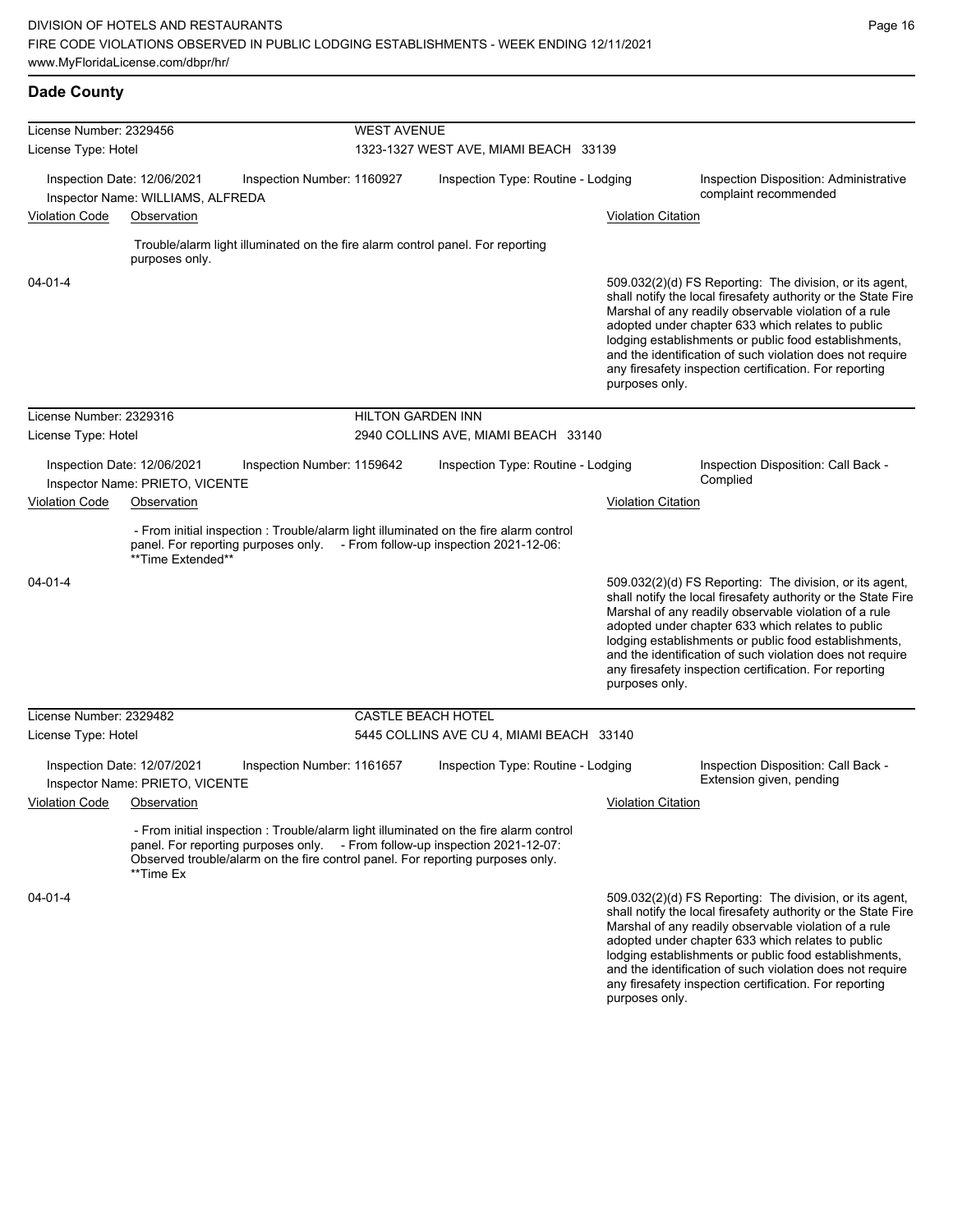which relates to public lodging establishments or public food establishments, and the identification of such violation does not require any firesafety inspection certification. For reporting purposes only.

| <b>Dade County</b>            |                                                                                                                                                                                                                                                                    |                                            |                           |                                                                                                                                                                                                                                                                                                                                                                                                                                                                        |
|-------------------------------|--------------------------------------------------------------------------------------------------------------------------------------------------------------------------------------------------------------------------------------------------------------------|--------------------------------------------|---------------------------|------------------------------------------------------------------------------------------------------------------------------------------------------------------------------------------------------------------------------------------------------------------------------------------------------------------------------------------------------------------------------------------------------------------------------------------------------------------------|
| License Number: 2303535       |                                                                                                                                                                                                                                                                    | THE BROADMOOR MIAMI BEACH                  |                           |                                                                                                                                                                                                                                                                                                                                                                                                                                                                        |
| License Type: Hotel           |                                                                                                                                                                                                                                                                    | 7450 OCEAN TER, MIAMI BEACH 33141          |                           |                                                                                                                                                                                                                                                                                                                                                                                                                                                                        |
|                               | Inspection Date: 12/09/2021<br>Inspection Number: 1163599                                                                                                                                                                                                          | Inspection Type: Complaint Full            |                           | Inspection Disposition: Warning                                                                                                                                                                                                                                                                                                                                                                                                                                        |
|                               | Inspector Name: PRIETO, VICENTE                                                                                                                                                                                                                                    |                                            |                           | <b>Issued</b>                                                                                                                                                                                                                                                                                                                                                                                                                                                          |
| <b>Violation Code</b>         | Observation                                                                                                                                                                                                                                                        |                                            | <b>Violation Citation</b> |                                                                                                                                                                                                                                                                                                                                                                                                                                                                        |
|                               | Portable fire extinguisher locked in a box with no means of access to the fire<br>extinguisher. For reporting purposes only. Observed missing breaking device in<br>fire extinguisher box beside elevator, 3rd floor. Operator provided **Corrected<br>On-Site**   |                                            |                           |                                                                                                                                                                                                                                                                                                                                                                                                                                                                        |
| 01-06-4                       |                                                                                                                                                                                                                                                                    |                                            | purposes only.            | 509.032(2)(d) FS Reporting: (d) The division, or its<br>agent, shall notify the local firesafety authority or the<br>State Fire Marshal of any readily observable violation of<br>a rule adopted under chapter 633 which relates to public<br>lodging establishments or public food establishments,<br>and the identification of such violation does not require<br>any firesafety inspection certification. For reporting                                             |
| License Number: 2326874       |                                                                                                                                                                                                                                                                    | EXTENDED STAY AMERICA #9639                |                           |                                                                                                                                                                                                                                                                                                                                                                                                                                                                        |
| License Type: Hotel           |                                                                                                                                                                                                                                                                    | 8720 NW 33RD ST, MIAMI 33172               |                           |                                                                                                                                                                                                                                                                                                                                                                                                                                                                        |
|                               | Inspection Date: 12/10/2021<br>Inspection Number: 1160013<br>Inspector Name: ALVAREZ, MARGARET                                                                                                                                                                     | Inspection Type: Routine - Lodging         |                           | Inspection Disposition: Inspection<br>Completed - No Further Action                                                                                                                                                                                                                                                                                                                                                                                                    |
| Violation Code<br>Observation |                                                                                                                                                                                                                                                                    |                                            | <b>Violation Citation</b> |                                                                                                                                                                                                                                                                                                                                                                                                                                                                        |
|                               | Trouble/alarm light illuminated on the fire alarm control panel. For reporting<br>purposes only.                                                                                                                                                                   |                                            |                           |                                                                                                                                                                                                                                                                                                                                                                                                                                                                        |
| 04-01-4                       |                                                                                                                                                                                                                                                                    |                                            | purposes only.            | 509.032(2)(d) FS Reporting: The division, or its agent,<br>shall notify the local firesafety authority or the State Fire<br>Marshal of any readily observable violation of a rule<br>adopted under chapter 633 which relates to public<br>lodging establishments or public food establishments,<br>and the identification of such violation does not require<br>any firesafety inspection certification. For reporting                                                 |
| License Number: 2327833       |                                                                                                                                                                                                                                                                    | MIAMI AIRPORT WEST/DORAL TOWNEPLACE SUITES |                           |                                                                                                                                                                                                                                                                                                                                                                                                                                                                        |
| License Type: Hotel           |                                                                                                                                                                                                                                                                    | 10505 NW 36 ST, MIAMI 33178                |                           |                                                                                                                                                                                                                                                                                                                                                                                                                                                                        |
|                               | Inspection Date: 12/09/2021<br>Inspection Number: 1159660<br>Inspector Name: CURRAS, YANLEE                                                                                                                                                                        | Inspection Type: Routine - Lodging         |                           | Inspection Disposition: Call Back -<br>Extension given, pending                                                                                                                                                                                                                                                                                                                                                                                                        |
| <b>Violation Code</b>         | Observation                                                                                                                                                                                                                                                        |                                            | <b>Violation Citation</b> |                                                                                                                                                                                                                                                                                                                                                                                                                                                                        |
|                               | - From initial inspection : Boiler certificate or insurance inspector's boiler report<br>expired. For reporting purposes only.<br>At the time of the inspection observed boiler certificate expired on 3/14/2021. -<br>From follow-up inspection 2021-12-09: t the |                                            |                           |                                                                                                                                                                                                                                                                                                                                                                                                                                                                        |
| 08-01-4                       |                                                                                                                                                                                                                                                                    |                                            |                           | 61C-1.004(10) FAC and 509.032(2)(d) FS Reporting:<br>61C-1.004(10) The insurance inspector's boiler report is<br>required annually for power boilers and high<br>pressure/high temperature boilers and biannually for low<br>pressure steam or vapor heating boilers. 509.032(2)(d)<br>The division, or its agent, shall notify the local firesafety<br>authority or the State Fire Marshal of any readily<br>observable violation of a rule adopted under chapter 633 |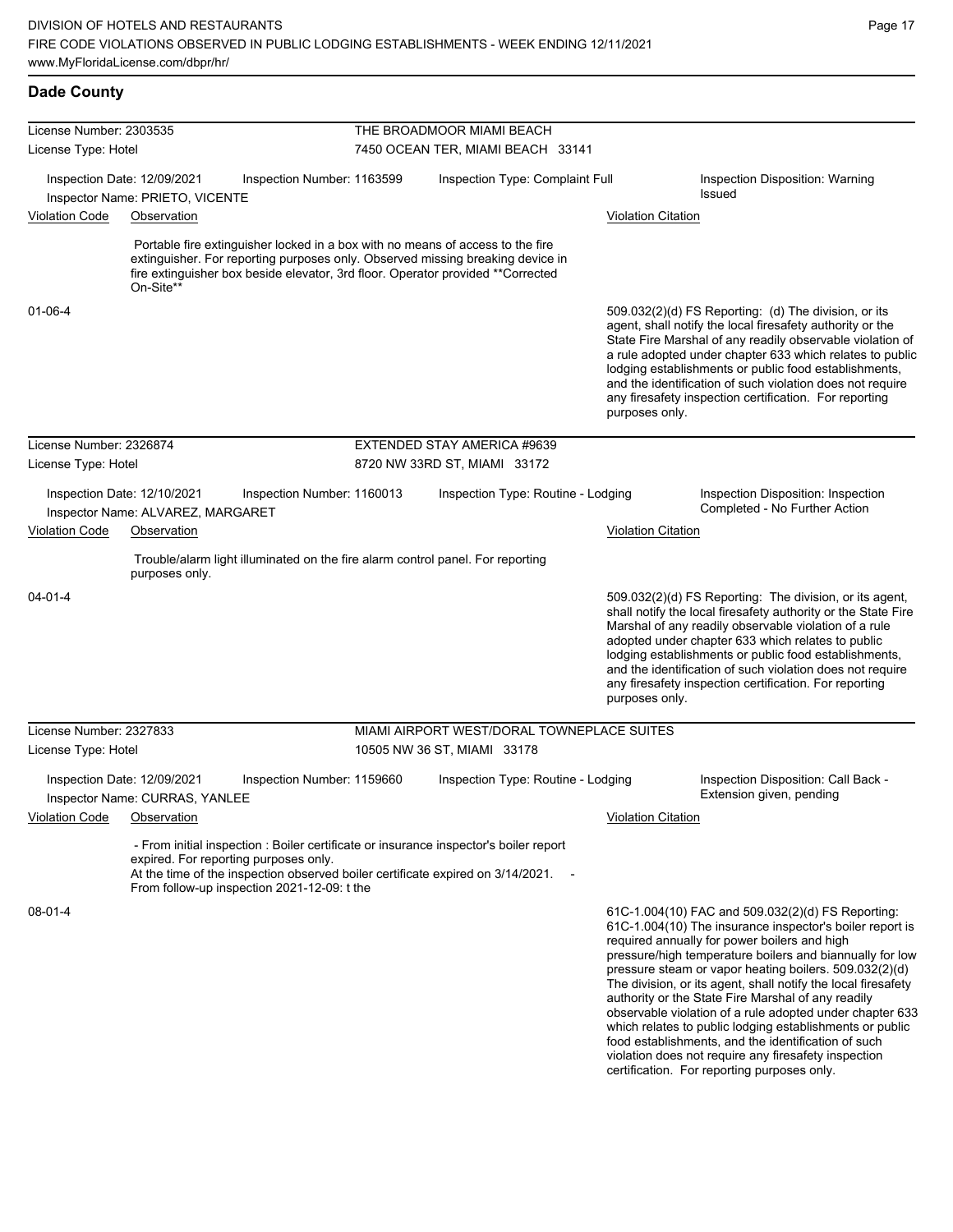**Duval County**

and the identification of such violation does not require any firesafety inspection certification. For reporting

| License Number: 2613249  |                                                               |                                                                                                                                                                                                                                                                         | <b>TOWNEPLACE SUITES</b>                    |                           |                                                                                                                                                                                                                                                                                                                                                                                                                                                                                                                                                                                                                                                                                                                                                          |  |  |
|--------------------------|---------------------------------------------------------------|-------------------------------------------------------------------------------------------------------------------------------------------------------------------------------------------------------------------------------------------------------------------------|---------------------------------------------|---------------------------|----------------------------------------------------------------------------------------------------------------------------------------------------------------------------------------------------------------------------------------------------------------------------------------------------------------------------------------------------------------------------------------------------------------------------------------------------------------------------------------------------------------------------------------------------------------------------------------------------------------------------------------------------------------------------------------------------------------------------------------------------------|--|--|
| License Type: Hotel      |                                                               |                                                                                                                                                                                                                                                                         | 4801 LENOIR AVE, JACKSONVILLE 32216         |                           |                                                                                                                                                                                                                                                                                                                                                                                                                                                                                                                                                                                                                                                                                                                                                          |  |  |
|                          | Inspection Date: 12/09/2021<br>Inspector Name: VILBRUN, JOSUE | Inspection Number: 1160785                                                                                                                                                                                                                                              | Inspection Type: Routine - Lodging          |                           | Inspection Disposition: Inspection<br>Completed - No Further Action                                                                                                                                                                                                                                                                                                                                                                                                                                                                                                                                                                                                                                                                                      |  |  |
| <b>Violation Code</b>    | Observation                                                   |                                                                                                                                                                                                                                                                         |                                             | <b>Violation Citation</b> |                                                                                                                                                                                                                                                                                                                                                                                                                                                                                                                                                                                                                                                                                                                                                          |  |  |
|                          | purposes only.<br>operator cer                                | Boiler certificate or insurance inspector's boiler report expired. For reporting<br>Operator has 3 active boilers according to DIVISION OF STATE FIRE<br>MARSHAL boiler site on line and all certificates online are current on site but                                |                                             |                           |                                                                                                                                                                                                                                                                                                                                                                                                                                                                                                                                                                                                                                                                                                                                                          |  |  |
| $08 - 01 - 4$<br>08-06-4 |                                                               |                                                                                                                                                                                                                                                                         |                                             |                           | 61C-1.004(10) FAC and 509.032(2)(d) FS Reporting:<br>61C-1.004(10) The insurance inspector's boiler report is<br>required annually for power boilers and high<br>pressure/high temperature boilers and biannually for low<br>pressure steam or vapor heating boilers. 509.032(2)(d)<br>The division, or its agent, shall notify the local firesafety<br>authority or the State Fire Marshal of any readily<br>observable violation of a rule adopted under chapter 633<br>which relates to public lodging establishments or public<br>food establishments, and the identification of such<br>violation does not require any firesafety inspection<br>certification. For reporting purposes only.<br>509.032(2)(d) FS Reporting: (d) The division, or its |  |  |
|                          |                                                               |                                                                                                                                                                                                                                                                         |                                             | purposes only.            | agent, shall notify the local firesafety authority or the<br>State Fire Marshal of any readily observable violation of<br>a rule adopted under chapter 633 which relates to public<br>lodging establishments or public food establishments,<br>and the identification of such violation does not require<br>any firesafety inspection certification. For reporting                                                                                                                                                                                                                                                                                                                                                                                       |  |  |
| License Number: 2613191  |                                                               | <b>INTOWN SUITES</b>                                                                                                                                                                                                                                                    |                                             |                           |                                                                                                                                                                                                                                                                                                                                                                                                                                                                                                                                                                                                                                                                                                                                                          |  |  |
| License Type: Motel      |                                                               |                                                                                                                                                                                                                                                                         | 210 ST JOHNS BLUFF RD N, JACKSONVILLE 32225 |                           |                                                                                                                                                                                                                                                                                                                                                                                                                                                                                                                                                                                                                                                                                                                                                          |  |  |
|                          | Inspection Date: 12/06/2021<br>Inspector Name: THOMAS, PHILIP | Inspection Number: 1221701                                                                                                                                                                                                                                              | Inspection Type: Complaint Full             |                           | Inspection Disposition: Warning<br><b>Issued</b>                                                                                                                                                                                                                                                                                                                                                                                                                                                                                                                                                                                                                                                                                                         |  |  |
| <b>Violation Code</b>    | Observation                                                   |                                                                                                                                                                                                                                                                         |                                             | <b>Violation Citation</b> |                                                                                                                                                                                                                                                                                                                                                                                                                                                                                                                                                                                                                                                                                                                                                          |  |  |
|                          |                                                               | Portable fire extinguisher pressure gauge indicates the extinguisher is<br>overcharged. For reporting purposes only.<br>Multiple Fire extinguishers in the recharge zone including but not limited to: fire<br>extinguisher in main house laundry, fire extinguisher ne |                                             |                           |                                                                                                                                                                                                                                                                                                                                                                                                                                                                                                                                                                                                                                                                                                                                                          |  |  |
| $01 - 01 - 4$            |                                                               |                                                                                                                                                                                                                                                                         |                                             |                           | 509.032(2)(d) FS Reporting: (d) The division, or its<br>agent, shall notify the local firesafety authority or the<br>State Fire Marshal of any readily observable violation of<br>a rule adopted under chapter 633 which relates to public<br>lodging establishments or public food establishments,                                                                                                                                                                                                                                                                                                                                                                                                                                                      |  |  |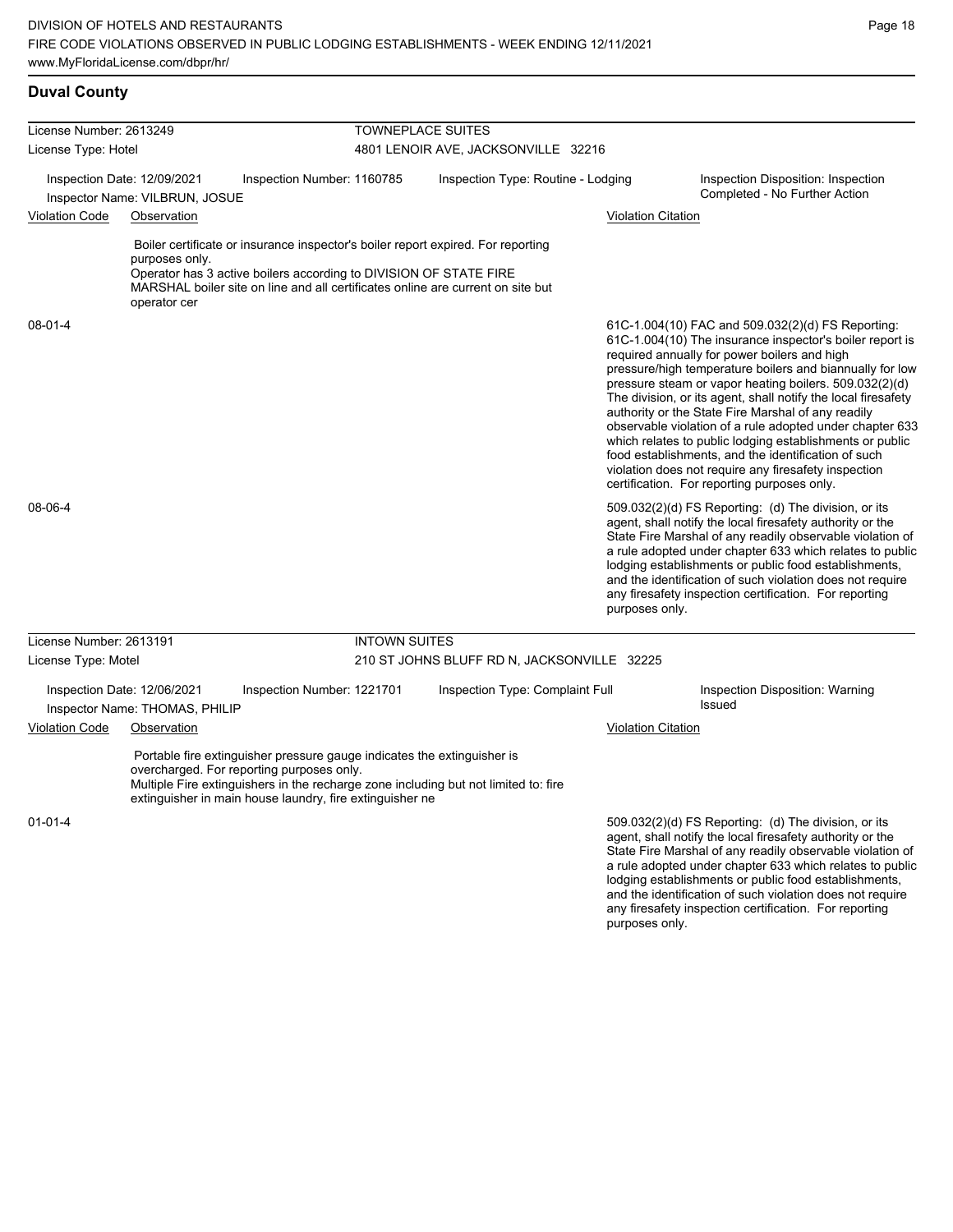### **Duval County**

License Number: 2613264 License Type: Hotel ALOFT JACKSONVILLE TAPESTRY PARK HOTEL 4812 DEER LAKE DR W, JACKSONVILLE 32246 Inspection Date: 12/08/2021 Inspection Number: 1159335 Inspection Type: Routine - Lodging Inspection Disposition: Inspection<br>Inspector Name: ESPINOSA-RECKERT II IANA Inspector Name: ESPINOSA-BECKERT, ILIANA Violation Code Observation Violation Citation No boiler certificate or insurance inspector's boiler report available. For reporting purposes only. There are two gas water heaters with an input rating of 750 000 **btu** 61C-1.004(10) FAC and 509.032(2)(d) FS Reporting: 08-03-4

61C-1.004(10) The insurance inspector's boiler report is required annually for power boilers and high pressure/high temperature boilers and biannually for low pressure steam or vapor heating boilers. 509.032(2)(d) The division, or its agent, shall notify the local firesafety authority or the State Fire Marshal of any readily observable violation of a rule adopted under chapter 633 which relates to public lodging establishments or public food establishments, and the identification of such violation does not require any firesafety inspection certification. For reporting purposes only.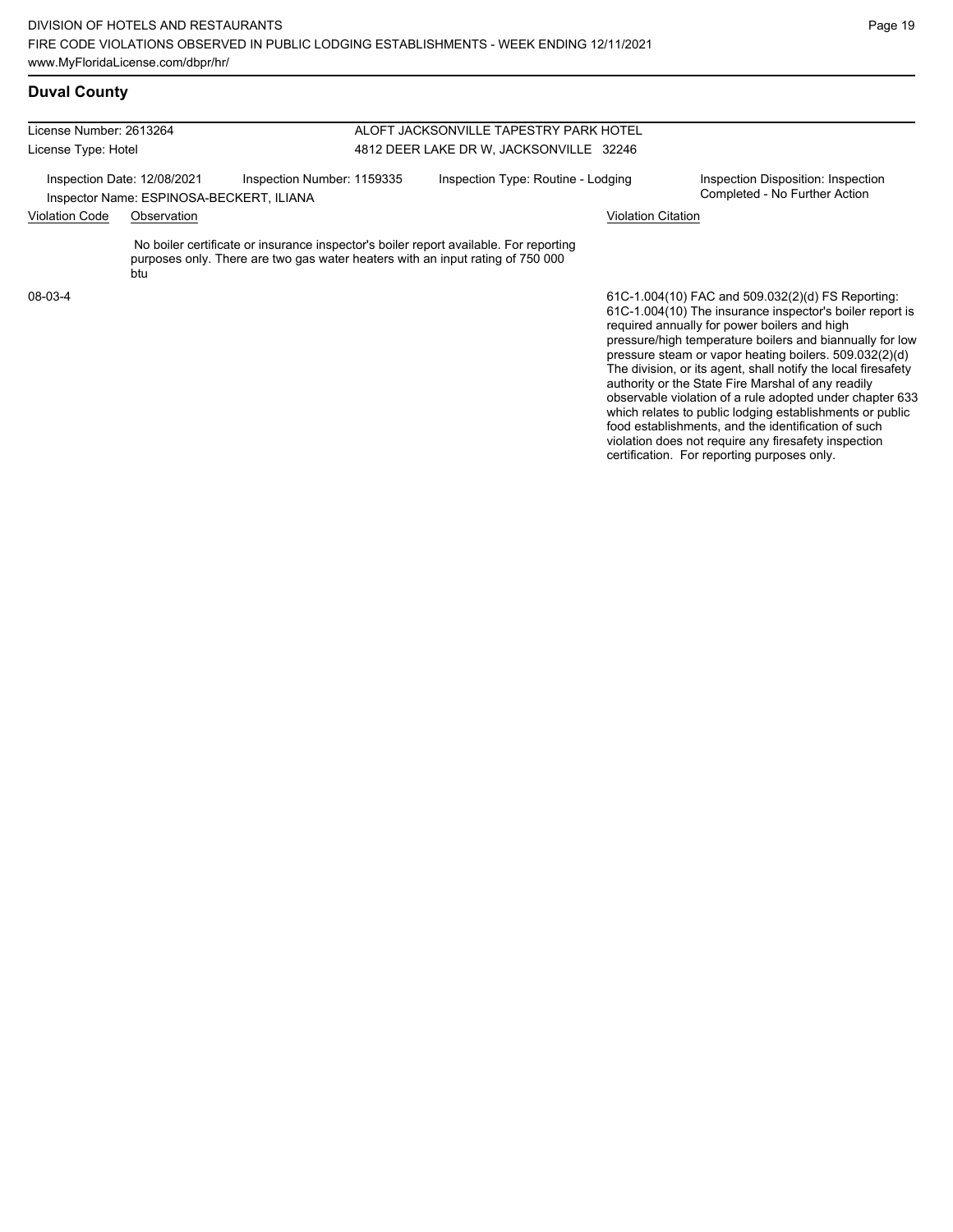lodging establishments or public food establishments, and the identification of such violation does not require any firesafety inspection certification. For reporting

| <b>Hillsborough County</b>                                                                   |                                                              |                                                                                                                                                                                                                    |                                                    |                                    |                           |                                                                 |                                                                                                                                                                                                                                                                                                                                                                                                                            |
|----------------------------------------------------------------------------------------------|--------------------------------------------------------------|--------------------------------------------------------------------------------------------------------------------------------------------------------------------------------------------------------------------|----------------------------------------------------|------------------------------------|---------------------------|-----------------------------------------------------------------|----------------------------------------------------------------------------------------------------------------------------------------------------------------------------------------------------------------------------------------------------------------------------------------------------------------------------------------------------------------------------------------------------------------------------|
| License Number: 3900037<br>License Type: Motel                                               |                                                              |                                                                                                                                                                                                                    | <b>TAMPA INN</b><br>2901 E BUSCH BLVD, TAMPA 33612 |                                    |                           |                                                                 |                                                                                                                                                                                                                                                                                                                                                                                                                            |
|                                                                                              | Inspection Date: 12/08/2021<br>Inspector Name: CESAR, RACHEL | Inspection Number: 1221736                                                                                                                                                                                         |                                                    | Inspection Type: Complaint Full    |                           |                                                                 | Inspection Disposition: Warning<br><b>Issued</b>                                                                                                                                                                                                                                                                                                                                                                           |
| <b>Violation Code</b>                                                                        | Observation                                                  |                                                                                                                                                                                                                    |                                                    |                                    |                           | <b>Violation Citation</b>                                       |                                                                                                                                                                                                                                                                                                                                                                                                                            |
|                                                                                              |                                                              | Portable fire extinguisher missing from it's designated location (sign present<br>indicating designated location). For reporting purposes only. By room 327.                                                       |                                                    |                                    |                           |                                                                 |                                                                                                                                                                                                                                                                                                                                                                                                                            |
| $01 - 03 - 4$                                                                                |                                                              |                                                                                                                                                                                                                    |                                                    |                                    |                           | purposes only.                                                  | 509.032(2)(d) FS Reporting: (d) The division, or its<br>agent, shall notify the local firesafety authority or the<br>State Fire Marshal of any readily observable violation of<br>a rule adopted under chapter 633 which relates to public<br>lodging establishments or public food establishments,<br>and the identification of such violation does not require<br>any firesafety inspection certification. For reporting |
| License Number: 3902549                                                                      |                                                              |                                                                                                                                                                                                                    |                                                    | PALM AVENUE APARTMENTS             |                           |                                                                 |                                                                                                                                                                                                                                                                                                                                                                                                                            |
| License Type: Apartment                                                                      |                                                              |                                                                                                                                                                                                                    | 10610 N 30 ST, TAMPA 33612                         |                                    |                           |                                                                 |                                                                                                                                                                                                                                                                                                                                                                                                                            |
| Inspection Date: 12/09/2021<br>Inspection Number: 1533716<br>Inspector Name: EHLERS, MICHAEL |                                                              |                                                                                                                                                                                                                    | Inspection Type: Complaint Full                    |                                    |                           | Inspection Disposition: Administrative<br>complaint recommended |                                                                                                                                                                                                                                                                                                                                                                                                                            |
| <b>Violation Code</b><br>Observation                                                         |                                                              |                                                                                                                                                                                                                    |                                                    |                                    | <b>Violation Citation</b> |                                                                 |                                                                                                                                                                                                                                                                                                                                                                                                                            |
|                                                                                              | Building 39 unit C.                                          | Portable fire extinguisher missing from it's designated location (sign present<br>indicating designated location). For reporting purposes only.                                                                    |                                                    |                                    |                           |                                                                 |                                                                                                                                                                                                                                                                                                                                                                                                                            |
| 01-03-4                                                                                      |                                                              |                                                                                                                                                                                                                    |                                                    |                                    |                           | purposes only.                                                  | 509.032(2)(d) FS Reporting: (d) The division, or its<br>agent, shall notify the local firesafety authority or the<br>State Fire Marshal of any readily observable violation of<br>a rule adopted under chapter 633 which relates to public<br>lodging establishments or public food establishments,<br>and the identification of such violation does not require<br>any firesafety inspection certification. For reporting |
| License Number: 3906958                                                                      |                                                              |                                                                                                                                                                                                                    |                                                    | <b>CYPRESS LAKE APARTMENTS</b>     |                           |                                                                 |                                                                                                                                                                                                                                                                                                                                                                                                                            |
| License Type: Apartment                                                                      |                                                              |                                                                                                                                                                                                                    |                                                    | 4711 W WATERS AVE, TAMPA 336141419 |                           |                                                                 |                                                                                                                                                                                                                                                                                                                                                                                                                            |
|                                                                                              | Inspection Date: 12/06/2021<br>Inspector Name: JAIME, ANTONY | Inspection Number: 1515862                                                                                                                                                                                         |                                                    | Inspection Type: Routine - Lodging |                           |                                                                 | Inspection Disposition: Warning<br>Issued                                                                                                                                                                                                                                                                                                                                                                                  |
| <b>Violation Code</b>                                                                        | Observation                                                  |                                                                                                                                                                                                                    |                                                    |                                    |                           | <b>Violation Citation</b>                                       |                                                                                                                                                                                                                                                                                                                                                                                                                            |
|                                                                                              |                                                              | Portable fire extinguisher missing from it's designated location (sign present<br>indicating designated location). For reporting purposes only. Observed in laundry<br>room cypress water Ford buildings 1500-2100 |                                                    |                                    |                           |                                                                 |                                                                                                                                                                                                                                                                                                                                                                                                                            |
| 01-03-4                                                                                      |                                                              |                                                                                                                                                                                                                    |                                                    |                                    |                           |                                                                 | 509.032(2)(d) FS Reporting: (d) The division, or its<br>agent, shall notify the local firesafety authority or the<br>State Fire Marshal of any readily observable violation of<br>a rule adopted under chapter 633 which relates to public                                                                                                                                                                                 |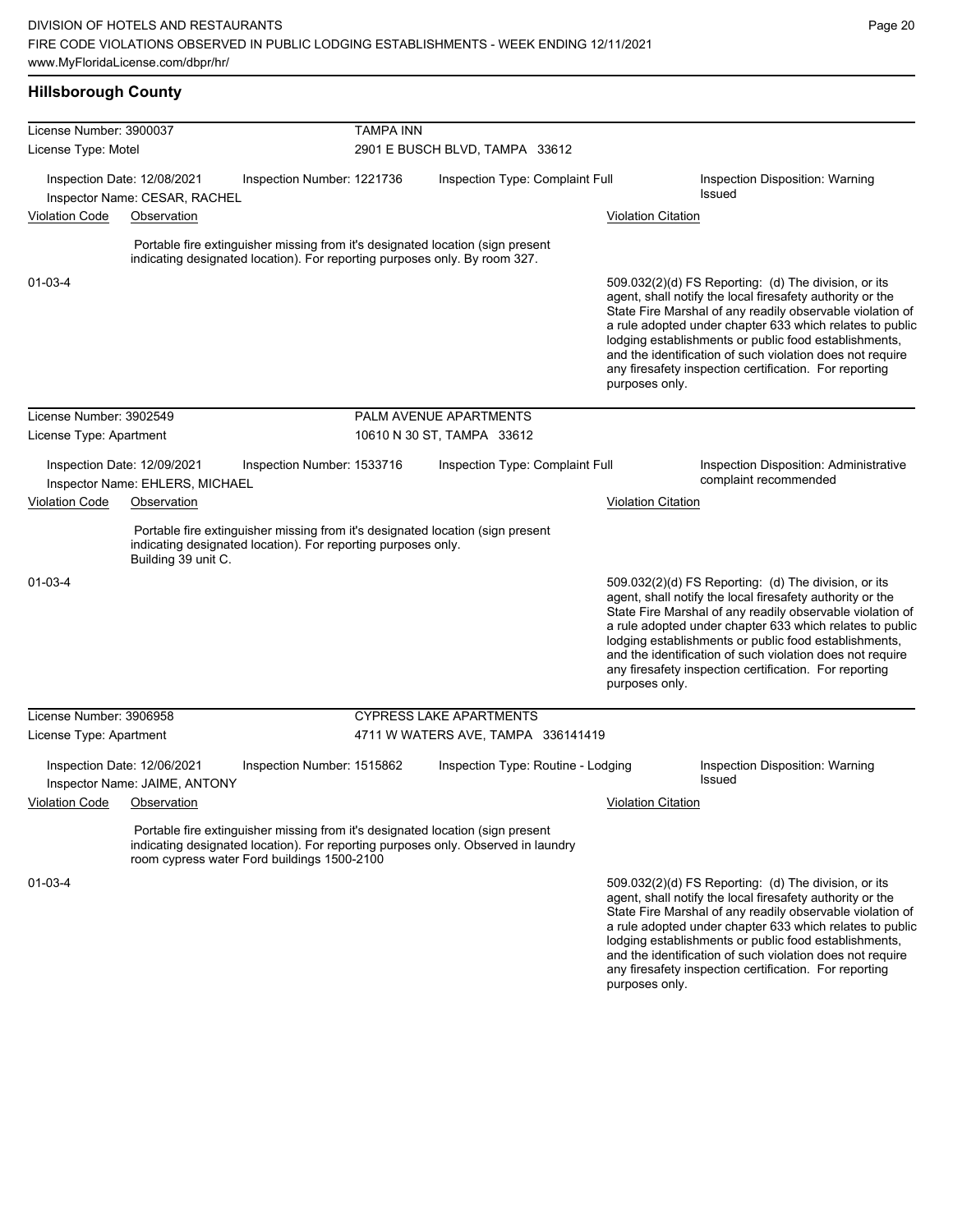| License Number: 5202479 |                                                                         |                                                                                                                                                                        | <b>CANDLEWOOD SUITES</b>                 |                                                                                                                                                                                                                                                                                                                                                                                                            |
|-------------------------|-------------------------------------------------------------------------|------------------------------------------------------------------------------------------------------------------------------------------------------------------------|------------------------------------------|------------------------------------------------------------------------------------------------------------------------------------------------------------------------------------------------------------------------------------------------------------------------------------------------------------------------------------------------------------------------------------------------------------|
| License Type: Hotel     |                                                                         |                                                                                                                                                                        | 3835 W. SILVER SPRINGS BLVD, OCALA 34482 |                                                                                                                                                                                                                                                                                                                                                                                                            |
|                         | Inspection Date: 12/07/2021<br>Inspector Name: FIGUEROA-ROBLES, TATIANA | Inspection Number: 1160110                                                                                                                                             | Inspection Type: Routine - Lodging       | Inspection Disposition: Warning<br><b>Issued</b>                                                                                                                                                                                                                                                                                                                                                           |
| <b>Violation Code</b>   | Observation                                                             |                                                                                                                                                                        |                                          | Violation Citation                                                                                                                                                                                                                                                                                                                                                                                         |
|                         | purposes only.<br>BTU/Hr                                                | No boiler certificate or insurance inspector's boiler report available. For reporting<br>On first floor, three water waters with a maximum heating capacity of 499,900 |                                          |                                                                                                                                                                                                                                                                                                                                                                                                            |
| 08-03-4                 |                                                                         |                                                                                                                                                                        |                                          | 61C-1.004(10) FAC and 509.032(2)(d) FS Reporting:<br>61C-1.004(10) The insurance inspector's boiler report is<br>required annually for power boilers and high<br>pressure/high temperature boilers and biannually for low<br>pressure steam or vapor heating boilers. 509.032(2)(d)<br>The division, or its agent, shall notify the local firesafety<br>authority or the State Fire Marshal of any readily |

observable violation of a rule adopted under chapter 633 which relates to public lodging establishments or public food establishments, and the identification of such violation does not require any firesafety inspection certification. For reporting purposes only.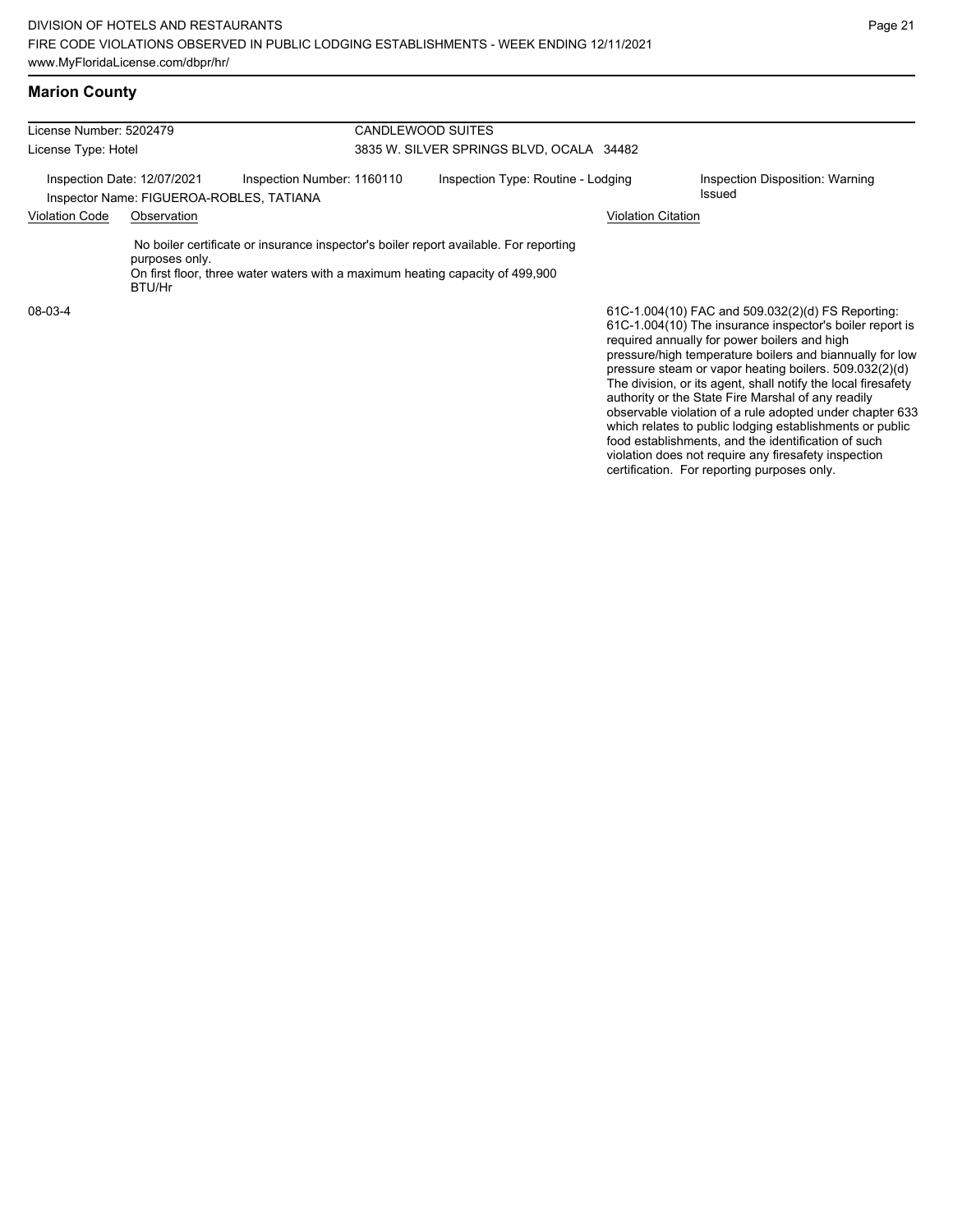| License Number: 5400637 |                                                                  |                                                                               | SEACOVE MOTEL & MARINA                 |                                                                                                                                                                                                                                                                                                                                                                                                                                                                                                                                                     |  |  |  |
|-------------------------|------------------------------------------------------------------|-------------------------------------------------------------------------------|----------------------------------------|-----------------------------------------------------------------------------------------------------------------------------------------------------------------------------------------------------------------------------------------------------------------------------------------------------------------------------------------------------------------------------------------------------------------------------------------------------------------------------------------------------------------------------------------------------|--|--|--|
| License Type: Motel     |                                                                  |                                                                               | 12685 OVERSEAS HWY, MARATHON 330503536 |                                                                                                                                                                                                                                                                                                                                                                                                                                                                                                                                                     |  |  |  |
|                         | Inspection Date: 12/08/2021<br>Inspector Name: WHITEHURST, SCOTT | Inspection Number: 1218775                                                    | Inspection Type: Routine - Lodging     | Inspection Disposition: Inspection<br>Completed - No Further Action                                                                                                                                                                                                                                                                                                                                                                                                                                                                                 |  |  |  |
| <b>Violation Code</b>   | Observation                                                      |                                                                               | <b>Violation Citation</b>              |                                                                                                                                                                                                                                                                                                                                                                                                                                                                                                                                                     |  |  |  |
|                         |                                                                  | No smoke detector provided in guest room/unit 3. For reporting purposes only. |                                        |                                                                                                                                                                                                                                                                                                                                                                                                                                                                                                                                                     |  |  |  |
| 04-02-4                 |                                                                  |                                                                               |                                        | 509.215(1) and (2) and 509.032(2)(d) FS Reporting:<br>$\mathsf{F}\circ\circ\circ\bullet\mathsf{F}\circ\mathsf{F}\circ\mathsf{F}\circ\mathsf{F}\circ\mathsf{F}\circ\mathsf{F}\circ\mathsf{F}\circ\mathsf{F}\circ\mathsf{F}\circ\mathsf{F}\circ\mathsf{F}\circ\mathsf{F}\circ\mathsf{F}\circ\mathsf{F}\circ\mathsf{F}\circ\mathsf{F}\circ\mathsf{F}\circ\mathsf{F}\circ\mathsf{F}\circ\mathsf{F}\circ\mathsf{F}\circ\mathsf{F}\circ\mathsf{F}\circ\mathsf{F}\circ\mathsf{F}\circ\mathsf{F}\circ\mathsf{F}\circ\mathsf{F}\circ\mathsf{F}\circ\mathsf{$ |  |  |  |

509.215(1) Each guest room shall be equipped with an approved listed single-station smoke detector meeting the minimum requirements of NFPA-74 Standards for the Installation, Maintenance and Use of Household Fire Warning Equipment. (2) The building has smoke detectors in each guest room individually annunciating to a panel at a supervised location. 509.032(2)(d) The division, or its agent, shall notify the local firesafety authority or the State Fire Marshal of any readily observable violation of a rule adopted under chapter 633 which relates to public lodging establishments or public food establishments, and the identification of such violation does not require any firesafety inspection certification. For reporting purposes only.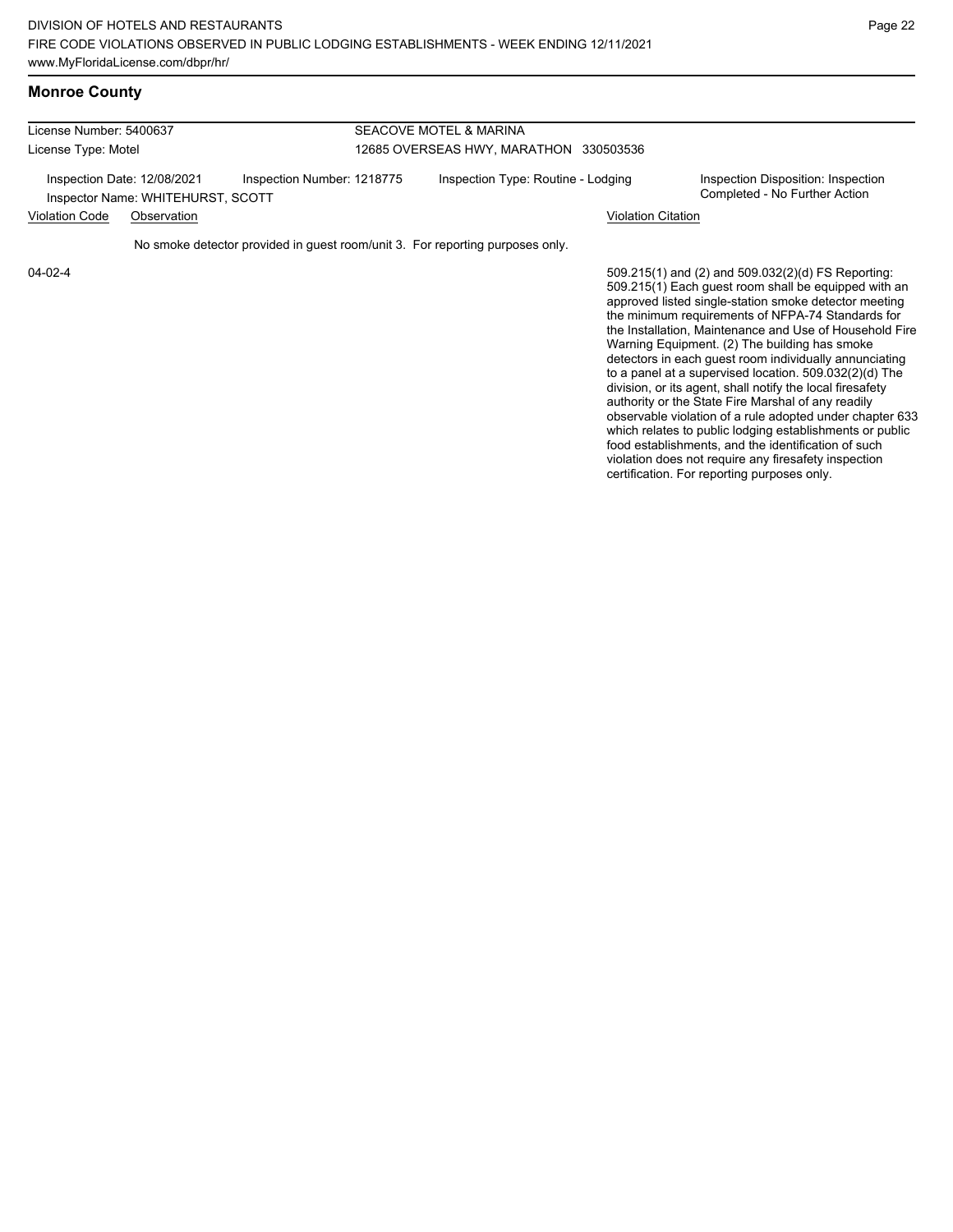**Orange County**

| License Number: 5803221 |                                                                                  |                                                                                                                                                 | <b>INDIGO WINTER PARK</b>              |                           |                                                                                                                                                                                                                                                                                                                                                                                                                                                                                                                                                                                                                                                                                                  |  |  |
|-------------------------|----------------------------------------------------------------------------------|-------------------------------------------------------------------------------------------------------------------------------------------------|----------------------------------------|---------------------------|--------------------------------------------------------------------------------------------------------------------------------------------------------------------------------------------------------------------------------------------------------------------------------------------------------------------------------------------------------------------------------------------------------------------------------------------------------------------------------------------------------------------------------------------------------------------------------------------------------------------------------------------------------------------------------------------------|--|--|
| License Type: Apartment |                                                                                  |                                                                                                                                                 | 220 S SEMORAN BLVD, WINTER PARK 32792  |                           |                                                                                                                                                                                                                                                                                                                                                                                                                                                                                                                                                                                                                                                                                                  |  |  |
| Violation Code          | Inspection Date: 12/09/2021<br>Inspector Name: MONTGOMERY, DOREEN<br>Observation | Inspection Number: 1533691                                                                                                                      | Inspection Type: Complaint Full        |                           | Inspection Disposition: Warning<br><b>Issued</b><br><b>Violation Citation</b>                                                                                                                                                                                                                                                                                                                                                                                                                                                                                                                                                                                                                    |  |  |
|                         | purposes only.                                                                   | Boiler certificate or insurance inspector's boiler report expired. For reporting                                                                |                                        |                           |                                                                                                                                                                                                                                                                                                                                                                                                                                                                                                                                                                                                                                                                                                  |  |  |
|                         | Boiler room 4 (1) c                                                              | Boiler room 3 (1) certificate expired 2/10/18<br>Boiler room 2 (1) certificate expired 2/10/18<br>Boiler room 5 (1) certificate expired 2/10/18 |                                        |                           |                                                                                                                                                                                                                                                                                                                                                                                                                                                                                                                                                                                                                                                                                                  |  |  |
| $08 - 01 - 4$           |                                                                                  |                                                                                                                                                 |                                        |                           | 61C-1.004(10) FAC and 509.032(2)(d) FS Reporting:<br>61C-1.004(10) The insurance inspector's boiler report is<br>required annually for power boilers and high<br>pressure/high temperature boilers and biannually for low<br>pressure steam or vapor heating boilers. 509.032(2)(d)<br>The division, or its agent, shall notify the local firesafety<br>authority or the State Fire Marshal of any readily<br>observable violation of a rule adopted under chapter 633<br>which relates to public lodging establishments or public<br>food establishments, and the identification of such<br>violation does not require any firesafety inspection<br>certification. For reporting purposes only. |  |  |
| 08-03-4                 |                                                                                  |                                                                                                                                                 |                                        |                           | 61C-1.004(10) FAC and 509.032(2)(d) FS Reporting:<br>61C-1.004(10) The insurance inspector's boiler report is<br>required annually for power boilers and high<br>pressure/high temperature boilers and biannually for low<br>pressure steam or vapor heating boilers. 509.032(2)(d)<br>The division, or its agent, shall notify the local firesafety<br>authority or the State Fire Marshal of any readily<br>observable violation of a rule adopted under chapter 633<br>which relates to public lodging establishments or public<br>food establishments, and the identification of such<br>violation does not require any firesafety inspection<br>certification. For reporting purposes only. |  |  |
| License Number: 5808882 |                                                                                  |                                                                                                                                                 | INTOWN SUITES ORLANDO FLORIDA TURNPIKE |                           |                                                                                                                                                                                                                                                                                                                                                                                                                                                                                                                                                                                                                                                                                                  |  |  |
| License Type: Hotel     |                                                                                  |                                                                                                                                                 | 8010 PRESIDENTS DR, ORLANDO 32809      |                           |                                                                                                                                                                                                                                                                                                                                                                                                                                                                                                                                                                                                                                                                                                  |  |  |
|                         | Inspection Date: 12/08/2021<br>Inspector Name: PASIECKI, VICTORIA                | Inspection Number: 1160770                                                                                                                      | Inspection Type: Routine - Lodging     |                           | Inspection Disposition: Warning<br><b>Issued</b>                                                                                                                                                                                                                                                                                                                                                                                                                                                                                                                                                                                                                                                 |  |  |
| Violation Code          | Observation                                                                      |                                                                                                                                                 |                                        | <b>Violation Citation</b> |                                                                                                                                                                                                                                                                                                                                                                                                                                                                                                                                                                                                                                                                                                  |  |  |
|                         | purposes only.                                                                   | No boiler certificate or insurance inspector's boiler report available. For reporting                                                           |                                        |                           |                                                                                                                                                                                                                                                                                                                                                                                                                                                                                                                                                                                                                                                                                                  |  |  |
|                         | external inspection"                                                             | Boiler report operator presented states at bottom that it is a "Non-certificate"                                                                |                                        |                           |                                                                                                                                                                                                                                                                                                                                                                                                                                                                                                                                                                                                                                                                                                  |  |  |
| 08-03-4                 |                                                                                  |                                                                                                                                                 |                                        |                           | 61C-1.004(10) FAC and 509.032(2)(d) FS Reporting:<br>61C-1.004(10) The insurance inspector's boiler report is<br>required annually for power boilers and high<br>pressure/high temperature boilers and biannually for low<br>$\frac{1}{2}$                                                                                                                                                                                                                                                                                                                                                                                                                                                       |  |  |

pressure steam or vapor heating boilers. 509.032(2)(d) The division, or its agent, shall notify the local firesafety authority or the State Fire Marshal of any readily observable violation of a rule adopted under chapter 633 which relates to public lodging establishments or public food establishments, and the identification of such violation does not require any firesafety inspection certification. For reporting purposes only.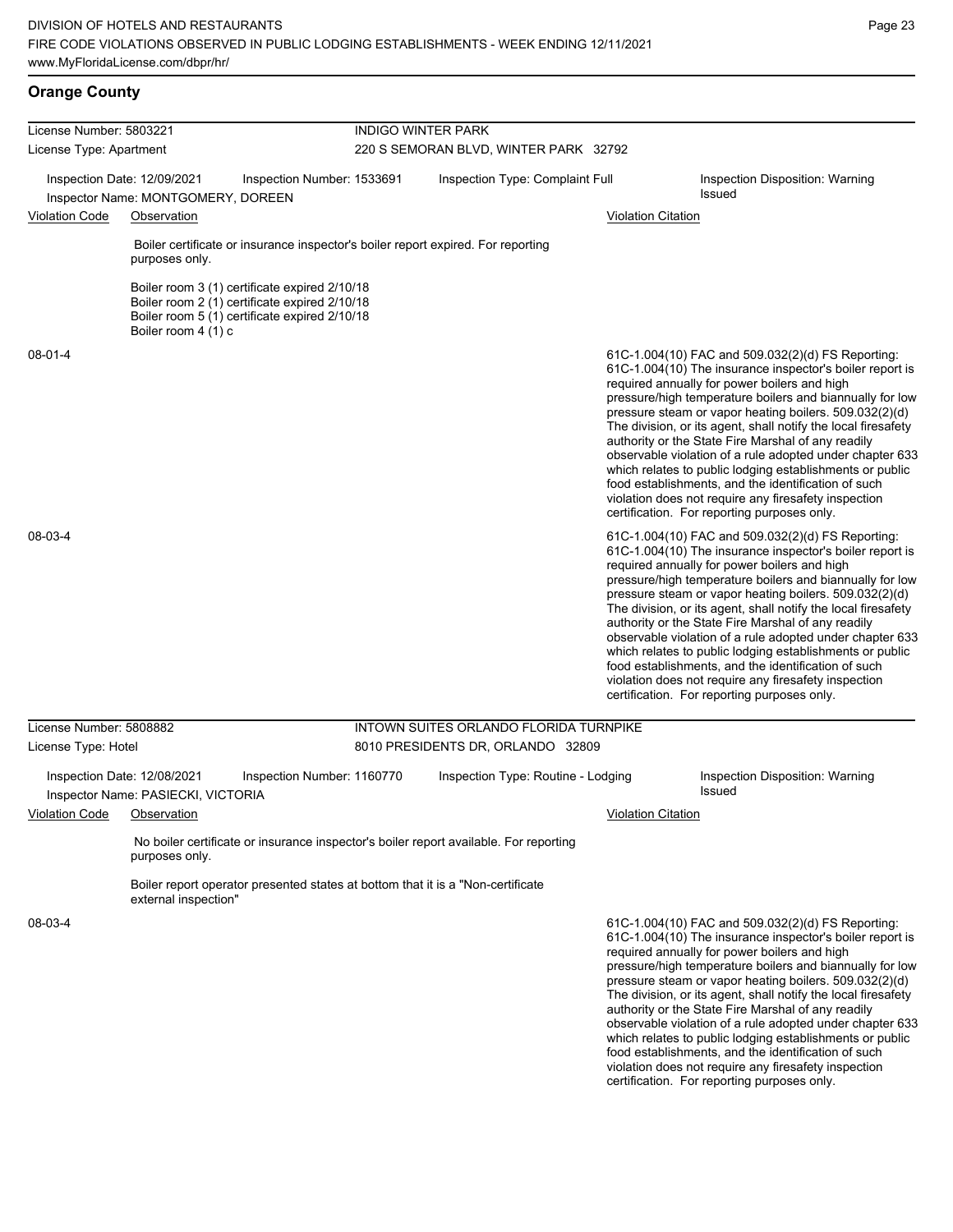**Orange County**

| License Number: 5804497                                     |                                                               |                                                                                                                                     |  | DOUBLETREE BY HILTON ORLANDO EAST/UCF    |                           |                                                                                                                                                                                                                                                                                                                                                                                                                                                                                                                                                                                                                                                                                                  |
|-------------------------------------------------------------|---------------------------------------------------------------|-------------------------------------------------------------------------------------------------------------------------------------|--|------------------------------------------|---------------------------|--------------------------------------------------------------------------------------------------------------------------------------------------------------------------------------------------------------------------------------------------------------------------------------------------------------------------------------------------------------------------------------------------------------------------------------------------------------------------------------------------------------------------------------------------------------------------------------------------------------------------------------------------------------------------------------------------|
| License Type: Hotel                                         |                                                               |                                                                                                                                     |  | 12125 HIGH TECH AVE, ORLANDO 32817       |                           |                                                                                                                                                                                                                                                                                                                                                                                                                                                                                                                                                                                                                                                                                                  |
| Inspection Date: 12/06/2021<br>Inspector Name: FRANZ, LINDA |                                                               | Inspection Number: 1161067<br>Inspection Type: Routine - Lodging                                                                    |  |                                          |                           | Inspection Disposition: Warning<br><b>Issued</b>                                                                                                                                                                                                                                                                                                                                                                                                                                                                                                                                                                                                                                                 |
| Violation Code                                              | Observation                                                   |                                                                                                                                     |  |                                          | Violation Citation        |                                                                                                                                                                                                                                                                                                                                                                                                                                                                                                                                                                                                                                                                                                  |
|                                                             | purposes only.<br>Expired 6/6/2020                            | Boiler certificate or insurance inspector's boiler report expired. For reporting                                                    |  |                                          |                           |                                                                                                                                                                                                                                                                                                                                                                                                                                                                                                                                                                                                                                                                                                  |
| 08-01-4                                                     |                                                               |                                                                                                                                     |  |                                          |                           | 61C-1.004(10) FAC and 509.032(2)(d) FS Reporting:<br>61C-1.004(10) The insurance inspector's boiler report is<br>required annually for power boilers and high<br>pressure/high temperature boilers and biannually for low<br>pressure steam or vapor heating boilers. 509.032(2)(d)<br>The division, or its agent, shall notify the local firesafety<br>authority or the State Fire Marshal of any readily<br>observable violation of a rule adopted under chapter 633<br>which relates to public lodging establishments or public<br>food establishments, and the identification of such<br>violation does not require any firesafety inspection<br>certification. For reporting purposes only. |
| 08-01-4                                                     |                                                               |                                                                                                                                     |  |                                          |                           | 61C-1.004(10) FAC and 509.032(2)(d) FS Reporting:<br>61C-1.004(10) The insurance inspector's boiler report is<br>required annually for power boilers and high<br>pressure/high temperature boilers and biannually for low<br>pressure steam or vapor heating boilers. 509.032(2)(d)<br>The division, or its agent, shall notify the local firesafety<br>authority or the State Fire Marshal of any readily<br>observable violation of a rule adopted under chapter 633<br>which relates to public lodging establishments or public<br>food establishments, and the identification of such<br>violation does not require any firesafety inspection<br>certification. For reporting purposes only. |
| License Number: 5800155                                     |                                                               |                                                                                                                                     |  | BLUEGREEN VACATIONS UNLIMITED INC        |                           |                                                                                                                                                                                                                                                                                                                                                                                                                                                                                                                                                                                                                                                                                                  |
|                                                             | License Type: Vacation Rental - Condo                         |                                                                                                                                     |  | 12400 INTERNATIONAL DRIVE, ORLANDO 32821 |                           |                                                                                                                                                                                                                                                                                                                                                                                                                                                                                                                                                                                                                                                                                                  |
|                                                             | Inspection Date: 12/08/2021<br>Inspector Name: NIEVES, RAFAEL | Inspection Number: 1089327                                                                                                          |  | Inspection Type: Complaint Full          |                           | Inspection Disposition: Call Back -<br>Complied                                                                                                                                                                                                                                                                                                                                                                                                                                                                                                                                                                                                                                                  |
| <b>Violation Code</b>                                       | Observation                                                   |                                                                                                                                     |  |                                          | <b>Violation Citation</b> |                                                                                                                                                                                                                                                                                                                                                                                                                                                                                                                                                                                                                                                                                                  |
|                                                             |                                                               | - From initial inspection : No boiler certificate or insurance inspector's boiler<br>report available. For reporting purposes only. |  |                                          |                           |                                                                                                                                                                                                                                                                                                                                                                                                                                                                                                                                                                                                                                                                                                  |
|                                                             |                                                               | For boilers over 400, 000 BTU located in building 9.<br>Boilers are 499, 000 BTU. - From follow-up inspection 2021-12-08:           |  |                                          |                           |                                                                                                                                                                                                                                                                                                                                                                                                                                                                                                                                                                                                                                                                                                  |
| 08-03-4                                                     |                                                               |                                                                                                                                     |  |                                          |                           | 61C-1.004(10) FAC and 509.032(2)(d) FS Reporting:<br>61C-1.004(10) The insurance inspector's boiler report is<br>required annually for power boilers and high<br>pressure/high temperature boilers and biannually for low<br>pressure steam or vapor heating boilers. 509.032(2)(d)<br>The division, or its agent, shall notify the local firesafety<br>authority or the State Fire Marshal of any readily<br>observable violation of a rule adopted under chapter 633                                                                                                                                                                                                                           |

which relates to public lodging establishments or public food establishments, and the identification of such violation does not require any firesafety inspection certification. For reporting purposes only.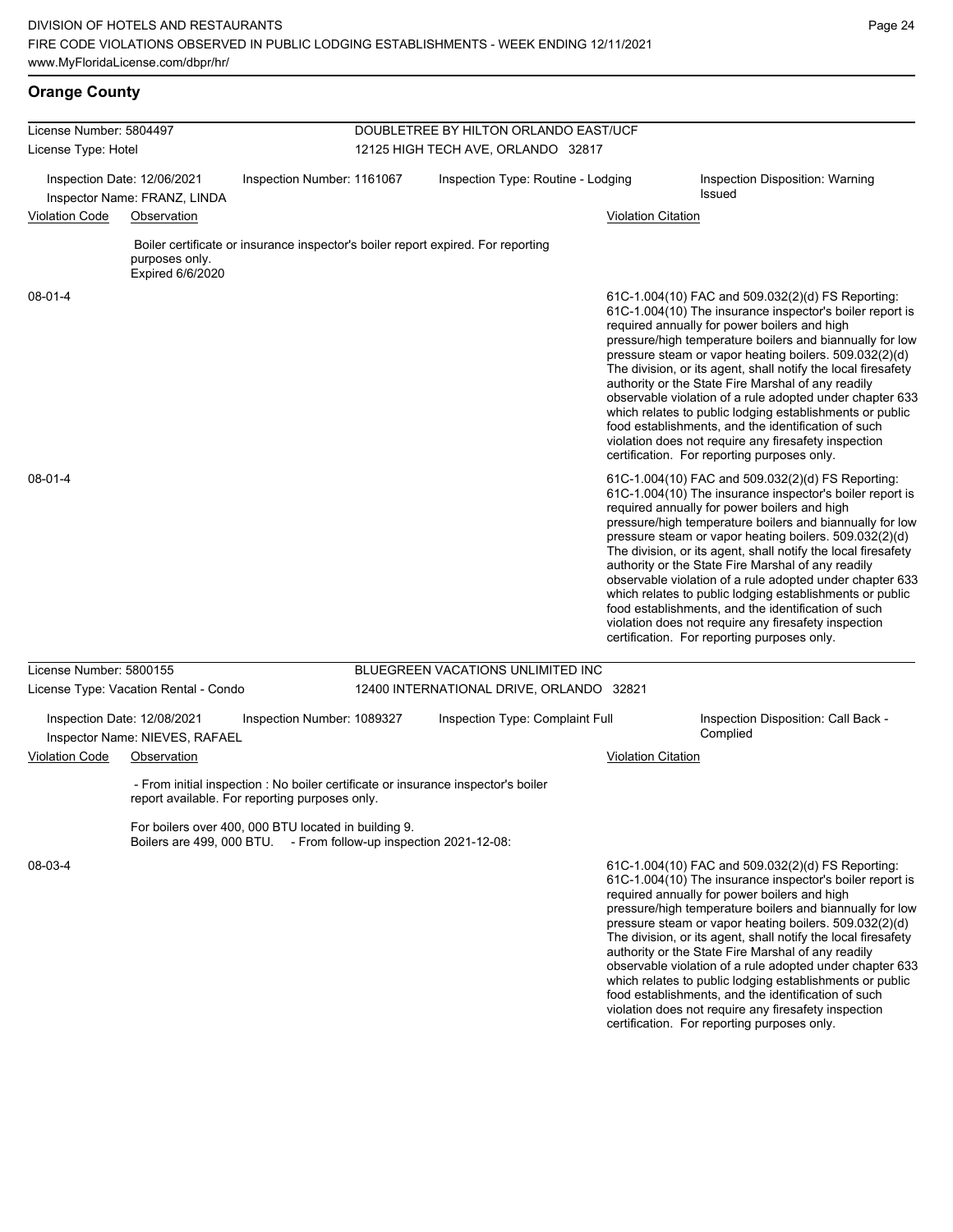**Orange County**

food establishments, and the identification of such violation does not require any firesafety inspection certification. For reporting purposes only.

| License Number: 5811212              |                                                                                                                                                                                                                                                                         |                            | SPOT X HOTEL ORLANDO                             |                           |                                                                                                                                                                                                                                                                                                                                                                                                                                                                                                                                                                                                                                                                                                  |
|--------------------------------------|-------------------------------------------------------------------------------------------------------------------------------------------------------------------------------------------------------------------------------------------------------------------------|----------------------------|--------------------------------------------------|---------------------------|--------------------------------------------------------------------------------------------------------------------------------------------------------------------------------------------------------------------------------------------------------------------------------------------------------------------------------------------------------------------------------------------------------------------------------------------------------------------------------------------------------------------------------------------------------------------------------------------------------------------------------------------------------------------------------------------------|
| License Type: Hotel                  |                                                                                                                                                                                                                                                                         |                            | 12235 REGENCY VILLAGE DR, ORLANDO 32821          |                           |                                                                                                                                                                                                                                                                                                                                                                                                                                                                                                                                                                                                                                                                                                  |
|                                      | Inspection Date: 12/08/2021<br>Inspector Name: NIEVES, RAFAEL                                                                                                                                                                                                           | Inspection Number: 1163408 | Inspection Type: Lodging-Licensing<br>Inspection |                           | Inspection Disposition: Call Back -<br>Complied                                                                                                                                                                                                                                                                                                                                                                                                                                                                                                                                                                                                                                                  |
| <b>Violation Code</b>                | Observation                                                                                                                                                                                                                                                             |                            |                                                  | <b>Violation Citation</b> |                                                                                                                                                                                                                                                                                                                                                                                                                                                                                                                                                                                                                                                                                                  |
|                                      | - From initial inspection : No boiler certificate or insurance inspector's boiler<br>report available. For reporting purposes only.                                                                                                                                     |                            |                                                  |                           |                                                                                                                                                                                                                                                                                                                                                                                                                                                                                                                                                                                                                                                                                                  |
|                                      | For the 3 boilers with 500,000 BTU in boiler room. - From follow-up inspection<br>2021-12-08: **Time Extended**                                                                                                                                                         |                            |                                                  |                           |                                                                                                                                                                                                                                                                                                                                                                                                                                                                                                                                                                                                                                                                                                  |
| 08-03-4                              |                                                                                                                                                                                                                                                                         |                            |                                                  |                           | 61C-1.004(10) FAC and 509.032(2)(d) FS Reporting:<br>61C-1.004(10) The insurance inspector's boiler report is<br>required annually for power boilers and high<br>pressure/high temperature boilers and biannually for low<br>pressure steam or vapor heating boilers. 509.032(2)(d)<br>The division, or its agent, shall notify the local firesafety<br>authority or the State Fire Marshal of any readily<br>observable violation of a rule adopted under chapter 633<br>which relates to public lodging establishments or public<br>food establishments, and the identification of such<br>violation does not require any firesafety inspection<br>certification. For reporting purposes only. |
| License Number: 5806281              |                                                                                                                                                                                                                                                                         |                            | ADVENIR AT POLOS EAST                            |                           |                                                                                                                                                                                                                                                                                                                                                                                                                                                                                                                                                                                                                                                                                                  |
| License Type: Apartment              |                                                                                                                                                                                                                                                                         |                            | 1700 WOODBURY RD, ORLANDO 32828                  |                           |                                                                                                                                                                                                                                                                                                                                                                                                                                                                                                                                                                                                                                                                                                  |
|                                      | Inspection Date: 12/08/2021<br>Inspector Name: LINDSAY, SHARON                                                                                                                                                                                                          | Inspection Number: 1516515 | Inspection Type: Routine - Lodging               |                           | Inspection Disposition: Warning<br><b>Issued</b>                                                                                                                                                                                                                                                                                                                                                                                                                                                                                                                                                                                                                                                 |
| <b>Violation Code</b><br>Observation |                                                                                                                                                                                                                                                                         |                            |                                                  | <b>Violation Citation</b> |                                                                                                                                                                                                                                                                                                                                                                                                                                                                                                                                                                                                                                                                                                  |
|                                      | Trouble/alarm light illuminated on the fire alarm control panel. For reporting<br>purposes only. Yellow trouble light. Building #13.                                                                                                                                    |                            |                                                  |                           |                                                                                                                                                                                                                                                                                                                                                                                                                                                                                                                                                                                                                                                                                                  |
| $04 - 01 - 4$                        |                                                                                                                                                                                                                                                                         |                            |                                                  | purposes only.            | 509.032(2)(d) FS Reporting: The division, or its agent,<br>shall notify the local firesafety authority or the State Fire<br>Marshal of any readily observable violation of a rule<br>adopted under chapter 633 which relates to public<br>lodging establishments or public food establishments,<br>and the identification of such violation does not require<br>any firesafety inspection certification. For reporting                                                                                                                                                                                                                                                                           |
| License Number: 5808512              |                                                                                                                                                                                                                                                                         |                            | DISNEY'S CORONADO SPGS RESORT                    |                           |                                                                                                                                                                                                                                                                                                                                                                                                                                                                                                                                                                                                                                                                                                  |
| License Type: Motel                  |                                                                                                                                                                                                                                                                         |                            | 1000 W BUENA VISTA DR, LAKE BUENA VISTA 32830    |                           |                                                                                                                                                                                                                                                                                                                                                                                                                                                                                                                                                                                                                                                                                                  |
|                                      | Inspection Date: 12/08/2021<br>Inspector Name: SPEIGHTS, BLANCHIE MACHELLE                                                                                                                                                                                              | Inspection Number: 1219462 | Inspection Type: Routine - Lodging               |                           | Inspection Disposition: Inspection<br>Completed - No Further Action                                                                                                                                                                                                                                                                                                                                                                                                                                                                                                                                                                                                                              |
| <b>Violation Code</b>                | Observation                                                                                                                                                                                                                                                             |                            |                                                  | <b>Violation Citation</b> |                                                                                                                                                                                                                                                                                                                                                                                                                                                                                                                                                                                                                                                                                                  |
|                                      | Boiler certificate not posted in the boiler room. For reporting purposes only.<br>Observed inspection report from 10/20/2021 must be posted in the boiler room.<br>Chef notify engineering Manager on the status of boiler certification. **Corrective<br>Action Taken* |                            |                                                  |                           |                                                                                                                                                                                                                                                                                                                                                                                                                                                                                                                                                                                                                                                                                                  |
| 08-04-4                              |                                                                                                                                                                                                                                                                         |                            |                                                  |                           | 61C-1.004(10) FAC and 509.032(2)(d) FS Reporting:<br>61C-1.004(10) The insurance inspector's boiler report<br>shall be posted in the boiler room. 509.032(2)(d) The<br>division, or its agent, shall notify the local firesafety<br>authority or the State Fire Marshal of any readily<br>observable violation of a rule adopted under chapter 633<br>which relates to public lodging establishments or public                                                                                                                                                                                                                                                                                   |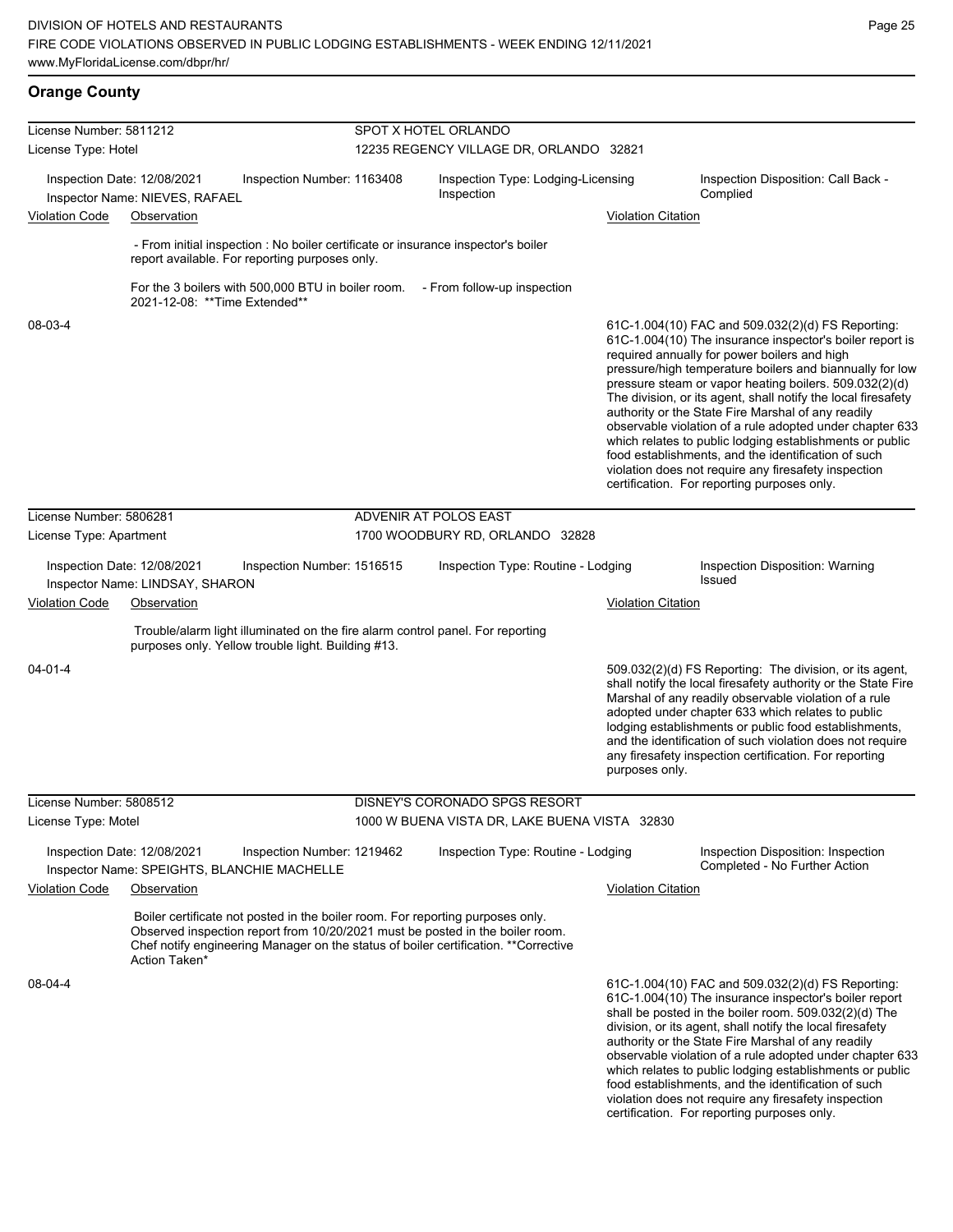| License Number: 5800462                                           |                          | DAYS INN MIDTOWN                                                                                                             |                                              |                                                                                                                                                                                |  |  |
|-------------------------------------------------------------------|--------------------------|------------------------------------------------------------------------------------------------------------------------------|----------------------------------------------|--------------------------------------------------------------------------------------------------------------------------------------------------------------------------------|--|--|
| License Type: Motel                                               |                          |                                                                                                                              | 3300 S ORANGE BLOSSOM TRL, ORLANDO 328398968 |                                                                                                                                                                                |  |  |
| Inspection Date: 12/07/2021<br>Inspector Name: PASIECKI, VICTORIA |                          | Inspection Number: 1217235                                                                                                   | Inspection Type: Routine - Lodging           | Inspection Disposition: Inspection<br>Completed - No Further Action                                                                                                            |  |  |
| <b>Violation Code</b>                                             | Observation              |                                                                                                                              | <b>Violation Citation</b>                    |                                                                                                                                                                                |  |  |
|                                                                   | Outside room 365 and 363 | Portable fire extinguisher locked in a box with no means of access to the fire<br>extinguisher. For reporting purposes only. |                                              |                                                                                                                                                                                |  |  |
| $01 - 06 - 4$                                                     |                          |                                                                                                                              |                                              | 509.032(2)(d) FS Reporting: (d) The division, or its<br>agent, shall notify the local firesafety authority or the<br>State Fire Marshal of any readily observable violation of |  |  |

a rule adopted under chapter 633 which relates to public lodging establishments or public food establishments, and the identification of such violation does not require any firesafety inspection certification. For reporting purposes only.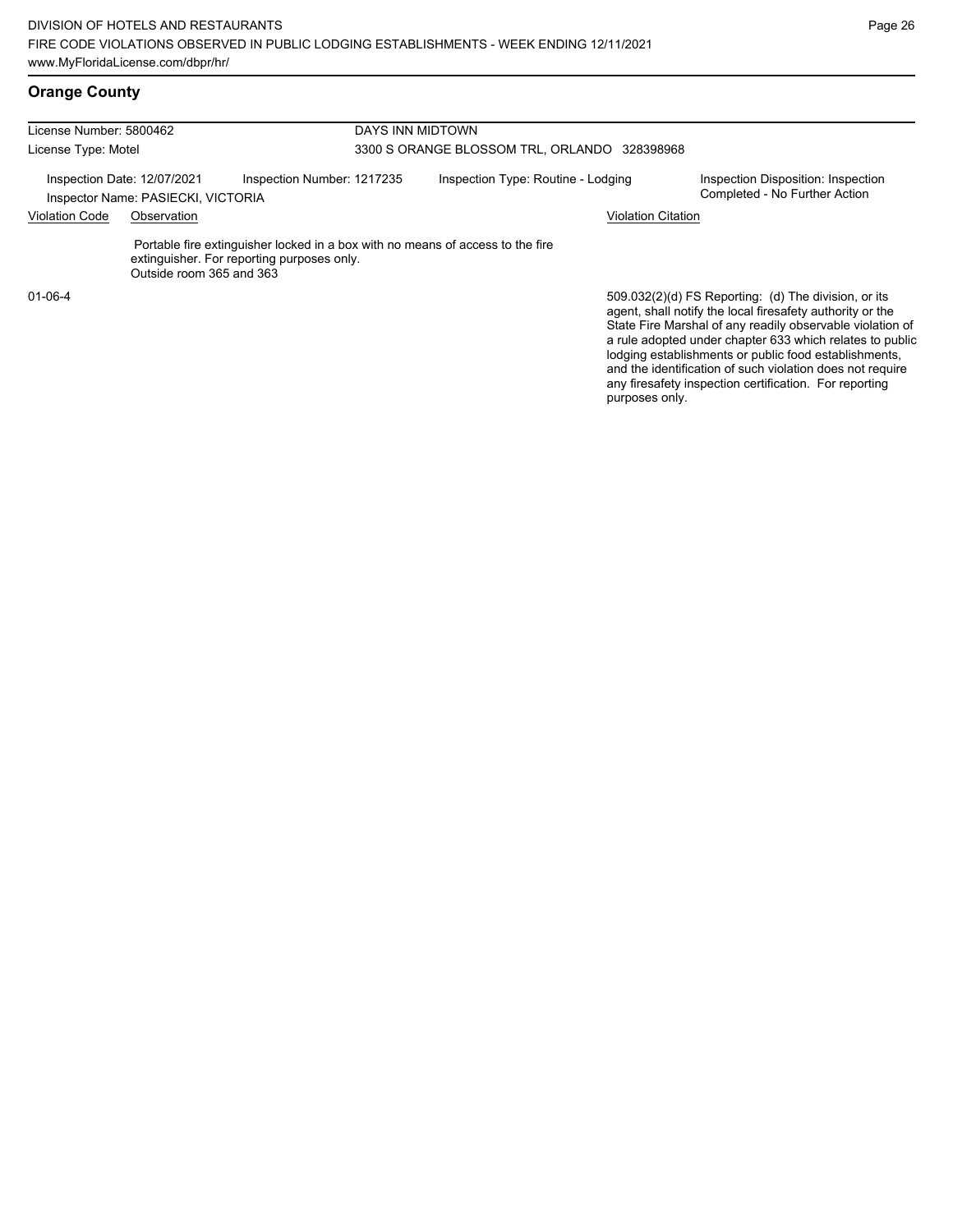and the identification of such violation does not require any firesafety inspection certification. For reporting

| <b>Palm Beach County</b>                                                                                                                                                 |                            |                                                  |                           |                                                                                                                                                                                                                                                                                                                                                                                                                            |
|--------------------------------------------------------------------------------------------------------------------------------------------------------------------------|----------------------------|--------------------------------------------------|---------------------------|----------------------------------------------------------------------------------------------------------------------------------------------------------------------------------------------------------------------------------------------------------------------------------------------------------------------------------------------------------------------------------------------------------------------------|
| License Number: 6012653                                                                                                                                                  | <b>4TH STREET LLC</b>      |                                                  |                           |                                                                                                                                                                                                                                                                                                                                                                                                                            |
| License Type: Apartment                                                                                                                                                  |                            | 413 SE 4 ST, BOYNTON BEACH 33435                 |                           |                                                                                                                                                                                                                                                                                                                                                                                                                            |
| Inspection Date: 12/09/2021<br>Inspector Name: PITRE, ASTRID                                                                                                             | Inspection Number: 1533608 | Inspection Type: Lodging-Licensing<br>Inspection |                           | Inspection Disposition: Inspection<br>Completed - No Further Action                                                                                                                                                                                                                                                                                                                                                        |
| <b>Violation Code</b><br>Observation                                                                                                                                     |                            |                                                  | <b>Violation Citation</b> |                                                                                                                                                                                                                                                                                                                                                                                                                            |
| Portable fire extinguisher pressure gauge indicates the extinguisher is in need of<br>recharge. For reporting purposes only.<br>At unit 1.                               |                            |                                                  |                           |                                                                                                                                                                                                                                                                                                                                                                                                                            |
| $01 - 02 - 4$                                                                                                                                                            |                            |                                                  | purposes only.            | 509.032(2)(d) FS Reporting: (d) The division, or its<br>agent, shall notify the local firesafety authority or the<br>State Fire Marshal of any readily observable violation of<br>a rule adopted under chapter 633 which relates to public<br>lodging establishments or public food establishments,<br>and the identification of such violation does not require<br>any firesafety inspection certification. For reporting |
| License Number: 6014349                                                                                                                                                  |                            | LAKE WORTH VILLAGE LLC                           |                           |                                                                                                                                                                                                                                                                                                                                                                                                                            |
| License Type: Apartment                                                                                                                                                  |                            | 2220 LAKE WORTH RD, LAKE WORTH 33461             |                           |                                                                                                                                                                                                                                                                                                                                                                                                                            |
| Inspection Date: 12/07/2021<br>Inspector Name: MONTILLA, NATHALIE                                                                                                        | Inspection Number: 1533579 | Inspection Type: Complaint Full                  |                           | Inspection Disposition: Inspection<br>Completed - No Further Action                                                                                                                                                                                                                                                                                                                                                        |
| <b>Violation Code</b><br>Observation                                                                                                                                     |                            |                                                  | <b>Violation Citation</b> |                                                                                                                                                                                                                                                                                                                                                                                                                            |
| Portable fire extinguisher pressure gauge indicates the extinguisher is in need of<br>recharge. For reporting purposes only.<br>building 2232 between apartments 206-205 |                            |                                                  |                           |                                                                                                                                                                                                                                                                                                                                                                                                                            |
| $01-02-4$                                                                                                                                                                |                            |                                                  |                           | 509.032(2)(d) FS Reporting: (d) The division, or its<br>agent, shall notify the local firesafety authority or the<br>State Fire Marshal of any readily observable violation of<br>a rule adopted under chapter 633 which relates to public<br>lodging establishments or public food establishments,                                                                                                                        |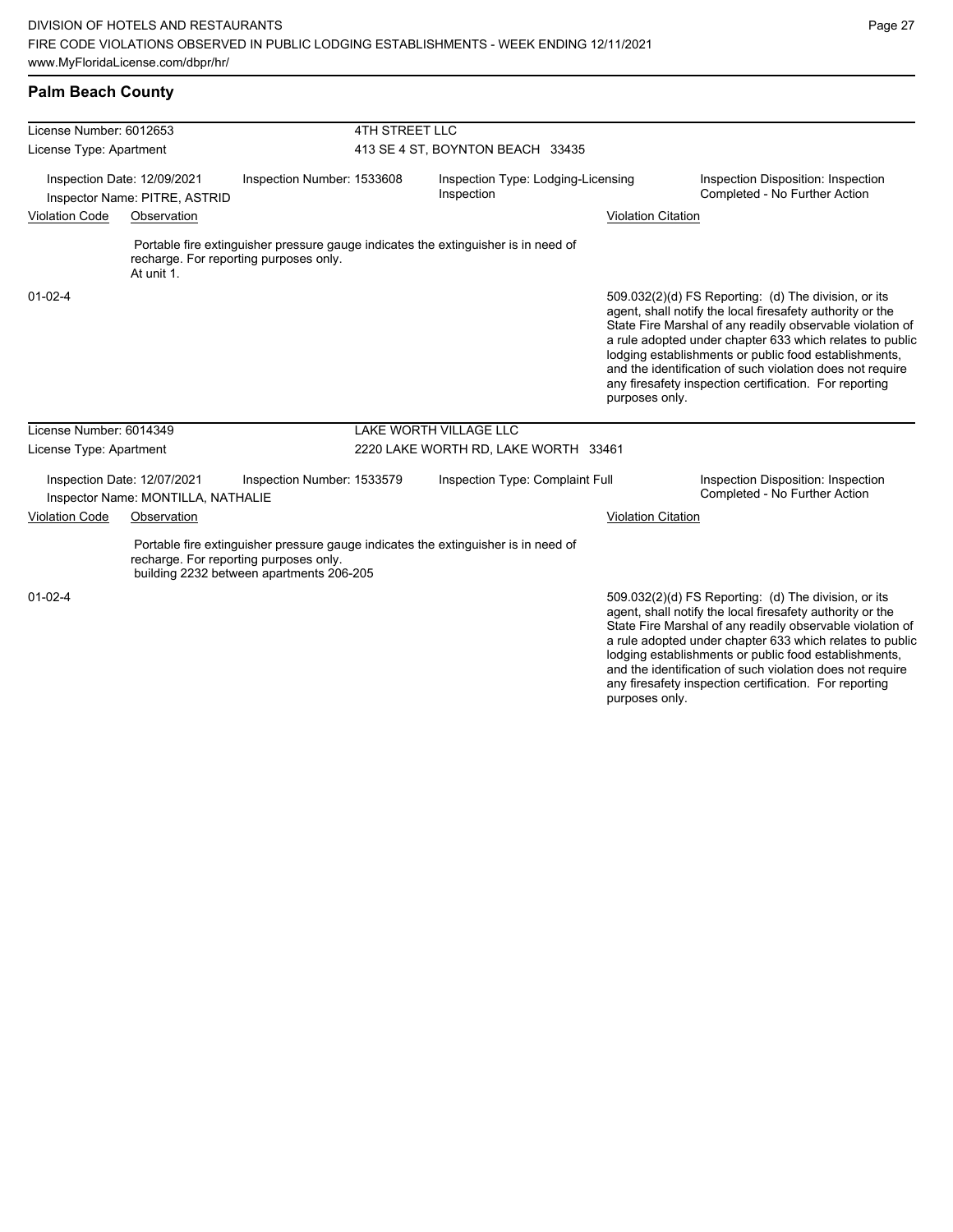| License Number: 6102283<br>License Type: Apartment |                                                              |                            | <b>ZEPHYR POINT APTS</b><br>5611 FIRST ST, ZEPHYRHILLS 33542 |                                                                                                                                                                         |                           |                                                                     |
|----------------------------------------------------|--------------------------------------------------------------|----------------------------|--------------------------------------------------------------|-------------------------------------------------------------------------------------------------------------------------------------------------------------------------|---------------------------|---------------------------------------------------------------------|
|                                                    |                                                              |                            |                                                              |                                                                                                                                                                         |                           |                                                                     |
|                                                    | Inspection Date: 12/08/2021<br>Inspector Name: POWELL, DAVID | Inspection Number: 1518497 |                                                              | Inspection Type: Routine - Lodging                                                                                                                                      |                           | Inspection Disposition: Inspection<br>Completed - No Further Action |
| <b>Violation Code</b>                              | Observation                                                  |                            |                                                              |                                                                                                                                                                         | <b>Violation Citation</b> |                                                                     |
|                                                    | zone by 20,                                                  |                            |                                                              | Portable fire extinguisher pressure gauge indicates the extinguisher is in need of<br>recharge. For reporting purposes only. Observed fire extinguisher in the recharge |                           |                                                                     |
| $01 - 02 - 4$                                      |                                                              |                            |                                                              |                                                                                                                                                                         |                           | 509.032(2)(d) FS Reporting: (d) The division, or its                |

509.032(2)(d) FS Reporting: (d) The division, or its agent, shall notify the local firesafety authority or the State Fire Marshal of any readily observable violation of a rule adopted under chapter 633 which relates to public lodging establishments or public food establishments, and the identification of such violation does not require any firesafety inspection certification. For reporting purposes only.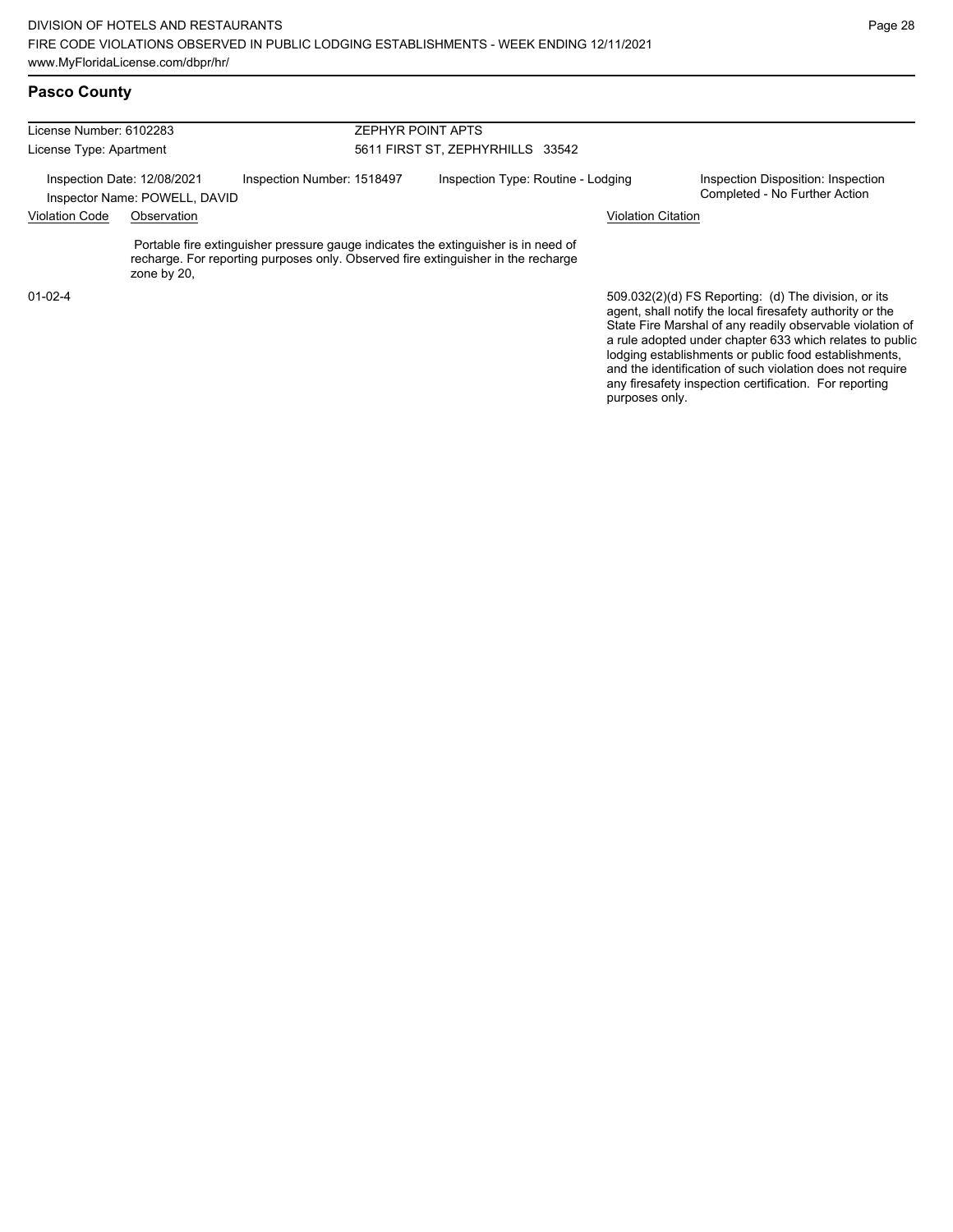### **Pinellas County**

| License Number: 6203125<br>License Type: Motel |                                                                     | SAHARA MOTEL<br>10910 GANDY BLVD, ST PETERSBURG 337021430 |                           |                                                                                                                                                               |                           |                                                                                                                                                                                                                                                                                                                                                                                                                        |
|------------------------------------------------|---------------------------------------------------------------------|-----------------------------------------------------------|---------------------------|---------------------------------------------------------------------------------------------------------------------------------------------------------------|---------------------------|------------------------------------------------------------------------------------------------------------------------------------------------------------------------------------------------------------------------------------------------------------------------------------------------------------------------------------------------------------------------------------------------------------------------|
|                                                | Inspection Date: 12/08/2021<br>Inspector Name: LOZANO, KELVIN       | Inspection Number: 1219543                                |                           | Inspection Type: Routine - Lodging                                                                                                                            |                           | Inspection Disposition: Inspection<br>Completed - No Further Action                                                                                                                                                                                                                                                                                                                                                    |
| <b>Violation Code</b>                          | Observation                                                         |                                                           |                           |                                                                                                                                                               | <b>Violation Citation</b> |                                                                                                                                                                                                                                                                                                                                                                                                                        |
|                                                | room to function and be tested                                      |                                                           |                           | Hearing-impaired smoke detector is not functioning when tested. For reporting<br>purposes only. Gentex hearing impaired smoke alarm has to be hard wired into |                           |                                                                                                                                                                                                                                                                                                                                                                                                                        |
| $05-02-5$                                      |                                                                     |                                                           |                           |                                                                                                                                                               | purposes only.            | 509.032(2)(d) FS Reporting: The division, or its agent,<br>shall notify the local firesafety authority or the State Fire<br>Marshal of any readily observable violation of a rule<br>adopted under chapter 633 which relates to public<br>lodging establishments or public food establishments,<br>and the identification of such violation does not require<br>any firesafety inspection certification. For reporting |
| License Number: 6215845                        |                                                                     |                                                           |                           | <b>BOOKER CREEK APARTMENTS</b>                                                                                                                                |                           |                                                                                                                                                                                                                                                                                                                                                                                                                        |
| License Type: Apartment                        |                                                                     |                                                           |                           | 2468 13 AVE N, ST. PETERSBURG 33713                                                                                                                           |                           |                                                                                                                                                                                                                                                                                                                                                                                                                        |
|                                                | Inspection Date: 12/01/2021<br>Inspector Name: HEFFNER, CHRISTOPHER | Inspection Number: 1528057                                |                           | Inspection Type: Routine - Lodging                                                                                                                            |                           | Inspection Disposition: Inspection<br>Completed - No Further Action                                                                                                                                                                                                                                                                                                                                                    |
| <b>Violation Code</b>                          | Observation                                                         |                                                           | <b>Violation Citation</b> |                                                                                                                                                               |                           |                                                                                                                                                                                                                                                                                                                                                                                                                        |
|                                                | purposes only.<br>Building 2450.                                    |                                                           |                           | Trouble/alarm light illuminated on the fire alarm control panel. For reporting                                                                                |                           |                                                                                                                                                                                                                                                                                                                                                                                                                        |
| $04 - 01 - 4$                                  |                                                                     |                                                           |                           |                                                                                                                                                               | purposes only.            | 509.032(2)(d) FS Reporting: The division, or its agent,<br>shall notify the local firesafety authority or the State Fire<br>Marshal of any readily observable violation of a rule<br>adopted under chapter 633 which relates to public<br>lodging establishments or public food establishments,<br>and the identification of such violation does not require<br>any firesafety inspection certification. For reporting |
| License Number: 6215234                        |                                                                     |                                                           |                           | MARRIOTT ST PETERSBURG CLEARWATER                                                                                                                             |                           |                                                                                                                                                                                                                                                                                                                                                                                                                        |
| License Type: Hotel                            |                                                                     |                                                           |                           | 12600 ROOSEVELT BLVD N, ST. PETERSBURG 33716                                                                                                                  |                           |                                                                                                                                                                                                                                                                                                                                                                                                                        |
|                                                | Inspection Date: 12/06/2021<br>Inspector Name: LOZANO, KELVIN       | Inspection Number: 1160011                                |                           | Inspection Type: Routine - Lodging                                                                                                                            |                           | Inspection Disposition: Inspection<br>Completed - No Further Action                                                                                                                                                                                                                                                                                                                                                    |
| <b>Violation Code</b>                          | <u>Observation</u>                                                  |                                                           |                           |                                                                                                                                                               | <b>Violation Citation</b> |                                                                                                                                                                                                                                                                                                                                                                                                                        |
|                                                | purposes only. In office area the trouble light is on for FACP      |                                                           |                           | Trouble/alarm light illuminated on the fire alarm control panel. For reporting                                                                                |                           |                                                                                                                                                                                                                                                                                                                                                                                                                        |
| 04-01-4                                        |                                                                     |                                                           |                           |                                                                                                                                                               |                           | 509.032(2)(d) FS Reporting: The division, or its agent,<br>shall notify the local firesafety authority or the State Fire<br>Marshal of any readily observable violation of a rule<br>adopted under chapter 633 which relates to public<br>lodging establishments or public food establishments,<br>and the identification of such violation does not require                                                           |

any firesafety inspection certification. For reporting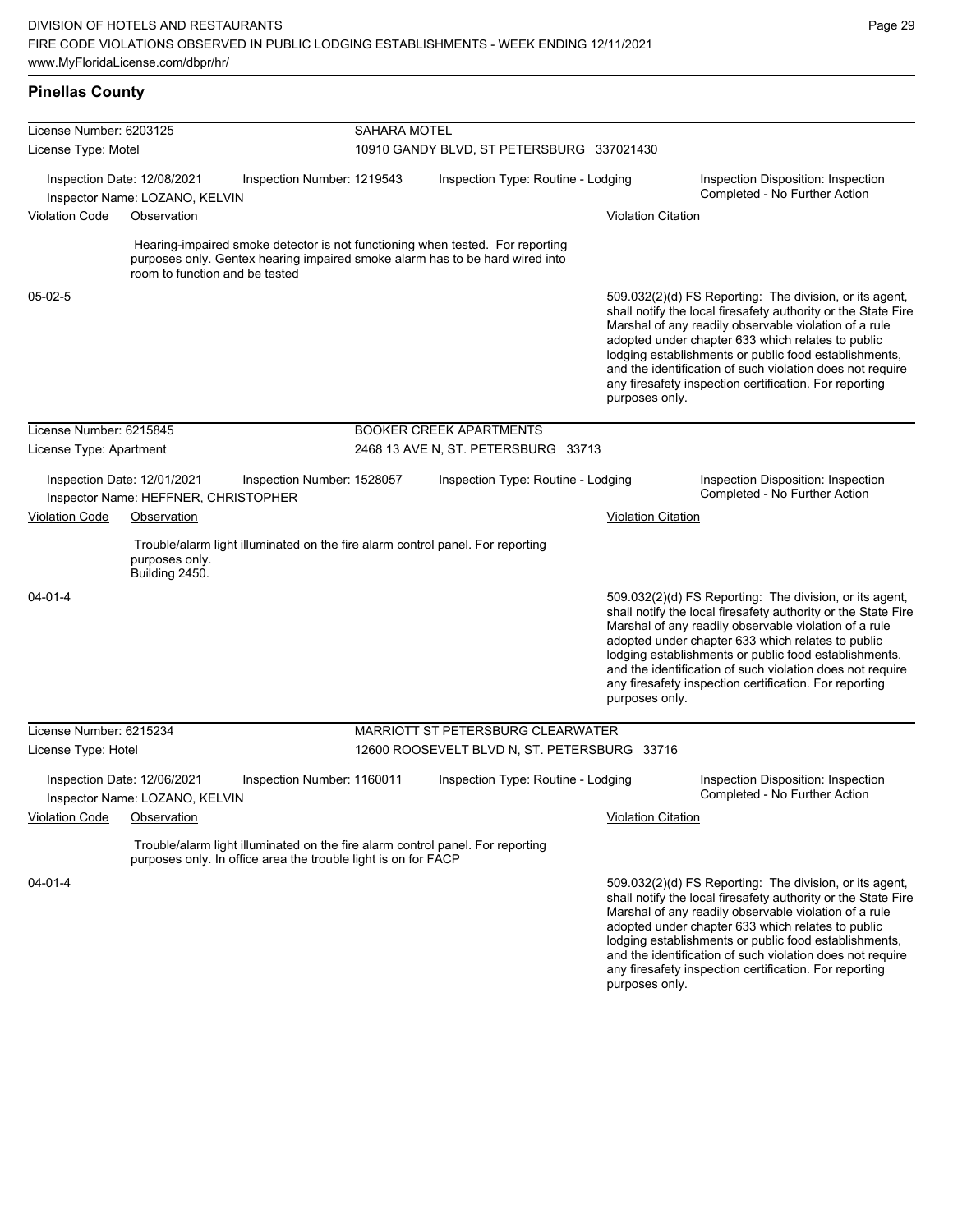| License Number: 6201769 |                                                              |                                                                                                                                                                      | SAFETY HARBOR RESORT                   |                                                                                                               |  |  |
|-------------------------|--------------------------------------------------------------|----------------------------------------------------------------------------------------------------------------------------------------------------------------------|----------------------------------------|---------------------------------------------------------------------------------------------------------------|--|--|
| License Type: Hotel     |                                                              |                                                                                                                                                                      | 105 N BAYSHORE DR, SAFETY HARBOR 34695 |                                                                                                               |  |  |
|                         | Inspection Date: 12/09/2021<br>Inspector Name: PEARCE, LAURA | Inspection Number: 1160978                                                                                                                                           | Inspection Type: Routine - Lodging     | Inspection Disposition: Inspection<br>Completed - No Further Action                                           |  |  |
| Violation Code          | Observation                                                  |                                                                                                                                                                      |                                        | <b>Violation Citation</b>                                                                                     |  |  |
|                         | completed with date 3/24/22                                  | Boiler certificate or insurance inspector's boiler report expired. For reporting<br>purposes only. $*$ 019591 expired 10/02/21 - in progress of inspection partially |                                        |                                                                                                               |  |  |
| 08-01-4                 |                                                              |                                                                                                                                                                      |                                        | 61C-1.004(10) FAC and 509.032(2)(d) FS Reporting:<br>61C-1.004(10) The insurance inspector's boiler report is |  |  |

61C-1.004(10) The insurance inspector's boiler report is required annually for power boilers and high pressure/high temperature boilers and biannually for low pressure steam or vapor heating boilers. 509.032(2)(d) The division, or its agent, shall notify the local firesafety authority or the State Fire Marshal of any readily observable violation of a rule adopted under chapter 633 which relates to public lodging establishments or public food establishments, and the identification of such violation does not require any firesafety inspection certification. For reporting purposes only.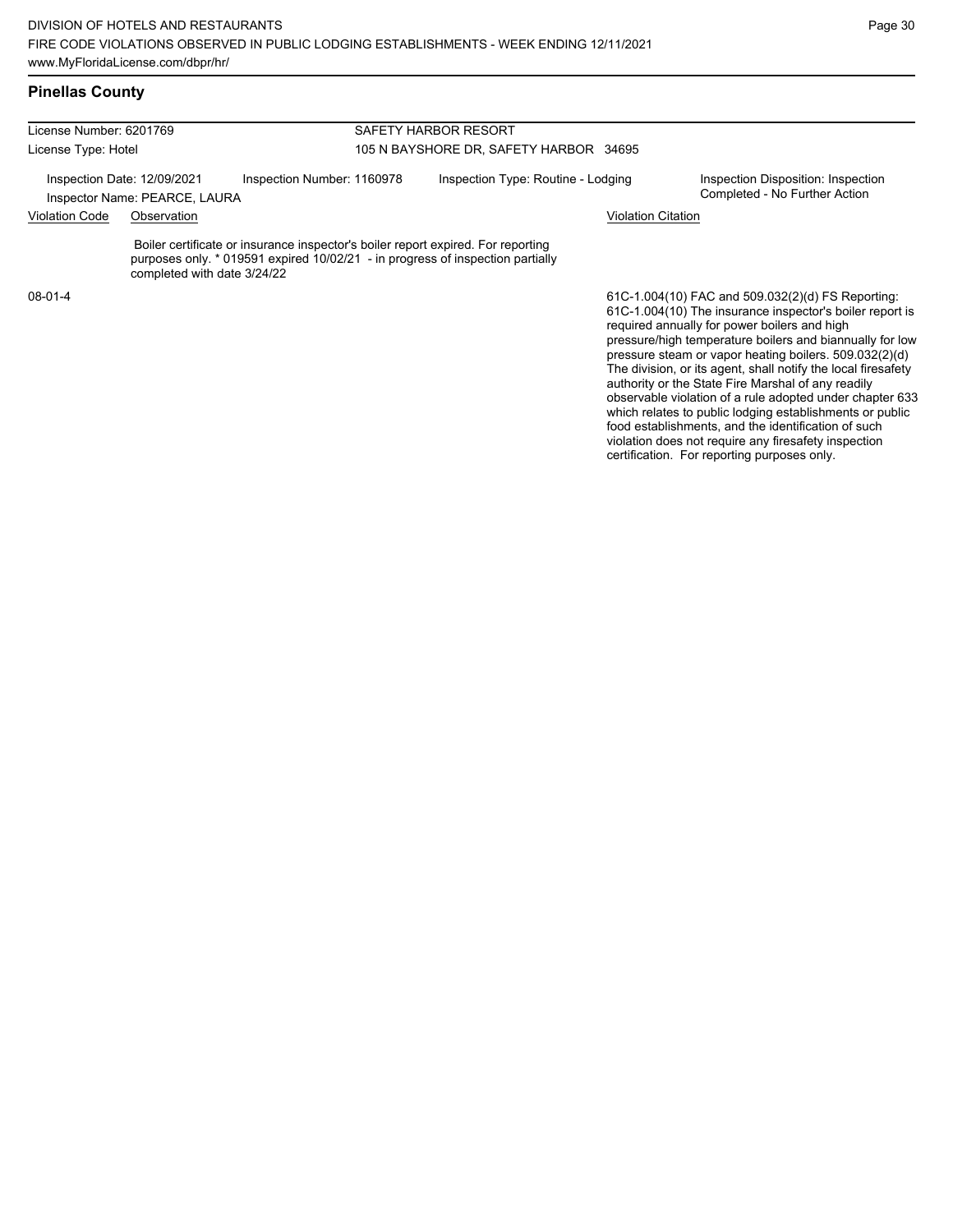any firesafety inspection certification. For reporting

purposes only.

# **Polk County**

| License Number: 6306573                                                                        |                                                                | <b>BAYMONT INN &amp; SUITES</b>                                                                                       |                                       |                                                                             |                                                  |                                                                                                                                                                                                                                                                                                                                                                                                                                                                                                                                                                                                                                                                                                                                                                                                                                                                   |
|------------------------------------------------------------------------------------------------|----------------------------------------------------------------|-----------------------------------------------------------------------------------------------------------------------|---------------------------------------|-----------------------------------------------------------------------------|--------------------------------------------------|-------------------------------------------------------------------------------------------------------------------------------------------------------------------------------------------------------------------------------------------------------------------------------------------------------------------------------------------------------------------------------------------------------------------------------------------------------------------------------------------------------------------------------------------------------------------------------------------------------------------------------------------------------------------------------------------------------------------------------------------------------------------------------------------------------------------------------------------------------------------|
| License Type: Hotel                                                                            |                                                                |                                                                                                                       | 4375 LAKELAND PARK DR, LAKELAND 33809 |                                                                             |                                                  |                                                                                                                                                                                                                                                                                                                                                                                                                                                                                                                                                                                                                                                                                                                                                                                                                                                                   |
| Inspection Date: 12/10/2021<br>Inspection Number: 1163716<br>Inspector Name: GARCIA, GUADALUPE |                                                                |                                                                                                                       | Inspection Type: Complaint Full       |                                                                             | Inspection Disposition: Warning<br><b>Issued</b> |                                                                                                                                                                                                                                                                                                                                                                                                                                                                                                                                                                                                                                                                                                                                                                                                                                                                   |
| <b>Violation Code</b>                                                                          | Observation                                                    |                                                                                                                       |                                       |                                                                             | <b>Violation Citation</b>                        |                                                                                                                                                                                                                                                                                                                                                                                                                                                                                                                                                                                                                                                                                                                                                                                                                                                                   |
|                                                                                                | Observed in unit 233.                                          |                                                                                                                       |                                       | No smoke detector provided in guest room/unit. For reporting purposes only. |                                                  |                                                                                                                                                                                                                                                                                                                                                                                                                                                                                                                                                                                                                                                                                                                                                                                                                                                                   |
| 04-02-4                                                                                        |                                                                |                                                                                                                       |                                       |                                                                             |                                                  | 509.215(1) and (2) and 509.032(2)(d) FS Reporting:<br>509.215(1) Each guest room shall be equipped with an<br>approved listed single-station smoke detector meeting<br>the minimum requirements of NFPA-74 Standards for<br>the Installation, Maintenance and Use of Household Fire<br>Warning Equipment. (2) The building has smoke<br>detectors in each guest room individually annunciating<br>to a panel at a supervised location. 509.032(2)(d) The<br>division, or its agent, shall notify the local firesafety<br>authority or the State Fire Marshal of any readily<br>observable violation of a rule adopted under chapter 633<br>which relates to public lodging establishments or public<br>food establishments, and the identification of such<br>violation does not require any firesafety inspection<br>certification. For reporting purposes only. |
| License Number: 6304242                                                                        |                                                                |                                                                                                                       |                                       | SURESTAY HOTEL BY BEST WESTERN CLERMONT THEME PARK WEST                     |                                                  |                                                                                                                                                                                                                                                                                                                                                                                                                                                                                                                                                                                                                                                                                                                                                                                                                                                                   |
| License Type: Motel                                                                            |                                                                |                                                                                                                       |                                       | 9240 US HWY 192, CLERMONT 34714                                             |                                                  |                                                                                                                                                                                                                                                                                                                                                                                                                                                                                                                                                                                                                                                                                                                                                                                                                                                                   |
|                                                                                                | Inspection Date: 12/10/2021<br>Inspector Name: JACKSON, SHARON | Inspection Number: 1221772                                                                                            |                                       | Inspection Type: Complaint Full                                             |                                                  | Inspection Disposition: Inspection<br>Completed - No Further Action                                                                                                                                                                                                                                                                                                                                                                                                                                                                                                                                                                                                                                                                                                                                                                                               |
| <b>Violation Code</b>                                                                          | Observation                                                    |                                                                                                                       |                                       |                                                                             | <b>Violation Citation</b>                        |                                                                                                                                                                                                                                                                                                                                                                                                                                                                                                                                                                                                                                                                                                                                                                                                                                                                   |
|                                                                                                |                                                                | Trouble/alarm light illuminated on the fire alarm control panel. For reporting<br>purposes only. **Repeat Violation** |                                       |                                                                             |                                                  |                                                                                                                                                                                                                                                                                                                                                                                                                                                                                                                                                                                                                                                                                                                                                                                                                                                                   |
| $04 - 01 - 4$                                                                                  |                                                                |                                                                                                                       |                                       |                                                                             |                                                  | 509.032(2)(d) FS Reporting: The division, or its agent,<br>shall notify the local firesafety authority or the State Fire<br>Marshal of any readily observable violation of a rule<br>adopted under chapter 633 which relates to public<br>lodging establishments or public food establishments,<br>and the identification of such violation does not require                                                                                                                                                                                                                                                                                                                                                                                                                                                                                                      |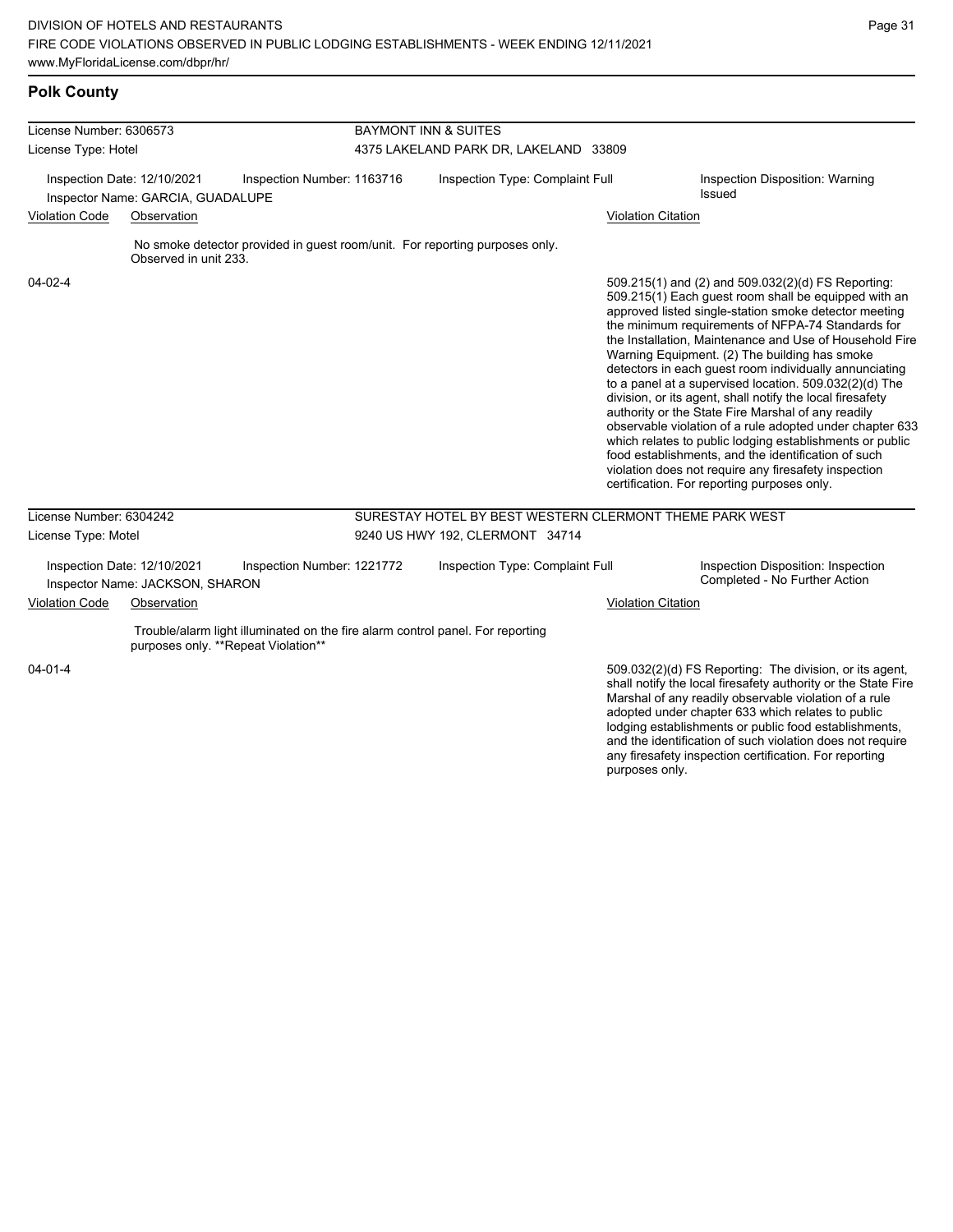## **Sarasota County**

| License Number: 6800033<br>License Type: Vacation Rental - Condo |             | <b>HORIZONS WEST</b><br>6140 MIDNIGHT PASS RD, SARASOTA 342422210 |  |                                                                                                                                                                           |                           |  |
|------------------------------------------------------------------|-------------|-------------------------------------------------------------------|--|---------------------------------------------------------------------------------------------------------------------------------------------------------------------------|---------------------------|--|
|                                                                  |             |                                                                   |  |                                                                                                                                                                           |                           |  |
| <b>Violation Code</b>                                            | Observation |                                                                   |  |                                                                                                                                                                           | <b>Violation Citation</b> |  |
|                                                                  | #1.         | - From follow-up inspection 2021-12-06: ** Time Extended**        |  | - From initial inspection : Trouble/alarm light illuminated on the fire alarm control<br>panel. For reporting purposes only. Observed Silent Knight Honeywell trouble cnt |                           |  |
|                                                                  |             |                                                                   |  |                                                                                                                                                                           |                           |  |

04-01-4

509.032(2)(d) FS Reporting: The division, or its agent, shall notify the local firesafety authority or the State Fire Marshal of any readily observable violation of a rule adopted under chapter 633 which relates to public lodging establishments or public food establishments, and the identification of such violation does not require any firesafety inspection certification. For reporting purposes only.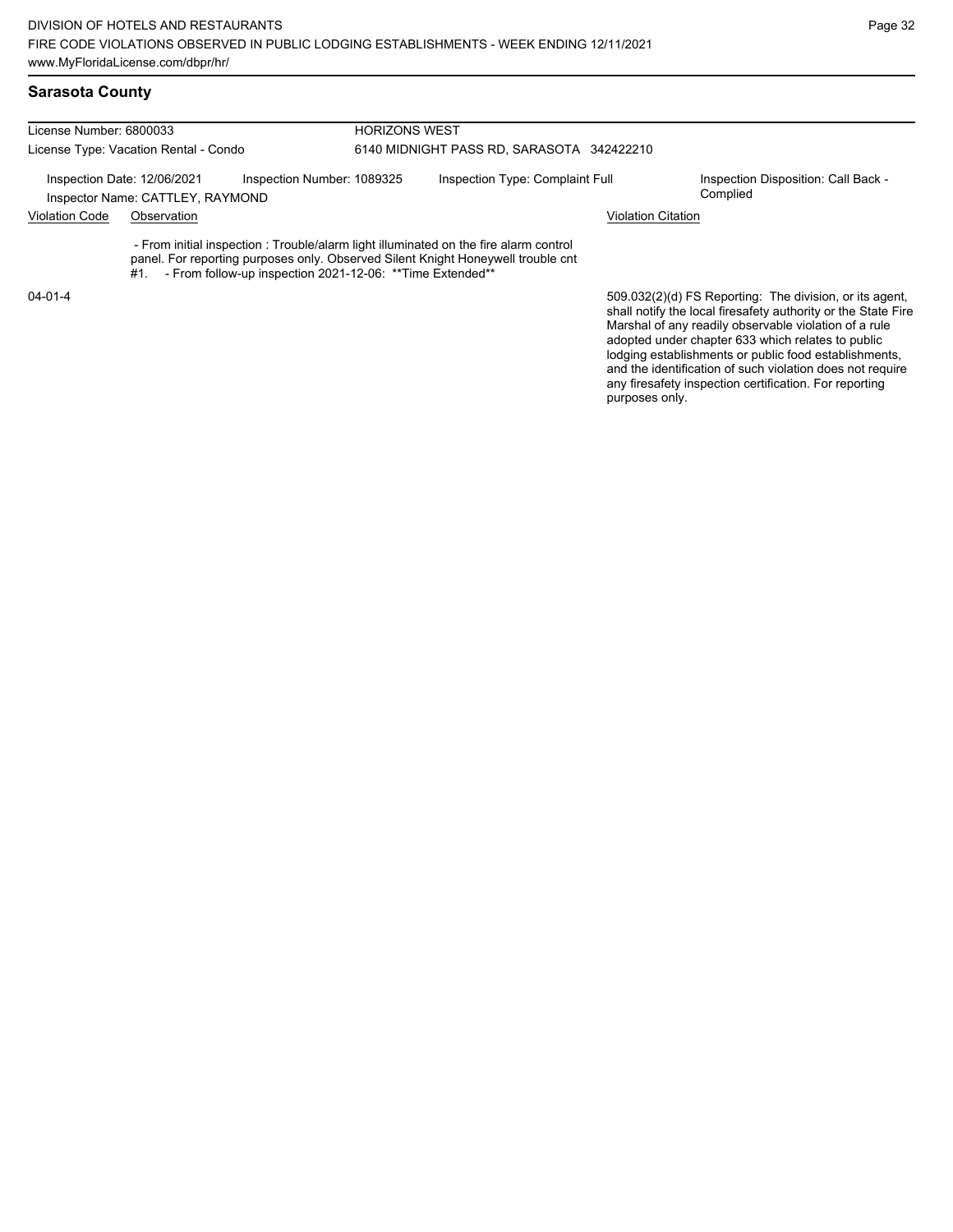| License Number: 6900036<br>License Type: Motel<br>Inspection Date: 12/06/2021<br>Inspector Name: THORNCROFT, ROBERT |             |                                                                                                                                                                                                                                | <b>FOUNTAIN LODGE MOTEL</b>        |                                                                                                                   |  |  |
|---------------------------------------------------------------------------------------------------------------------|-------------|--------------------------------------------------------------------------------------------------------------------------------------------------------------------------------------------------------------------------------|------------------------------------|-------------------------------------------------------------------------------------------------------------------|--|--|
|                                                                                                                     |             |                                                                                                                                                                                                                                | 2706 ORLANDO DR, SANFORD 327735312 |                                                                                                                   |  |  |
|                                                                                                                     |             | Inspection Number: 1219055                                                                                                                                                                                                     | Inspection Type: Routine - Lodging | Inspection Disposition: Inspection<br>Completed - No Further Action                                               |  |  |
| <b>Violation Code</b>                                                                                               | Observation |                                                                                                                                                                                                                                |                                    | <b>Violation Citation</b>                                                                                         |  |  |
|                                                                                                                     |             | Portable fire extinguisher pressure gauge indicates the extinguisher is<br>overcharged. For reporting purposes only. Fire extinguisher gauge is not<br>readable glass is yellowed. Fire extinguisher has a 2020 inspection tag |                                    |                                                                                                                   |  |  |
| $01 - 01 - 4$                                                                                                       |             |                                                                                                                                                                                                                                |                                    | 509.032(2)(d) FS Reporting: (d) The division, or its<br>agent, shall notify the local firesafety authority or the |  |  |

State Fire Marshal of any readily observable violation of a rule adopted under chapter 633 which relates to public lodging establishments or public food establishments, and the identification of such violation does not require any firesafety inspection certification. For reporting purposes only.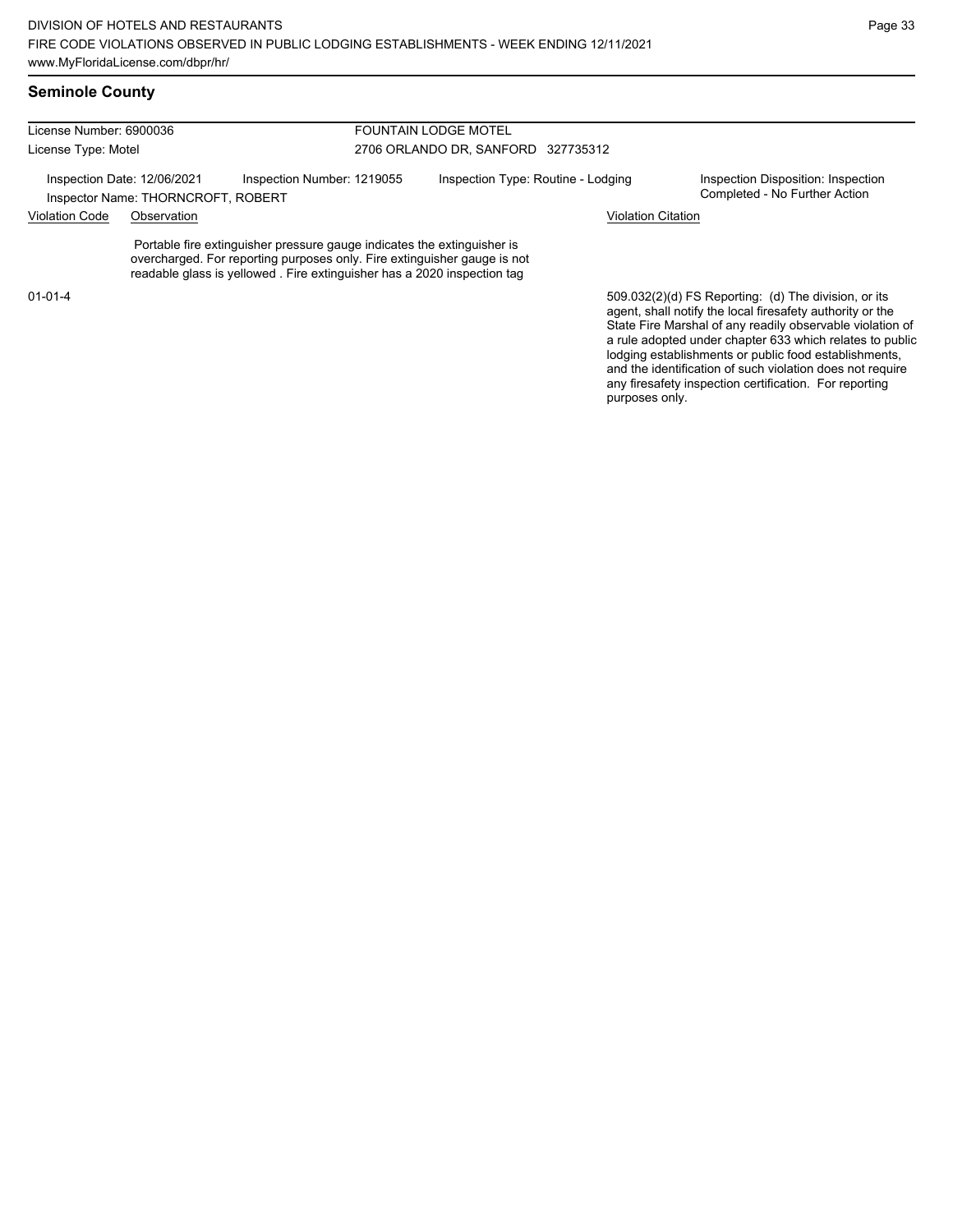| License Number: 6602524 |                                                                |                                                                                                                                                                    | <b>BANAKA APARTMENTS</b>           |                           |                                                                                                                   |
|-------------------------|----------------------------------------------------------------|--------------------------------------------------------------------------------------------------------------------------------------------------------------------|------------------------------------|---------------------------|-------------------------------------------------------------------------------------------------------------------|
| License Type: Apartment |                                                                |                                                                                                                                                                    | 614 N 7TH ST, FORT PIERCE 34950    |                           |                                                                                                                   |
|                         | Inspection Date: 12/08/2021<br>Inspector Name: HARROD, JESSICA | Inspection Number: 1516162                                                                                                                                         | Inspection Type: Routine - Lodging |                           | Inspection Disposition: Inspection<br>Completed - No Further Action                                               |
| <b>Violation Code</b>   | Observation                                                    |                                                                                                                                                                    |                                    | <b>Violation Citation</b> |                                                                                                                   |
|                         |                                                                | Portable fire extinguisher missing from it's designated location (sign present<br>indicating designated location). For reporting purposes only. Two story building |                                    |                           |                                                                                                                   |
| 01-03-4                 |                                                                |                                                                                                                                                                    |                                    |                           | 509.032(2)(d) FS Reporting: (d) The division, or its<br>agent, shall notify the local firesafety authority or the |

agent, shall notify the local firesafety authority or the State Fire Marshal of any readily observable violation of a rule adopted under chapter 633 which relates to public lodging establishments or public food establishments, and the identification of such violation does not require any firesafety inspection certification. For reporting purposes only.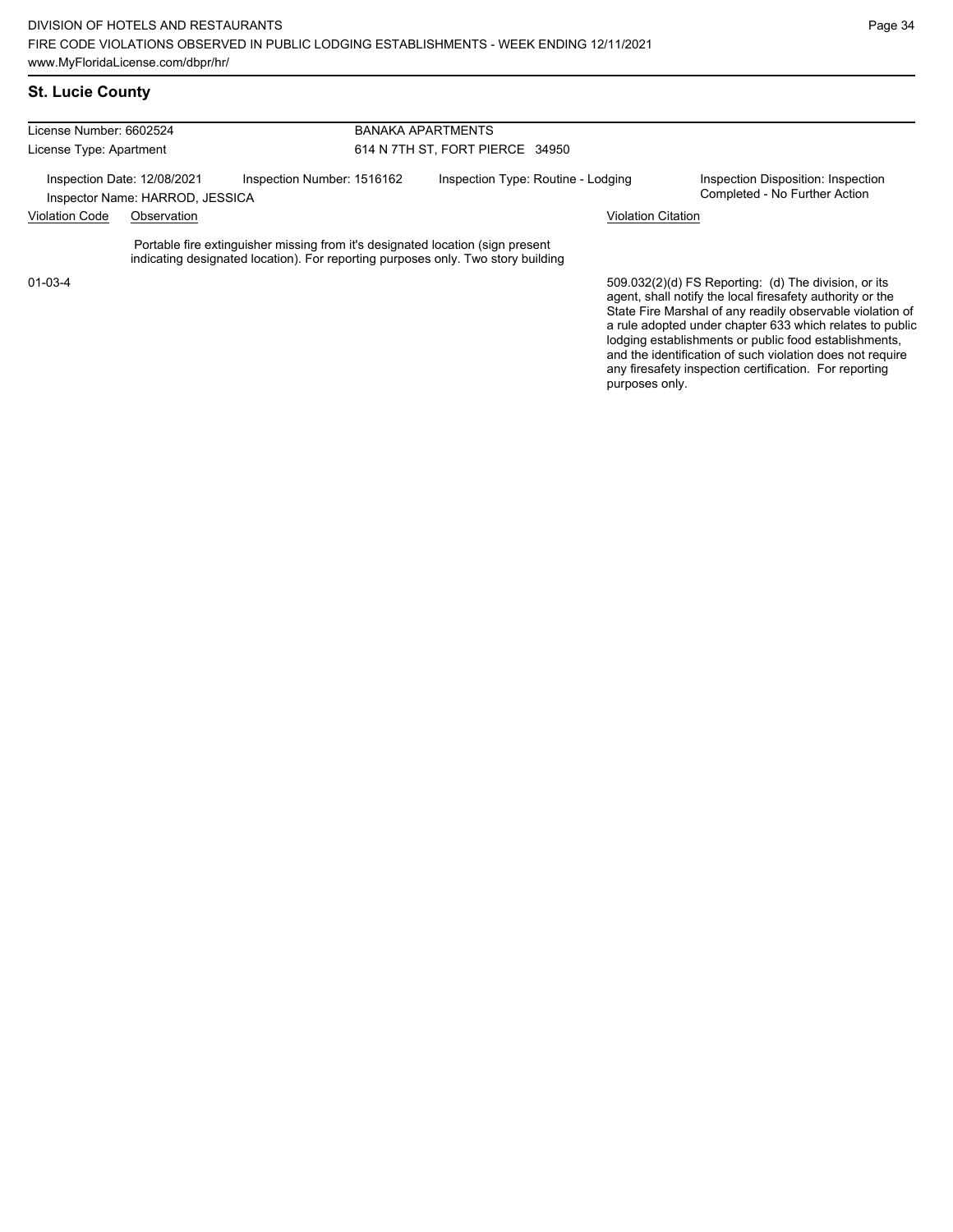| License Number: 7401000                                          |                |                                                                                       | <b>BEST WESTERN AKU TIKI INN</b>                |                                                                                                                                                                                                                           |
|------------------------------------------------------------------|----------------|---------------------------------------------------------------------------------------|-------------------------------------------------|---------------------------------------------------------------------------------------------------------------------------------------------------------------------------------------------------------------------------|
| License Type: Motel                                              |                |                                                                                       | 2225 S ATLANTIC AVE, DAYTONA BEACH SHORES 32118 |                                                                                                                                                                                                                           |
| Inspection Date: 12/08/2021<br>Inspector Name: RUTLEDGE, REBECCA |                | Inspection Number: 1218108                                                            | Inspection Type: Routine - Lodging              | Inspection Disposition: Warning<br>Issued                                                                                                                                                                                 |
| <b>Violation Code</b>                                            | Observation    |                                                                                       | Violation Citation                              |                                                                                                                                                                                                                           |
|                                                                  | purposes only. | No boiler certificate or insurance inspector's boiler report available. For reporting |                                                 |                                                                                                                                                                                                                           |
| 08-03-4                                                          |                |                                                                                       |                                                 | 61C-1.004(10) FAC and 509.032(2)(d) FS Reporting:<br>61C-1.004(10) The insurance inspector's boiler report is<br>required annually for power boilers and high<br>pressure/high temperature boilers and biannually for low |

pressure/high temperature boilers and biannually for low pressure steam or vapor heating boilers. 509.032(2)(d) The division, or its agent, shall notify the local firesafety authority or the State Fire Marshal of any readily observable violation of a rule adopted under chapter 633 which relates to public lodging establishments or public food establishments, and the identification of such violation does not require any firesafety inspection certification. For reporting purposes only.